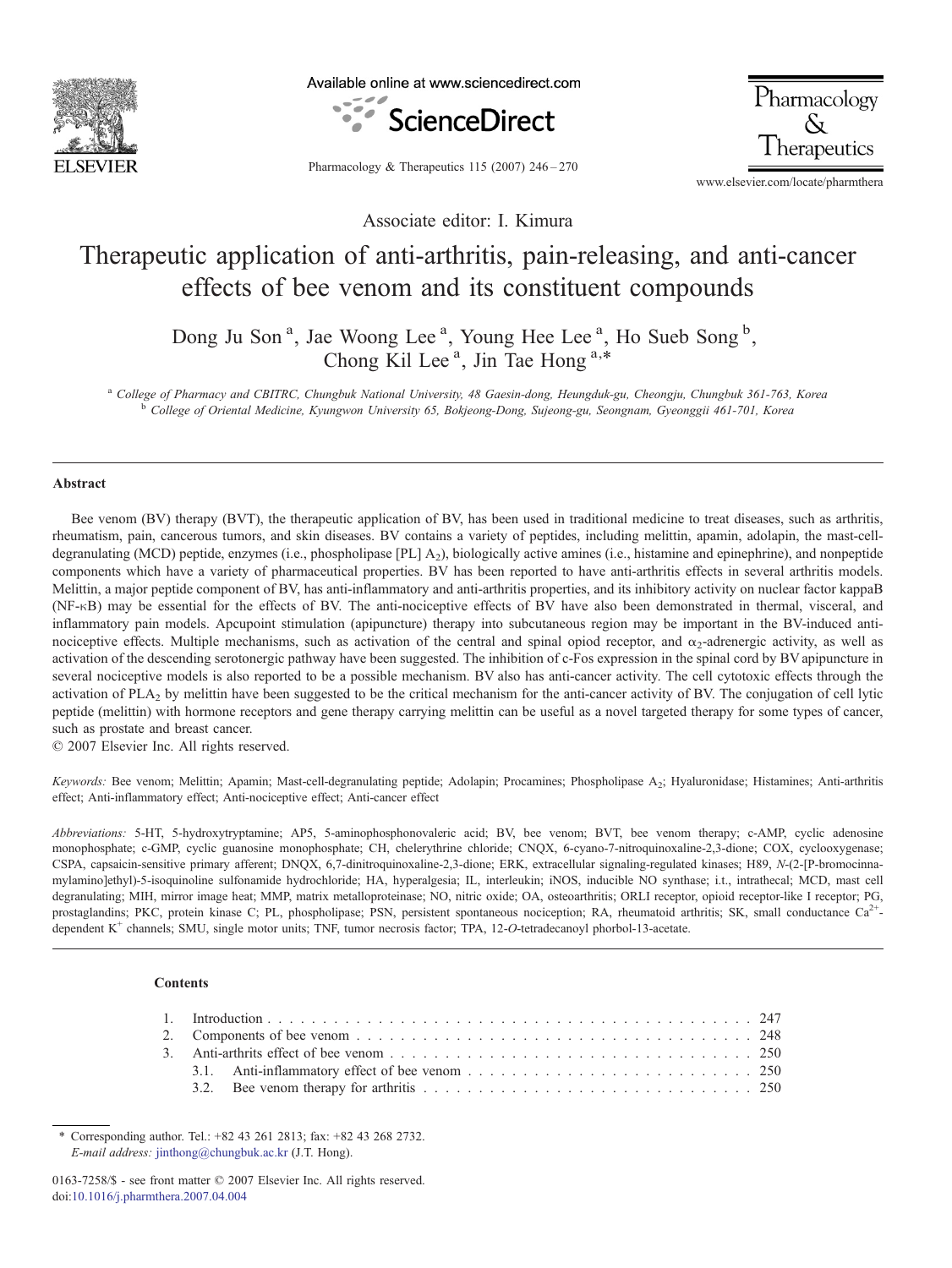|     | 3.3.    | Possible mechanisms of anti-arthritis effect of bee venom 251                                       |     |  |  |
|-----|---------|-----------------------------------------------------------------------------------------------------|-----|--|--|
|     | 3.4.    | Effectiveness of bee venom in acupuncture $\ldots \ldots \ldots \ldots \ldots \ldots \ldots \ldots$ | 252 |  |  |
|     | 3.5.    |                                                                                                     | 254 |  |  |
| 4.  |         |                                                                                                     | 254 |  |  |
|     | 4.1.    |                                                                                                     | 254 |  |  |
|     | 4.2.    |                                                                                                     | 256 |  |  |
|     | 4.3.    |                                                                                                     | 256 |  |  |
|     | 4.4.    |                                                                                                     | 258 |  |  |
|     | 4.5.    | Possible mechanism of the anti-nociceptive effect of bee venom                                      | 259 |  |  |
| 5.  |         |                                                                                                     | 260 |  |  |
|     | $5.1$ . |                                                                                                     | 262 |  |  |
|     | 5.2.    | Activation of phospholipase $A_2$ as a target molecule of anti-cancer effect of melittin            | 262 |  |  |
|     | 5.3.    | Enhancing chemotherapeutical efficacy and specificity of melittin through the delivery system.      | 263 |  |  |
| 6.  |         |                                                                                                     | 265 |  |  |
|     |         |                                                                                                     | 266 |  |  |
| 266 |         |                                                                                                     |     |  |  |
|     |         |                                                                                                     |     |  |  |

## 1. Introduction

Bee venom (BV) therapy (BVT) is the therapeutic application of honeybee venom (HBV) to the treatment of various diseases. BVT has been used as a traditional medicine to treat a variety of conditions, such as arthritis, rheumatism, back pain, cancerous tumors, and skin diseases ([Hider, 1988\)](#page-21-0). BV contains at least 18 active components, including enzymes, peptides, and biogenic amines, which have a wide variety of pharmaceutical properties. BV might modify the immune system functions in the body and contribute to the increased production of cortisol ([Vick et al.,](#page-23-0) [1972](#page-23-0)). The healing potency of BV in the treatment of arthritis and rheumatism is initiated after stimulating the production of cortisol in the adrenal glands, which in turn has antiinflammatory activity ([Vick & Shipman, 1972](#page-23-0)). Recent studies have reported a variety of mechanisms for the anti-arthritis and/ or anti-inflammatory effects of BV and its constituents. The decrease in cyclooxygenase (COX)-2 and phospholipase (PL)  $A<sub>2</sub>$  expression and the decrease in the levels of tumor necrosis factor alpha (TNF-α), interleukin (IL)-1, IL-6, nitric oxide (NO) and oxygen reactive species (ROS) are suggested to be associated with the anti-arthritis effect of melittin [\(Murakami](#page-22-0) [et al., 1997; Pelletier et al., 1998; Yang et al., 1999; Amin et al.,](#page-22-0) [1999; Cernanec et al., 2002](#page-22-0)). Adolapin also has anti-inflammatory activity in carrageenan-, prostaglandin (PG)-, and adjuvantinduced rat hind paw edema and adjuvant polyarthritis. The effects of adolapin are presumably due to its ability to inhibit the PG synthesis system through COX inhibitory properties ([Shkenderov & Koburova, 1982; Koburova et al., 1985\)](#page-23-0). Apamin, a small conductance  $Ca^{2+}$ -activated K<sup>+</sup> channel blocker, significantly inhibited both ovalumine-induced tracheal contraction and histamine release from lung tissues, suggesting that this compound reduces allergic airway inflammation through a mast cell stabilizing effect ([Ichinose et al., 1995\)](#page-21-0). The mast-cell-degranulating (MCD) peptide has an anti-allergic activity by inhibiting the release of histamine from mast cells ([Buku, 1999\)](#page-20-0). The MCD peptide binds to the mast cell receptors in a dose–response manner and has been found to partially inhibit the binding of IgE to this receptor [\(Buku et al., 2001\)](#page-20-0). Recently, it was found that melittin inhibited the DNA-binding activity of NF-κB, a critical transcriptional factor regulating inflammatory gene expression, by inhibiting IκB phosphorylation [\(Park et al., 2004, 2007\)](#page-23-0). This result may be critical to understanding the anti-inflammatory and anti-arthritis mechanisms of BV and melittin, its major constituent.

There is increasing evidence suggesting that BV has antinociceptive effects on the thermal, visceral, and inflammatory pain responses. In this regard, BV has been used traditionally to relieve pain and treat chronic pain diseases. BV contains several bioamines, such as apamin, histamine, procamine, serotonin, and norepinephrine, which facilitate nerve transmission and healing in a variety of nerve disorders. This gives BV the ability to travel along the neural pathways from the spine to various trigger points and injured areas to help repair nerve damage and restore mobility ([Banks et al., 1979; Shuba & Vladimirova,](#page-20-0) [1980\)](#page-20-0). Acupoint stimulation into the subcutaneous region (acupuncture) rather than other injection sites may be important for the anti-nociceptive effects of BV. Subcutaneous apipuncture therapy of BV (apipuncture) reduces the visceral nociceptive effects [\(Kwon et al., 2001a, 2005\)](#page-21-0). This BV treatment also reduces mechanical and thermal hyperplasia ([Kwon et al.,](#page-21-0) [2001b; Lee et al., 2001](#page-21-0)), formalin-induced pain behavior ([Kim](#page-21-0) [et al., 2003, 2005; Roh et al., 2006\)](#page-21-0) and collagen-induced arthritic pain ([Baek et al., 2006](#page-20-0)) as well as knee osteoarthritis (OA)-related pain [\(Kwon et al., 2001c](#page-21-0)). Multiple mechanisms have been suggested, such as activation of the central and spinal opiod receptor and  $α_2$ -adrenergic receptor as well as activation of the descending serotonergic pathway ([Kwon et al., 2001a,](#page-21-0) [2005; Baek et al., 2006](#page-21-0)). The inhibition of c-Fos expression in the spinal cord by BVapipuncture in several nociceptive models was also reported to be a possible mechanism ([Kwon et al.,](#page-21-0) [2001b; Kim et al., 2003\)](#page-21-0).

BV also has anti-cancer activity. Venom from a variety of animals including bees [\(Liu et al., 2002; Hu et al., 2006c; Moon](#page-22-0) [et al., 2006; Putz et al., 2006\)](#page-22-0), snakes [\(Feofanov et al., 2005; Yang](#page-21-0) [et al., 2005; Son et al., 2007](#page-21-0)), spiders [\(Van Den Berg et al., 2002;](#page-23-0) [Gao et al., 2005; Nagaraju et al., 2006](#page-23-0)), scorpions [\(Soroceanu](#page-23-0) [et al., 1998; Wang & Ji, 2005](#page-23-0)), sea urchins ([Borkow et al., 1992\)](#page-20-0),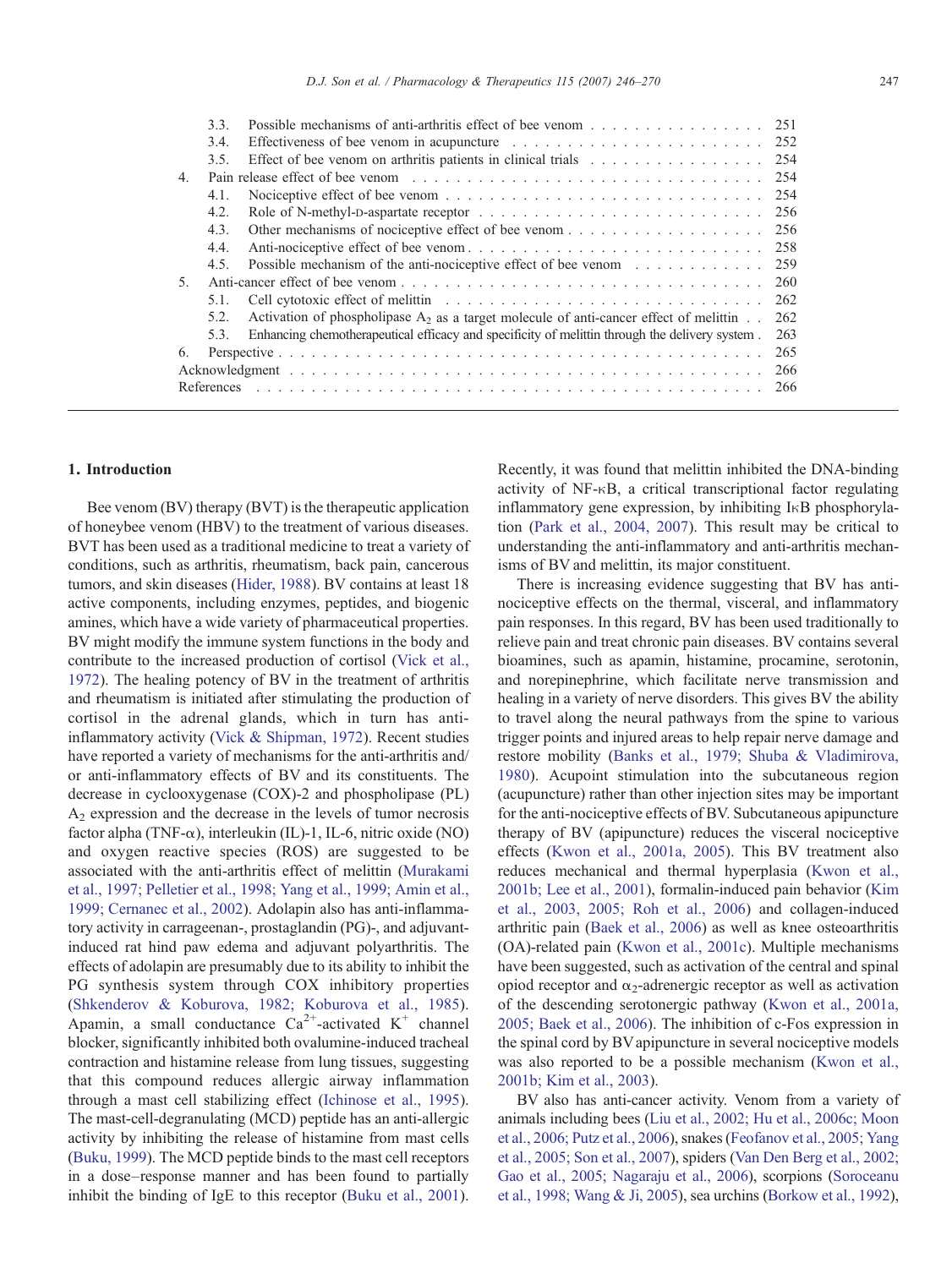Table 1 Components of bee venom and their major characteristics

| Components                                       | MW                | Contents<br>$(\%$ dry BV) | Major characteristics                                                                                                                                                     |
|--------------------------------------------------|-------------------|---------------------------|---------------------------------------------------------------------------------------------------------------------------------------------------------------------------|
| Peptides                                         |                   |                           |                                                                                                                                                                           |
| Melittin                                         | 2840              | $40 - 50$                 | 26 amino acid<br>Enhance of PLA <sub>2</sub> activity<br>Cytotoxic effects against<br>cancer cells<br>Anti-inflammatory and                                               |
| Apamin                                           | 2036              | $2 - 3$                   | anti-arthritic effects<br>10 amino acid<br>Inhibition of $Ca^{2+}$ -activated<br>$K^+$ channel<br>Cytotoxic effect against<br>cancer<br>Nociceptive effect                |
| MCD peptide                                      | 2588              | $2 - 3$                   | Anti-inflammatory properties<br>22 amino acid<br>Anti-inflammatory<br>and analgenic effect<br>Histamine release (low dose)<br>Histamine release inhibition<br>(high dose) |
| Adolapin                                         | 11,500            | 1                         | Anti-allergic effect<br>Inhibition of PLA2 and COX<br>activity<br>Anti-inflammatory activity<br>Analgesic effect                                                          |
| Protease inhibitor                               | 9000              | < 0.8                     |                                                                                                                                                                           |
| Minimine                                         | 6000              | $2 - 3$                   |                                                                                                                                                                           |
| Procamine A, B<br>Secarpin                       |                   | 1.4<br>0.5                |                                                                                                                                                                           |
| Tertiapin                                        |                   | 0.1                       |                                                                                                                                                                           |
| Melittin F                                       |                   | 0.01                      |                                                                                                                                                                           |
| Cardiopep                                        |                   | < 0.7                     |                                                                                                                                                                           |
| Enzymes<br>PLA <sub>2</sub>                      | 19,000            | $10 - 12$                 | Cytotoxic effects against                                                                                                                                                 |
|                                                  |                   |                           | cancer cells<br>Inflammatory effects<br>Anti-tumor effects                                                                                                                |
| Hyaluronidase                                    | 38,000            | $1.5 - 2$                 | Selectively attacks tissue<br>hyaluronic acid polymers<br>Increase the capillary<br>permeability<br>Immune response and tissue-<br>spread properties<br>Antigenic         |
| Glucosidase<br>Acid phosphomono-<br>esterase     | 170,000<br>55,000 | 0.6<br>1                  |                                                                                                                                                                           |
| Amines                                           |                   |                           |                                                                                                                                                                           |
| Histamines                                       | 307.14<br>189.64  | 1.5                       |                                                                                                                                                                           |
| Dopamine<br>Norepinephrine                       | 169.18            | $0.13 - 1$<br>$0.1 - 0.7$ |                                                                                                                                                                           |
| <i>Others</i>                                    |                   |                           |                                                                                                                                                                           |
| Carbohydrates                                    | 307.14<br>189.64  | 1.5                       |                                                                                                                                                                           |
| r-Aminobutyric acid<br>B-Aminoisobutyric<br>acid | 169.18            | $0.13 - 1$<br>$0.1 - 0.7$ |                                                                                                                                                                           |

and sea coral [\(Schweitz et al., 1985; Meunier et al., 2000](#page-23-0)) has the capacity to kill cancer cells. The promise of this remedy exists with live honeybees, which make tumors disappear by killing cancer cells [\(Liu et al., 2002\)](#page-22-0). The cytotoxic effect through the activation of  $PLA<sub>2</sub>$  by melittin is believed to be an important mechanism of anti-cancer activity of BV. Several cancer cells, including renal, lung, liver, prostate, bladder, and mammary cancer cells as well as leukemia cells, can be targets of melittin. The induction of apoptotic cell death through several cancer cell death mechanisms, including the activation of caspase and matrix metalloproteinases (MMP), is important for the melittin-induced anti-cancer effects ([Holle et al., 2003; Moon et al., 2006](#page-21-0)). The binding of the cell lytic peptide (melittin) to the hormone receptors as well as gene therapy carrying melittin can be useful as a novel targeted treatment for some types of cancer, such as prostate and breast cancers [\(Li et al., 2004; Russell et al., 2004; Li](#page-22-0) [et al., 2006; Hu et al., 2006a, 2006b, 2006c](#page-22-0)). Pharmaceutical companies are currently funding extensive research into the potential of venom as the next generation of cancer fighting drugs. The aim of this study is to review the data from a variety of experimental and clinical reports and describe the effectiveness of BV and possible mechanisms for how BV and/or its constituents relieve or prevent arthritis, pain, and cancer.

## 2. Components of bee venom

BV contains a variety of peptides including melittin, apamin, adolapin, and the MCD peptide. It also contains enzymes (e.g., PLA2), biologically active amines (e.g., histamine and epinephrine) and nonpeptide components (including lipids, carbohydrates and free amino acids; [Lariviere & Melzack, 1996](#page-22-0); Table 1). Melittin is a small protein containing 26 amino acid residues and is the principal toxin in BV. The sequence of melittin is Gly-Ile-Gly-Ala-Val-Leu-Lys-Val-Leu-Thr-Thr-Gly-Leu-Pro-Ala-Leu-Ile-Ser-Trp-Ile-Lys-Arg-Lys-Arg-Gln-Gln ([Gevod & Birdi, 1984](#page-21-0)). Although it is water-soluble as a monomer or as a tetramer [\(Brown et al., 1980](#page-20-0)), this polypeptide readily integrates into and disrupts both natural and synthetic phospholipid bilayers [\(Lauterwein et al., 1979; Lavialle et al.,](#page-22-0) [1980](#page-22-0)). Melittin also enhances the activity of  $PLA_2$  [\(Shier,](#page-23-0) [1979](#page-23-0)) and has a variety of effects on living cells possibly through the disruption of this membrane ([Lad & Shier, 1979\)](#page-22-0). [Fig. 1](#page-3-0)shows the 3-dimensional structure of tetrameric melittin, as determined by X-ray crystallographic analysis at a 2-Å resolution. Each melittin chain contains 2 a-helical segments and its overall shape is that of a bent rod. Melittin is tetrameric at the concentrations prevailing in the venom sac of the bee and monomeric at the minimum concentrations needed for cell lysis ([Terwilliger & Eisenberg, 1982\)](#page-23-0). These structural characteristics may play an important role in the cytotoxic effects of melittin on cancer cells, as well as its possible anti-inflammatory effects.

Apamin is the smallest neurotoxin in BV and consists of 10 amino acids containing 2 disulfide bridges ([Strong, 1990](#page-23-0)). Apamin has long been known as a highly selective inhibitor of the Ca<sup>2+</sup>-activated K<sup>+</sup> channels ([Banks et al., 1979](#page-20-0)). Currentclamp and voltage-clamp experiments have shown that apamin,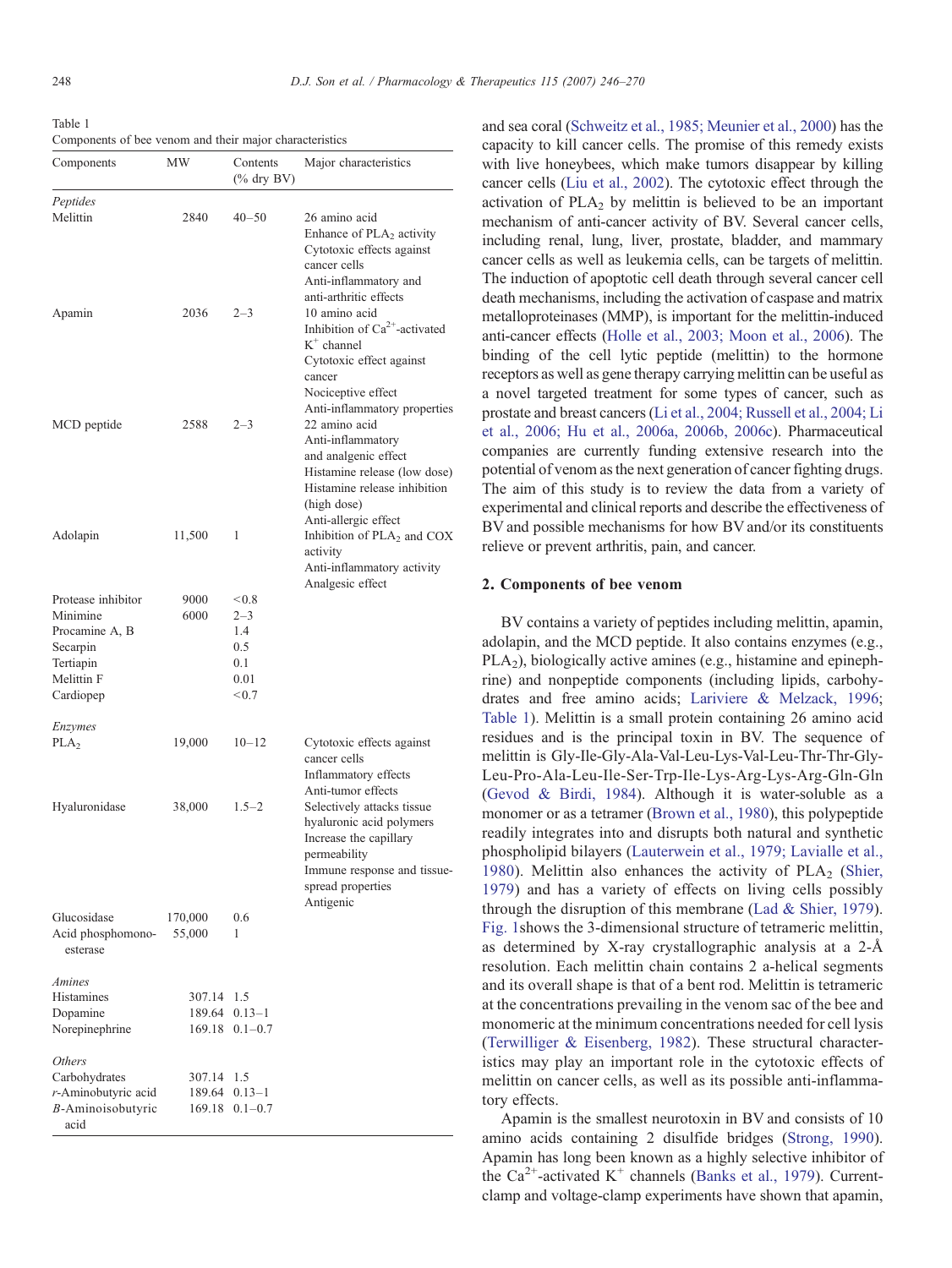<span id="page-3-0"></span>

Fig. 1. The packing of melittin chains in the tetramer. Chain A is the chain built into the electron density map. Chain B is associated with chain A through an ∼2-fold axis approximately perpendicular to this page. Chains C and D are associated with chains A and B through a precise 2-fold axis almost in the plane of the page, as indicated (adopted with permission from [Terwilliger & Eisenberg, 1982\)](#page-23-0).

when applied externally, blocks the  $Ca^{2+}$ -dependent slow K<sup>+</sup> conductance specifically at low concentrations  $(0.1 \mu M)$  and mediates the long-lasting after-hyperpolarization in neuroblastoma cells and rat muscle cells in culture. There is an all-ornothing control of the expression of the apamin-sensitive  $Ca^{2+}$ dependent  $K^+$  channel through innervation in the mammalian skeletal muscle. The rat brain contains an endogenous equivalent of apamin ([Lazdunski et al., 1985\)](#page-22-0). When administered, apamin crosses the blood–brain barrier and induces hyperexcitability ([Habermann, 1972](#page-21-0)). The cloning of the small conductance  $Ca^{2+}$ dependent  $K^+$  channels (SK; [Kohler et al., 1996; Shah & Haylett,](#page-21-0) [2000](#page-21-0)) has allowed molecular analysis of the apamin–receptor interaction and shown the importance of the pore region ([Ishii et](#page-21-0) [al., 1997\)](#page-21-0). A recent study reported that a single amino acid located in the extracellular loop between the transmembrane segments S3 and S4 has a major impact on the sensitivity to apamin. This suggests that the human SK1 channel can be converted into a channel that is as sensitive to apamin as SK2, which is the SK channel with the highest sensitivity [\(Nolting](#page-22-0) [et al., 2007\)](#page-22-0). Apamin inhibits NO-induced relaxation of the spontaneous contractile activity of the myometrium in nonpregnant women [\(Modzelewska et al., 2003](#page-22-0)). These structural and pharmacological characteristics of apamin might play an important role in its cytotoxic effects on cancer cells and might also be related to its nociceptive activity.

[Shkenderov and Koburova \(1982\)](#page-23-0) isolated another peptide in BV, known as adolapin, and reported it to have anti-inflammatory, analgesic, and COX inhibitory properties. The molecular masses of the polypeptide, as determined by SDS electrophoresis and amino acid composition, were reported to be with molecular weights of 11,500 and 11,092, respectively. It was found that adolapin also inhibits the activity of  $PLA_2$  in BV. In addition, it inhibits the lipoxygenase from human platelets. Adolapin increases the cyclic guanosine monophosphate (c-GMP) level in both the rat spleen and brain and decreases the cyclic adenosine monophosphate (c-AMP) level in the rat spleen. Similar to other non-steroid analgesics, adolapin has an antipyretic effect. In addition, adolapin has been shown to have an analgesic effect, which might be important for those who suffer pain as one of the symptoms. The analgesic action of adolapin has been tested using the "tail flick" method. The partial inhibition of the analgesic effect of adolapin induced by naloxone demonstrated the participation of a central mechanism of action ([Koburova et al.,](#page-21-0) [1985](#page-21-0)).

MCD peptide is a 22-amino acid bicyclic peptide that contains 2 disulfide bridges between  $Cys^{3,15}$  and  $Cys^{5,19}$ . The sequence of the MCD peptide is as follows: lle-Lys-Cys-Asn-Cys-Lys-Arg-His-Val-lle-Lys-Pro-His-lle-Cys-Arg-Lys-lle-Cys-Gly-Lys-Asn ([Buku et al., 2004](#page-20-0)). The MCD peptide has activities associated with allergies, which affects almost 20% of the population ([Sutton & Gould, 1993](#page-23-0)). This peptide has intriguing biological properties. It releases histamine at very low concentrations [\(Habermann, 1972](#page-21-0)) and is one of the most potent natural histamine secretagogues ([Mousli et al., 1990](#page-22-0)). On the other hand, this peptide has been found to inhibit mast cell degranulation at concentrations higher than those that would induce the release of histamine [\(Billingham et al., 1973; Hanson](#page-20-0) [et al., 1974](#page-20-0)). This might be due to its interaction with the IgE molecule, which is associated with allergic reactions. It was suggested that disulfide exchange between IgE and the MCD peptide at high doses on the mast cell surface might inhibit the release of histamine, which would allow the MCD peptide to act as an anti-allergic agent [\(Buku, 1999\)](#page-20-0). The MCD peptide binds to mast cell receptors in a dose–response manner and has been found to partially inhibit the binding of IgE to this receptor ([Buku et al., 2001\)](#page-20-0).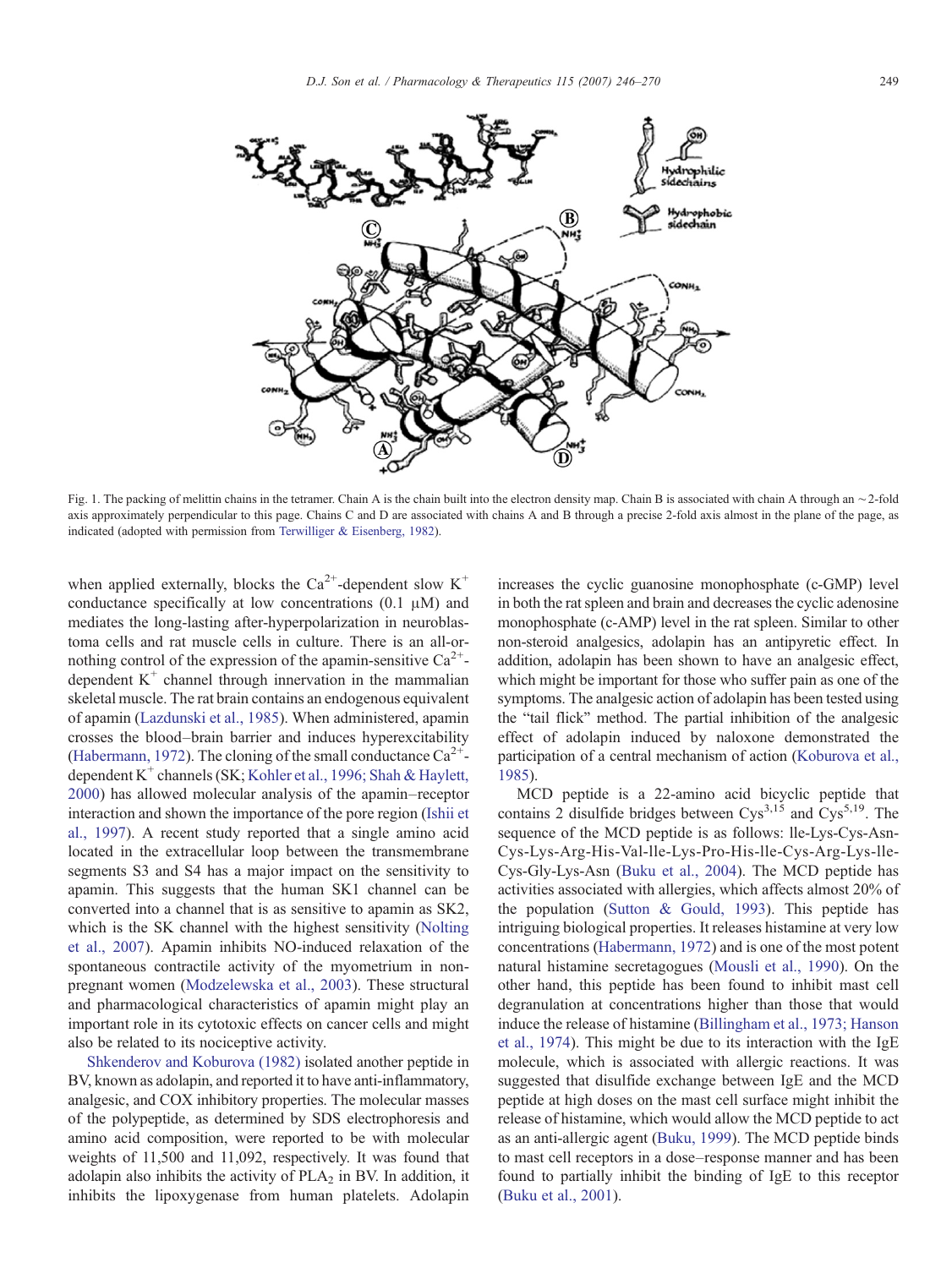#### 3. Anti-arthrits effect of bee venom

#### 3.1. Anti-inflammatory effect of bee venom

Rheumatoid arthritis (RA) is a common and severe disease with an ∼0.5% prevalence in adults. It not only causes joint pain and severe disability but can also predispose an individual to an early death. RA is an inflammatory autoimmune disease whose the inciting stimulus is unknown. However, the cascade of immunological and inflammatory reactions has been determined. These reactions produce inflammatory synovitis that are promptly followed by irreversible joint and bone destruction [\(Bessis et al., 2002\)](#page-20-0). OA is also the most common form of arthritis, which is known as "degenerative arthritis" or "degenerative arthritic disease." OA mainly occurs in middle-aged or elderly people. It attacks the weight-bearing joints, mainly the knee joint, and causes local degenerative changes in the cartilage, hypertrophy of the subchondral bones, excessive bone formation around the osteochondral regions, and a deformity of the joints accompanied by an inflammatory reaction. In RA, fibroblast-like synoviocytes, macrophages, T cells, B cells, plasma cells, neutrophils, mast cells, dendritic cells, and natural killer cells infiltrate the synovial tissue [\(Tak & Bres](#page-23-0)[nihan, 2000](#page-23-0)). It is unknown how the inflammatory process is initiated because the inflamed synovium already has the histopathological features of chronic disease when symptoms are first noticed [\(Tak, 2001](#page-23-0)). However, the recruitment of inflammatory cells, local retention and cell proliferation contribute to the increased cellularity of the rheumatoid synovium in the clinically manifest stage of the disease. Therefore, the increased cellularity is partially dependent on a variety of immunological factors that enhance the influx of inflammatory cells into the synovium as well as the retention of cells ([Buckley, 2003](#page-20-0)). Among the complex mechanisms that lead to inflammatory reactions, inflammatory mediators, such as NO and PG, which act on specific receptors located on the cell surface, might be involved in the inflammatory reactions ([Cuzzocrea et al., 2002\)](#page-20-0). Pro-inflammatory cytokines, such as IL-1 and TNF, activate the inducible NO synthase (iNOS) pathway in bone cells, and NO derived from this pathway potentiates the cytokine- and inflammation-induced bone loss. Elevated levels of PGs, which are involved in the complex interactions leading to the erosion of the articular cartilage and juxta-articular bone, have been also found in synovial cells treated with inflammatory mediators or in patients with RA ([Williams & Shacter, 1997; Trebino et al., 2003\)](#page-24-0). PLA<sub>2</sub> also plays an important role in different pathophysiological states of severe inflammatory diseases including RA [\(Green et al.,](#page-21-0) [1991; Bomalaski et al., 1989, 1995\)](#page-21-0). Therefore, useful agents that inhibit COX-2 as well as iNOS have potential as antiinflammatory drugs and possibly as anti-arthritic drugs.

#### 3.2. Bee venom therapy for arthritis

Western medical treatment of knee arthritis employs conservative methods such as medication, rest and exercise, and physical therapy, as well as surgical methods, such as

arthroscopic debridement, osteomy, arthroscopic surgery, and total knee arthroplasty. Patients with mild symptoms are generally treated with physical therapy and non-narcotic medication. If the symptoms do not improve, a prescription of non-steroidal drugs can be considered if the patients have no contraindications for the drug. Steroids are administered to patients with exudative knee arthritis. These treatments have certain adverse effects, which highlights the need for safer and more effective treatments ([Baumrucker, 2002; Zochling et al., 2004](#page-20-0)). BVT might be an alternative method. The anti-arthritis effects of BVT have been demonstrated using various animal arthritic models, such as adjuvant, carrageenan, or lipopolysaccharide (LPS)-induced arthritis. [Chang and Bliven \(1979\)](#page-20-0) first reported that BV, when administered subcutaneously, suppressed the development of carrageenan-induced paw edema and adjuvant arthritis in rats in a dose-related manner. A single dose of BV administered subcutaneously on the day before or on the day of the injection of complete Freund's adjuvant (CFA) effectively suppressed the development of polyarthritis. This suppressive effect progressively decreased with increasing delay in administration. BV was reported to be most effective when mixed and injected (sub-plantar) with CFA, which is the disease-inducing agent. Similarly, antigens, such as egg albumin, prevented the development of arthritis when mixed with CFA and injected into the hind paw. This suggests that the mechanisms in the antiarthritic action of BV involve a change in the immune response, possibly through antigen competition and anti-inflammatory activity through corticosteroids or by a yet undetermined mechanism.

Adolapin was isolated from BV ([Shkenderov & Koburova,](#page-23-0) [1982\)](#page-23-0), and shown to have potent analgesic activity, as demonstrated by the "writhing" test and by the Randall-Sellito's test. It was reported that adolapin has anti-inflammatory activity in a carrageenan-, PG-, and adjuvant-induced rat hind paw edema and adjuvant polyarthritis. The arthritis effect of adolapin is presumably due to its ability to inhibit the PG synthesis system. In the same year (1982), BV was also reported to suppress Mycobacterium butyricum-induced arthritis in Lewis rats. BV, administered at 2 mg/kg/day for 24 days, suppressed the primary and secondary inflammatory responses to the adjuvant but did not abolish them, as determined by the decrease in the swelling of the left and right hind paws and adjuvant-induced arthritis [\(Eiseman et al., 1982](#page-21-0)). This study found that although BV appears to suppress adjuvant-induced arthritis to a greater extent in female rats than in male rats, the alterations in the heme metabolism were similar in both genders. The observed changes in the heme metabolism elicited by BV or the adjuvant strongly suggest that perturbations of the immune system cause changes in the hepatic microsomal enzymes. [Somerfield et al. \(1986\)](#page-23-0) reported that BV potently inhibits the human neutrophil production of superoxide  $(O_2^-)$  and hydrogen peroxide in a nontoxic and dose-dependent manner. This group also found that melittin, the major fraction of BV (50–70%) shows high-affinity calmodulin binding ( $Kd = 3$  nM). Because binding to calmodulin inhibits the production of  $O_2^-$  in human neutrophils, [Somerfield et al. \(1986\)](#page-23-0) also examined the effect of melittin and other BV peptides on the production of  $O_2^-$  in human peripheral blood leukocytes. They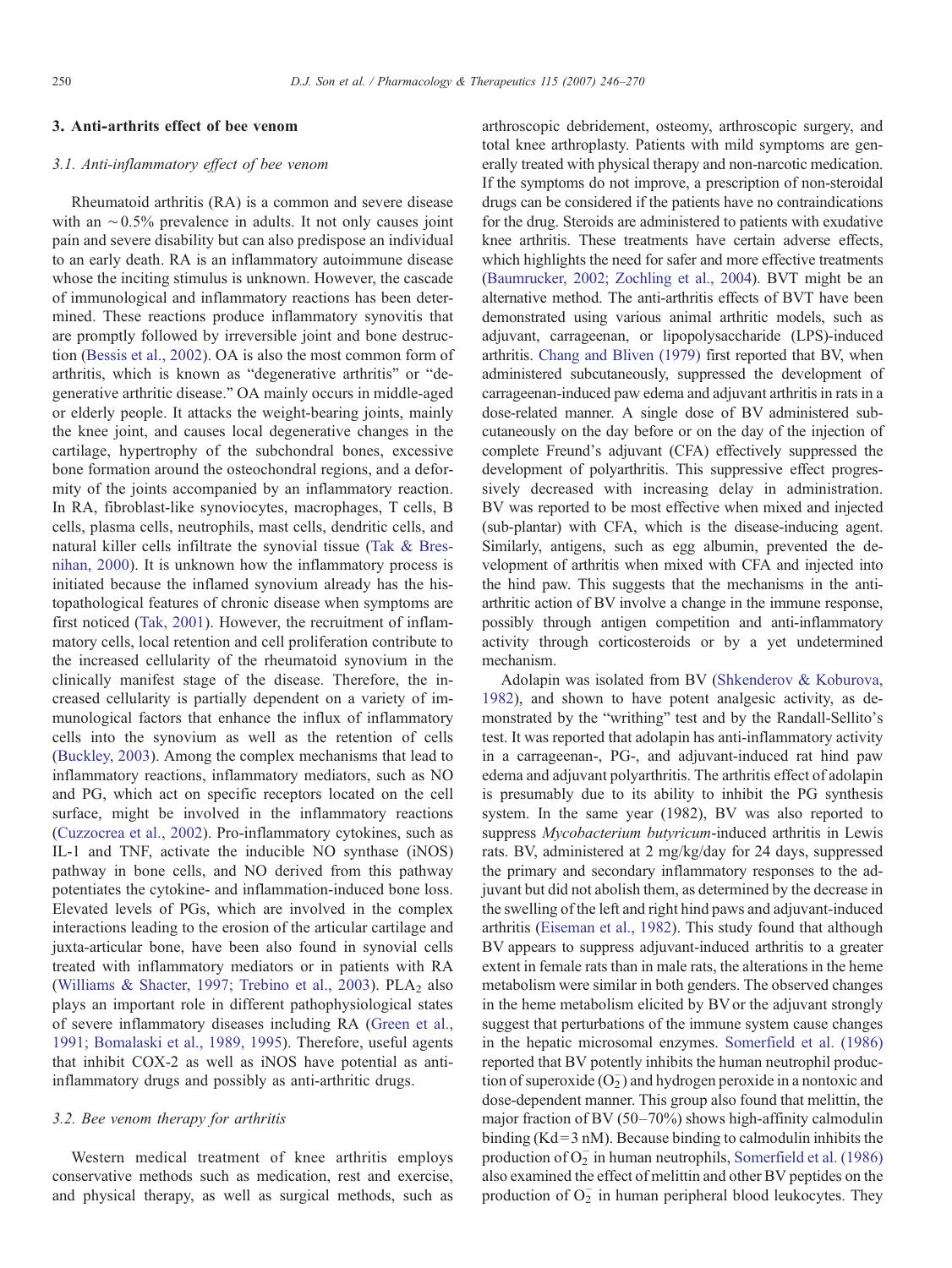reported that melittin inhibits the production of  $O_2^-$  both pre- and poststimulation in contrast to other BV fractions, which had no effect. Oxygen radicals and their derivatives from inflammatory cells have been implicated in the tissue damage that occurs during inflammation. They further demonstrated that this inhibition is the result of a direct effect on cells and suggested that melittin may serve as a prototype small (mol. wt., 1280), cationic, amphipathic, calmodulin-binding, membrane-active, superoxide-production-inhibiting peptide to provide a model peptide that might play a role in the in vivo regulation of radical production in the process of diseases including arthritis.

Ten years after the report of 2 in vivo studies by [Shkenderov](#page-23-0) [and Koburova \(1982\)](#page-23-0) and [Eiseman et al. \(1982\),](#page-21-0) the effectiveness of BVin an adjuvant arthritic animal model was also shown. A BV (0.5 mg/kg, s.c.) injection in rats resulted in the significant suppression of adjuvant arthritis and the suppression of the hepatic acute-phase induction of the alpha<sub>1</sub>-acid glycoprotein (AGP) gene at the early stages of disease development ([Yiangou](#page-24-0) [et al., 1993\)](#page-24-0). The administration of the AGP to adjuvant arthritis rats accelerated the development of arthritis and increased the severity and duration of the disease. IL-1, IL-6, TNF- $\alpha$ , and glucocorticoids alone are not responsible for the HBV-mediated down-regulation of the AGP gene. This indicates that several factors are involved in AGP gene expression in adjuvant arthritis and HBV-treated adjuvant arthritis rats, and that the suppression of AGP by BV might help suppress the development of adjuvant arthritis. The BV pretreatment on carrageenan- and adjuvantinduced acute paw edema was analyzed quantitatively in normal animals ([Lee et al., 2001, 2005\)](#page-22-0). A pretreatment with BV before a carrageenan injection into the hindlimb suppressed both paw edema and thermal hyperalgesia. There is a positive correlation between the percentage change in paw volume and the expression of Fos-positive neurons in the spinal cord. This result suggests that the BV pretreatment has both anti-nociceptive and anti-inflammatory effects in carrageenan-induced inflammatory pain. A similar effect was observed in an adjuvant-induced arthritic rat ([Kang et al., 2002](#page-21-0)). The administration of BV every other day for another 14 days suppressed the development of inflammatory edema and polyarthritis. The erosion of articular cartilage and inflammatory cell infiltration into the interphalangeal joint were also effectively suppressed in the treated groups. The same research group also reported that the subcutaneous administration of BV 1 day before injecting CFA effectively inhibits the inflammatory edema, polyarthritis, and bone changes in the right hind paw. BV inhibits the arthritic inflammation and bone changes in rats. BV suppresses the erosion of articular cartilage and inflammatory cell infiltrations into the interphalangeal joint. These inhibitory and suppressive effects are comparable to those induced by prednisolone (10 mg/ kg, s.c.). [Luo et al. \(2006\)](#page-22-0) reported that a BV-treatment injected hypodermically into rats for 14 days results in less swelling in the joints, a reduced circumference of the joints and lower joint scores. At the same time, the level of bone erosion and the infiltration of inflammatory cells in the synovium are also significantly reduced by the BV treatment. These results suggest that BV is effective in treating adjuvant-induced arthritis by reducing the level of synovitis, down-regulating the serum

concentrations of cytokine TNF- $\alpha$  and IL-1 $\beta$ , and alleviating the bone erosion.

# 3.3. Possible mechanisms of anti-arthritis effect of bee venom

[Nam et al. \(2003\)](#page-22-0) reported that the water fraction of BV, less than 20 kDa, might contain a major effective component. They compared the anti-inflammatory activity of the n-hexane, ethyl acetate, and aqueous partitions of BV (Apis mellifera) by measuring the in vitro COX activity and level of proinflammatory cytokine production (TNF- $\alpha$  and IL-1β). The aqueous partition of BV had strong inhibitory effects on COX-2 activity but did not inhibit the COX-1 activity. The aqueous partition was further subfractionated into 3 parts according to the molecular weight, namely BV fraction 1 (above 20 kDa), BV fraction 2 (between 10 and 20 kDa) and BV fraction 3 (below 10 kDa). BV fractions 2 and 3 strongly inhibited the COX-2 activity and COX-2 mRNA expression in a dose-dependent manner, without having any cytotoxic effects. All 3 subfractions inhibited the production of TNF- $\alpha$  and IL-1 $\beta$ . This study first suggested the pharmacological activities of BVon the anti-inflammatory process include the inhibition of COX-2 expression and the blocking of pro-inflammatory cytokine (TNF- $\alpha$ , and IL-1 $\beta$ ) production, and particular fraction may contain an active constituent that inhibits the inflammatory reaction.

The decrease in  $COX-2$  and  $PLA_2$  expression, and the decrease in the levels of TNF- $\alpha$ , IL-1, IL-6, NO and ROS were reported be associated with the anti-arthritis effect of BV, suggesting that the anti-arthritis effect of BV might be related to its anti-inflammatory effects. In order to gain better insight into the action mechanisms of BV, our group reevaluated the antiarthritis effect of BV using arthritis animal models, and examined the anti-arthritis mechanisms for the effect of BV and melittin in a murine macrophage cell line, Raw 264.7 cells, as well as in synoviocytes obtained from RA patients. Similar to other findings ([Murakami et al., 1997; Pelletier et al., 1998;](#page-22-0) [Amin et al., 1999; Yang et al., 1999; Cernanec et al., 2002\)](#page-22-0), we also found that BV had an anti-arthritis effect [\(Park et al., 2004\)](#page-23-0). A BV treatment decreased the level of tissue swelling and osteophyte formation in a chronic arthritis model as well as edema formation in an acute model ([Park et al., 2004](#page-23-0)). However, the dose (μg/kg) used in their study was much lower than the dose (0.1–0.5 mg/kg) used in other studies ([Pelletier et al.,](#page-23-0) [1998](#page-23-0)). The different source, extraction or purification methods of BVand composition, as well as the different animal models or other unknown factors might be responsible for this discrepancy. These results confirmed that the anti-arthritis effects of BV are associated with its anti-inflammatory effect. In a further mechanism study, our group identified the anti-inflammatory properties of BVand its molecular action mechanism. BVat 0.5– 5 μg/mL, which is not cytotoxic, inhibited the LPS-induced production of  $PGE<sub>2</sub>$  and NO in Raw 264.7 cells. BV was also effective in inhibiting the generation of inflammatory mediators in the synoviocytes obtained from RA patients. The inhibitory effect of BV was comparable to indomethacin, a well-known COX-2 inhibitor. Therefore, the inhibitory effect of BV on the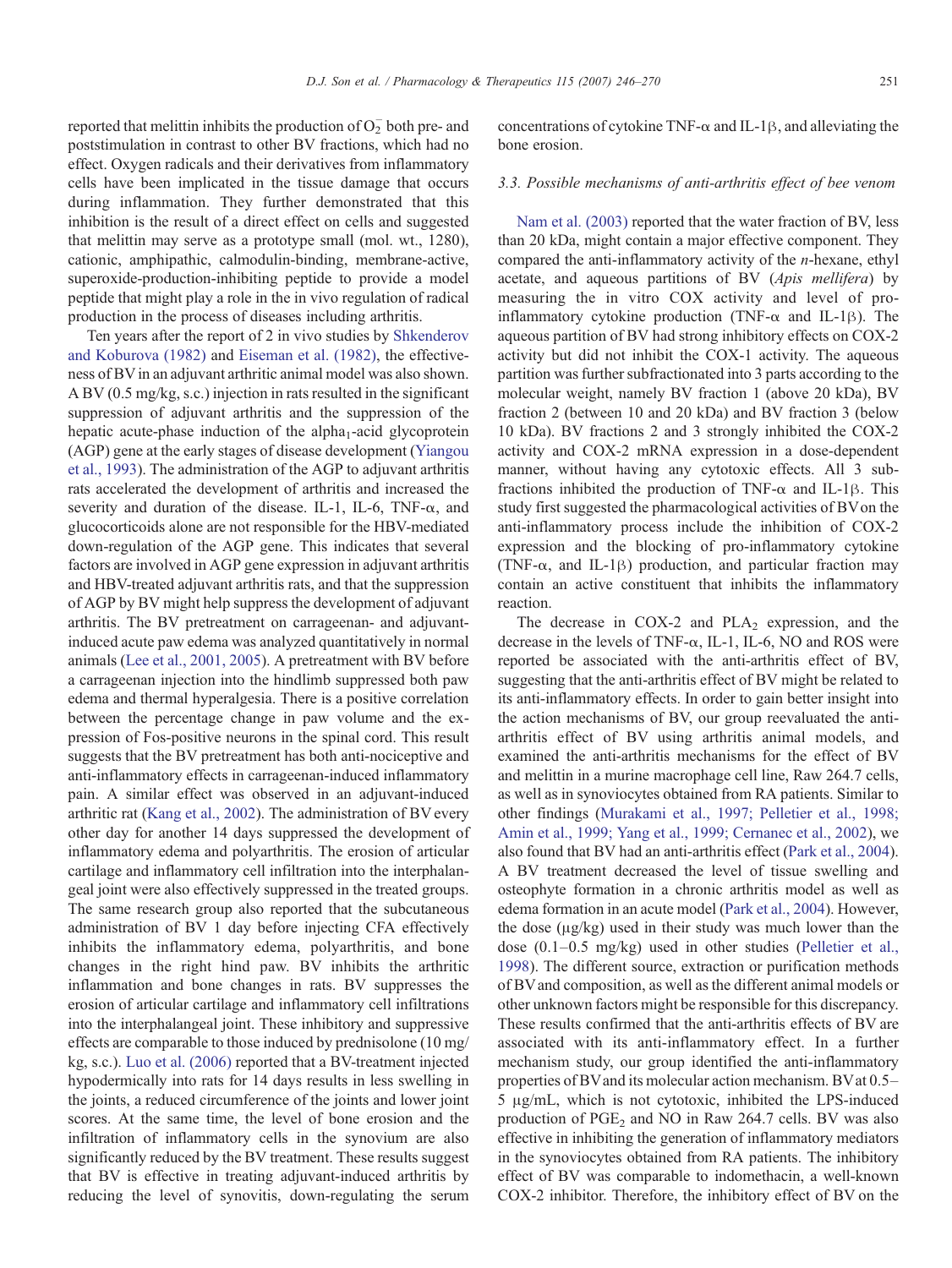inflammatory reaction in adjuvant-induced arthritis might be partly due to the inhibition of COX-2 expression. In inflammatory arthritis, there is evidence suggesting that the affected tissues produce a large amount of NO that can behave as a proinflammatory to cause tissue injury ([Dennis et al., 1992;](#page-20-0) [Tischfield, 1997\)](#page-20-0). In this regard, our group also showed that BV decreases the level of NO and TNF- $\alpha$  generation, which is involved in the influx of inflammatory cells, the erosion of joint cartilage and bone destruction in the inflammatory arthritis ([Green et al., 1991; Hoffmann et al., 1992\)](#page-21-0). It was also found that BV has an inhibitory effect on the LPS-induced generation of ROS and the release of calcium. Therefore, the anti-arthritic effect of BV may be related to its multiple inhibitory effects on the generation of inflammatory mediators, such as  $PGE_2$ , NO, and TNF- $\alpha$  as well as on the release of ROS and intracellular calcium [\(Kortesuo et al., 1992\)](#page-21-0). In more precise mechanistic studies, our group showed that BV inhibits the DNA binding and transcriptional activity of NF-κB in Raw 264.7 cells, synoviocytes, and THP-1 cells, which are a monocyte cell line, in a dosedependent manner ([Park et al., 2004](#page-23-0)). The promoter region of the murine gene encoding iNOS and COX-2 contains NF-κB binding sites ([Spiecker et al., 2000](#page-23-0)). This inhibitory effect is consistent with the decrease in the release of IκB detected in the cytosol through the suppression of IκB phosphorylation and the decrease in the translocation of the p50 subunit of NF-κB. This result suggests that either BV or melittin inhibits the DNAbinding activity of NF-κB by inhibiting IκB phosphorylation, thereby preventing p50 translocation, resulting in a decrease in the expression of the inflammatory gene. The direct interaction of BV (by measurement with melittin) with the p50 and IκB kinase (IKK $\alpha$  and IKK $\beta$ ), which are upstream molecules regulating NF- $\kappa$ B, were Kd = 4.6  $\times$  10<sup>-6</sup> M, 1.34  $\times$  10<sup>-9</sup> M, and  $1.01 \times 10^{-9}$  M, respectively, as evidenced by surface plasmon resonance analysis. Therefore, this strong protein–protein interaction is likely to modify the activities of  $IKK\alpha$  and IKKβ and inhibit the release of IκBα and IκBβ (or p50 translocation) and decrease the DNA binding activity of NF-κB. [Fig. 2](#page-7-0) shows the possible preventive mechanism of BV (melittin) in the inflammatory reaction. It was reported that synthetic melittin inhibits the enzymatic activity of secretory PLA<sub>2</sub> (sPLA<sub>2</sub>) from the synovial fluid obtained from RA patients by binding to  $PLA_2$ . This indicates that the disruption of the key inflammatory enzymes might be a potential therapeutic target of BV or the components of BV and that the down regulation of the anti-inflammatory genes is important ([Saini](#page-23-0) [et al., 1997](#page-23-0)). In this regard, the study reported by [Yin et al. \(2005\)](#page-24-0) is indicative. [Yin et al. \(2005\)](#page-24-0) performed microarray analysis to determine the global gene expression profiles in a human chondrocyte-like cell line treated with BV. Human chondrosarcoma cells, HTB-94, were treated with BV, LPS, or both. Of the 344 genes profiled in their study, with a cut-off of a 4-fold change in expression: (1) 35 were down-regulated after the BV treatment; (2) 16 were up-regulated and 7 were down-regulated after the LPS treatment; and (3) 32 were down-regulated after co-stimulation with BV and LPS. This study showed that a BV treatment reversed the LPS-induced up-regulation of genes such as IL-6 receptor, MMP-15, TNF- $\alpha$  (ligand) superfamily-10, caspase-6, and tissue inhibitor of metalloproteinase-1 (TIMP-1), which are mostly involved in inflammation. This suggests that the altered inflammation regulatory genes will play an increasingly important role in advancing our understanding of the pharmacologic actions of BV in the treatment of arthritis.

Although the anti-inflammatory effect of BV is the most implicated mechanism in the effect of BV on arthritis, other mechanisms are also noteworthy. [Hong et al. \(2005\)](#page-21-0) examined the inhibition of cell growth and the induction of apoptosis in human rheumatoid synovial fibroblasts because RA is an autoimmune disease that is characterized by synovial proliferation, infiltration of the synovial lining by lymphocytes and macrophages, and a paucity of apoptosis [\(Veis et al., 1993;](#page-23-0) [Firestein, 1996](#page-23-0)). In RA, the fibroblasts that reside in the synovial lining significantly increase in number, display a transformed phenotype, and destroy the adjacent cartilage and bone. It was demonstrated that rheumatoid synovial cells treated with BV for 24 hr exhibited apoptotic features. In addition, BVinduced apoptosis in rheumatoid synovial cells by decreasing the expression of B-cell leukaemia/lymphoma-2  $(BCL<sub>2</sub>)$  and increasing the expression of  $BCL<sub>2</sub>$ -associated X protein (BAX) and caspase-3. This suggests that BV inhibits the proliferation of rheumatoid synovial cells by inducing apoptosis through the activation of caspase-3. Moreover, the induction of synovial fibroblast apoptosis might contribute to the synovial hyperplasia that is associated with RA.

#### 3.4. Effectiveness of bee venom in acupuncture

In BVT, the method of injecting BV might be important for improving its effectiveness. In this point, it is important to understand the effectiveness of BV acupuncture (BVA or apipuncture) ([Lee et al., 2005a](#page-22-0)). BVA is growing in practice as a type of herbal acupuncture and is used primarily to relieve the pain of inflammatory diseases. Many animal studies have shown that BVA can induce anti-inflammatory activity ([Doh et al.,](#page-21-0) [1995; Lee & Kim, 1999; Yim et al., 2000; Do et al., 2001; Kwon](#page-21-0) [et al., 2001d; Lee et al., 2001; Choi et al., 2002; Kim et al., 2002,](#page-21-0) [2003; Seo et al., 2003\)](#page-21-0). Several studies suggest that the effects of BV are intensified by acupuncture stimulation, which may help achieve the therapeutic goals. Research and a review by Dr. Lee's group have provided evidence for BVA relieving the symptoms of RA and OA. Comparative studies of the acupoint versus non-acupoint stimulation on an adjuvant induced RA animal model with BVA were carried out to examine the potential site specificity [\(Kwon et al., 2001b, 2002; Seo et al.,](#page-21-0) [2003; Kim et al., 2003](#page-21-0)). A direct injection of BV into acupoint ST36 (known as Zusanli) in an animal model of chronic arthritis produced a potent anti-nociceptive effect compared with an injection in a non-acupoint, which suggests that this alternative form of acupoint stimulation using BV can be applied to pain relief. The effectiveness of BVA at acupoints ST36 and BL23 was demonstrated in a type II collagen-induced rat arthritis model, which also showed that a decrease in the proteolytic enzyme activities and level of ROS-induced oxidative damage to the synovial fluid. In this model, BVA at acupoint BL23 more significantly decreased the proteolytic enzyme activities and the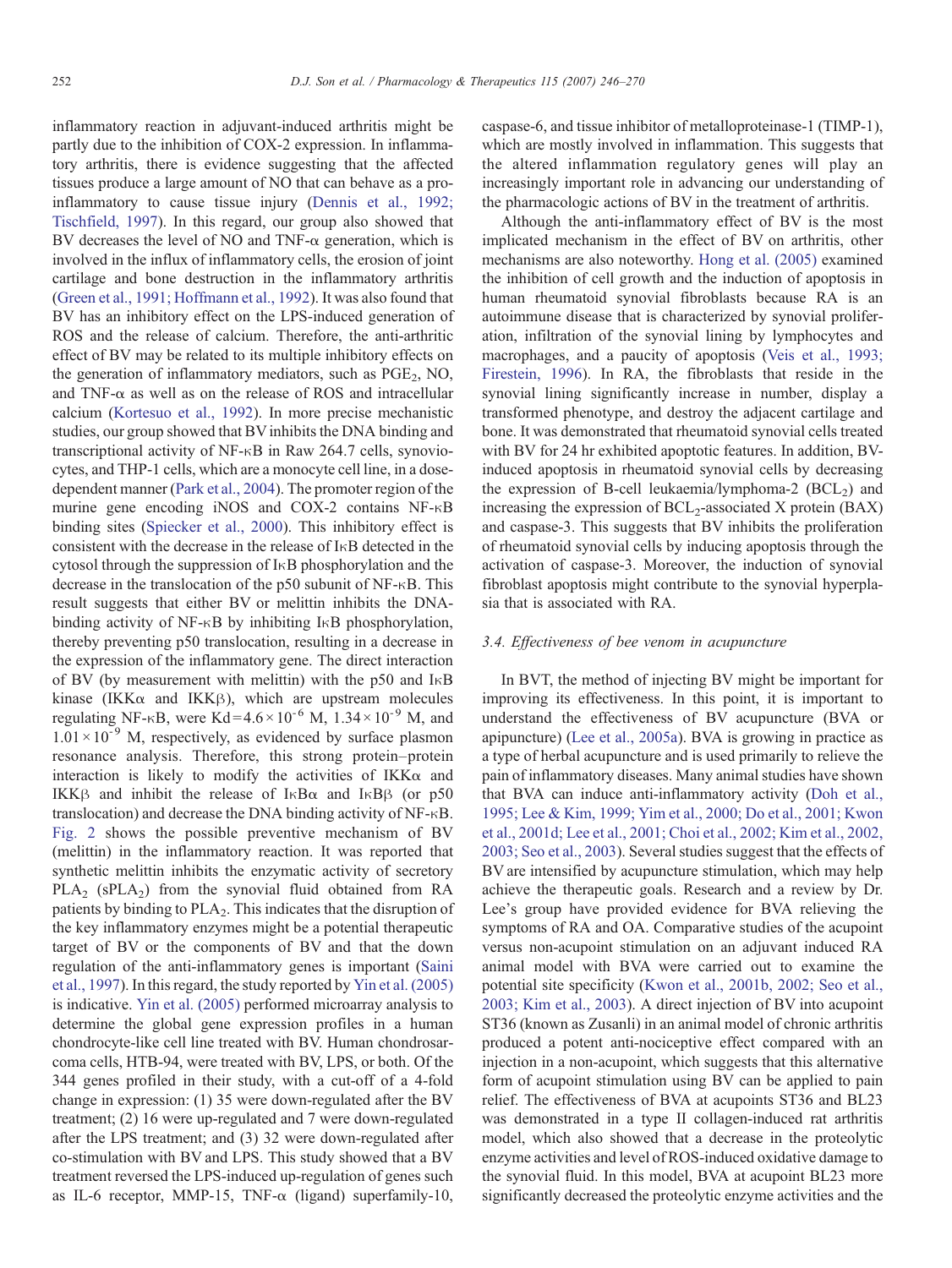<span id="page-7-0"></span>

Fig. 2. Proposed anti-arthritic effect of BV (melittin). NF- $\kappa$ B activity is stimulated by many inflammatory stimuli. The IKK complex, which consists of the kinases IKKα and IKKβ and the regulatory subunit NEMO (also known as IKKγ), is a point of convergence for all 3 signaling pathways. The IKK complexes phosphorylate IκBα, which leads to its degradation and allows the NF-κB dimers to enter the nucleus, where they bind to the cognate DNA binding sites and activate the expression of the proinflammatory gene. Proposed anti-arthritic mechanism of BV (melittin) through its anti-inflammatory effects. BV (melittin) inhibits the release of IκB through the inhibition of IKKs. This inhibition might be due to an interaction between the sulfhydryl (SH) group of IKΚα and IKKβ with BV (melittin) molecule, which results in NF-κB inactivation, and thus reduces the generation of inflammatory mediators. BV (melittin) may also interact directly with p50 of NF-κB and thereby inhibit the translocation of p50 into the nucleus. P, phosphorus; Ub, ubiquitin; NF-κB, nuclear factor-κB; IκB, inhibitor of NF-κB; IKK, IκB kinase; NEMO, NF-κB essential modulator.

level of ROS-induced oxidative damage to the synovial fluid proteins ([Kim et al., 2002](#page-21-0)) compared with that from other treatment methods ([Doh et al., 1995; Kim et al., 2002; Choi et al.,](#page-21-0) [2002](#page-21-0)). In addition, BVA at acupoint BL23 showed more significant anti-inflammatory effectiveness on knee arthritis induced by carrageenan in rats. [Lee et al. \(2001\)](#page-22-0) reported that BVadministered at acupoint ST36 prior to injecting carrageenan inhibited the carrageenan-induced edema and paw size, demonstrating a correlation between the change in the rates of edema and the expression of Fos-positive neurons in the spinal cord. BVA at acupoint GB34 in LPS-induced arthritis significantly decreased the number of white blood cells, the infiltration of leukocytes and fibroblasts into synovial joints and the levels of CD56, IL-1, IL-2R, CD54 and CD106 in the synovial membrane when compared with the control ([Lee & Kim, 1999;](#page-22-0) [Do et al., 2001\)](#page-22-0). Compared with an arbitrary non-acupoint located on the back, BVA at acupoint ST36 in adults Sprague-Dawley rats significantly decreased the paw-licking time in the late phase of the formalin test and markedly inhibited the expression of Fos in the spinal cord induced by a formalin injection ([Yim et al., 2000; Kim et al., 2003\)](#page-24-0). This suggests that the effects of BVA depend on the locations of the injection in that an injection in the acupoints has much stronger effects than an injection in the non-acupoints. [Lee et al. \(2004\)](#page-22-0) also reported that BVA at acupuncture point (Zusanli) near both knees twice a week for a total of 5 times on a murine type-II collagen-induced arthritis (CIA) model significantly decreased the incidence of arthritis, the mean arthritis index and the number of arthritic limbs compared with a control group. In this study, among the serum proinflammatory cytokines, the production of TNF- $\alpha$  in the BV group was suppressed compared with the control group. An examination of the histopathology of the joints of murine type II CIA showed decreased inflammatory signs and less lymphocyte infiltration after the BVA therapy. Using the rat CIA model, [Baek et al. \(2006\)](#page-20-0) demonstrated that BVA injected into the Zusanli acupoint (ST36) had an anti-nociceptive effect. Furthermore, the anti-nociceptive effect of BVA was blocked by a pretreatment with yohimbine (an  $\alpha_2$ -adrenergic receptor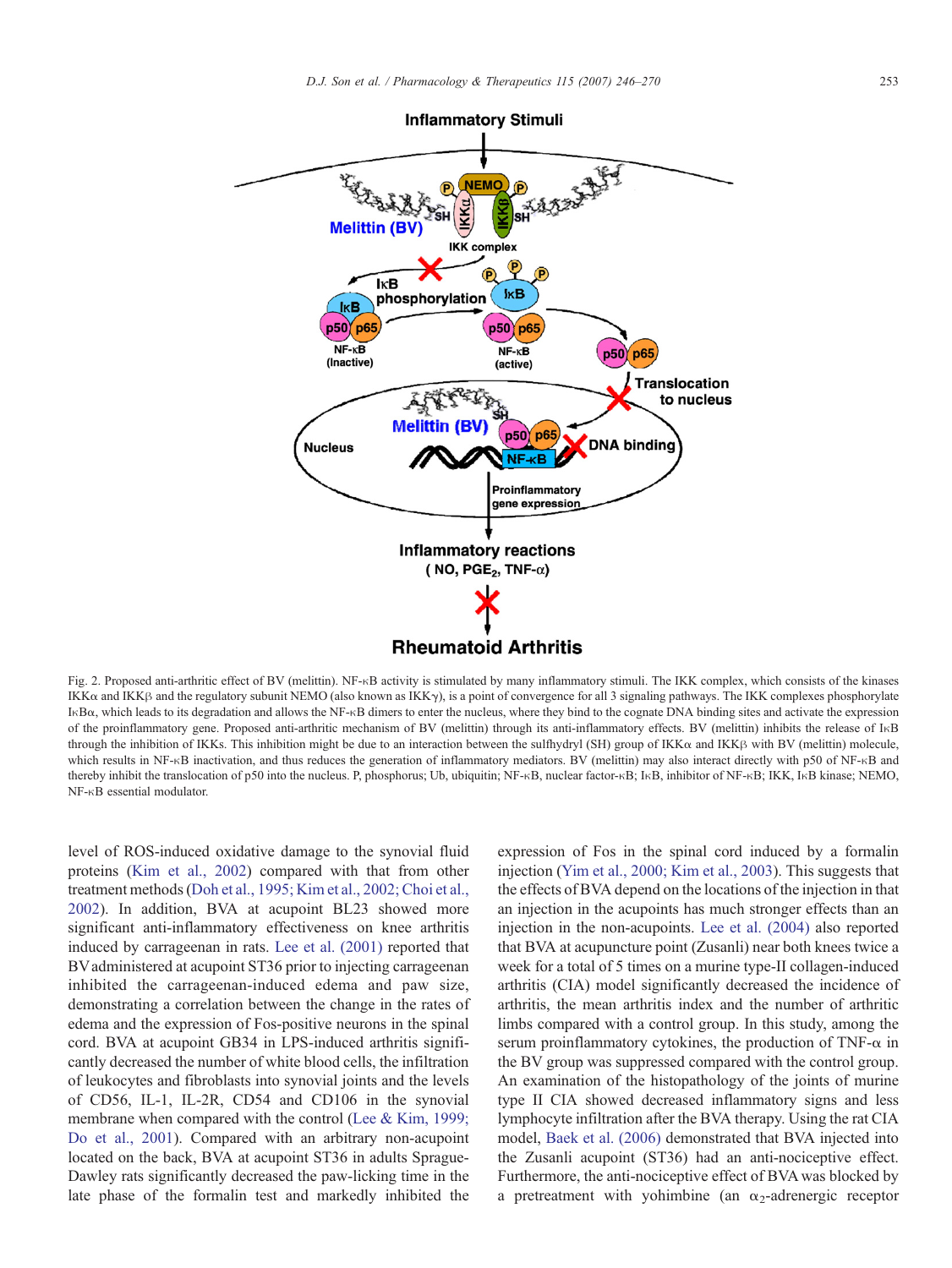antagonist, 2 mg/kg, i.p.), but not by naloxone (a mu-opioid receptor antagonist). This suggests that BVA can relieve the inflammatory pain associated with CIA and the anti-nociceptive effect of BVA might be mediated by the  $\alpha_2$ -adrenergic receptor.

[Suh et al. \(2006\)](#page-23-0) also reported the effectiveness of BVA and the possible mechanisms of action on the development of CIA in rats. The BVA treatment significantly decreased the activity of a comprehensive range of cytoplasmic, lysosomal and matrix protease types, along with the levels of free radical-induced protein damage (determined a protein carbonyl derivative) in the synovial fluid obtained from collagen-induced rats compared with the normal rats. The level of free radical-induced damage to the synovial fluid proteins was ∼3 times higher in CIA than in normal rats. However, BVA decreased the level of oxidative damage to the synovial fluid proteins caused by ROS. They concluded that the activation of proteolytic enzymes and free radicals are likely to be of equal importance as protein damaging agents in the pathogenesis of RA. Moreover, the development of novel therapeutic strategies for the latter disorder should include both protease inhibitory and free radical scavenging elements. In addition, they further demonstrated that a protease inhibitory element is needed to inhibit the action of a broad range of enzymatic mechanistic types (cysteine, serine, metallo proteases and peptidases), and BVA might be an effective RA modulator, inhibiting the protease activities and removing ROS.

#### 3.5. Effect of bee venom on arthritis patients in clinical trials

One randomized controlled and two uncontrolled clinical trials examined the effect of BV on RA. Ten patients who were diagnosed with RA and met the ACR (American College of Rheumatology) 1987 revised criteria for a diagnosis of RA, received BVA therapy twice a week for 3 months. The study showed remarkable improvement in 2 patients, good improvement in 5 cases, and effective improvement in 2 cases ([Kwon,](#page-21-0) [1998\)](#page-21-0). The tender joint counts, swollen joint counts and the duration of morning stiffness was significantly lower in the patients after BVA therapy than before. [Lee et al. \(2003\)](#page-22-0) also performed a randomized controlled trial to evaluate the effects of BVA in RA patients. Each group was treated with either BVA or a normal saline injection on the acupoints twice a week for 8 weeks. The tender joint count, swollen joint count, morning stiffness, pain, health assessment questionnaire, erythrocyte sedimentation rate, and C-reactive protein level were significantly lower in those given BVA therapy over a 1- or 2-month period compared with the control group. One randomized controlled trial and one uncontrolled trial examined the effect of BVA on OA. Of 70 knee arthritis patients treated with BVA, excellent improvement was observed in 11 cases (15.7%), good in 31 cases (44.3%), and improved in 16 cases (22.9%) ([Wang](#page-24-0) [et al., 2001; Kwon et al., 2001c\)](#page-24-0). They also examined whether or not the direct administration of BV into an acupoint is a clinically effective and safe method for relieving the pain of patients with OA of the knee compared with traditional needle acupuncture. Four weeks of the BVA treatment produced substantial pain relief compared with the group receiving the traditional needle acupuncture and the infrared themograpy score correlated with the level of pain relief. [Wang et al. \(2001\)](#page-24-0) and [Kwon et al. \(2001c\)](#page-21-0) also demonstrated that the majority (82.5%) of subjects receiving BVA reported substantial pain relief compared with those who received the traditional acupuncture therapy. The therapeutic efficacy was favorable irrespective of the disease duration (acute, subacute, or chronic stage), arthritic type (unilateral or bilateral knee OA and radiological severity). However, rigorous trials with a large sample size and adequate design, as well as an optimized dosage and BV concentration, will be needed to define the role of BV in the treatment of arthritis.

## 4. Pain release effect of bee venom

#### 4.1. Nociceptive effect of bee venom

Cutaneous tissue injury often causes persistent spontaneous pain, hyperalgesia and allodynia (pathological pain). Hyperalgesia is characterized by a lower pain threshold and increased pain sensitivity to mechanical and heat stimuli that are normally painful. On the other hand, allodynia is characterized by an abnormal pain sensitivity to mechanical stimuli that does not normally provoke pain. Reorganization of the spinal neuronal systems is known to occur as a result of a peripheral injury. Several mechanisms or the involvement of receptors have been reported. Neuropathic and inflammatory pain induces neuronal plasticity through the N-methyl-D-aspartate (NMDA) receptors. Therefore, antagonists of the glutamate receptors subclass  $NMDA<sub>1</sub>$  receptor prevent plastic alterations in the nervous system. Tissue injury and inflammation induce the prolonged activation of the excitatory amino acid systems followed by the excessive activation of an intracellular cascade of secondary messengers, protein phosphorylation, and the activation of transcription factors and gene expression. Excitatory amino acids increase the level of  $Ca^{2+}$  influx, protein kinase C (PKC) translocation and enhance the production of NO. Increased spinal c-GMP levels occur in parallel to the thermal and mechanical hyperalgesia and tactile allodynia caused by a chronic constriction injury of the sciatic nerve. The mechanisms responsible for the hyperalgesia in chronic pain might involve not only NO itself but also peroxynitrite, which is the product of a reaction between NO and the superoxide radical  $O_2$ , that can lead to the formation of the free radicals OH and  $NO<sub>2</sub><sup>-</sup>$  ([Tal,](#page-23-0) [1996\)](#page-23-0). The recognition of persistent pain as a disease entity should encourage changes in the overall approach to its management. Although it is important to treat the underlying event that initiates the pain, it is also necessary to identify and treat the physiological changes that are initiated within the nervous system and perpetuate the pain process. The neurochemistry of painful conditions is relevant to the pharmacotherapy of pain. Serotonin reuptake inhibitors and noradrenergic tricyclic drugs (e.g., antidepressants) can alter the pain threshold. Drugs that modulate the  $\gamma$ -aminobutyric acid activity (e.g., clonazepam) and NMDA-associated calcium channels (e.g., gabapentin) can be effective in treating the burning sensation that is associated with neuropathic pain caused by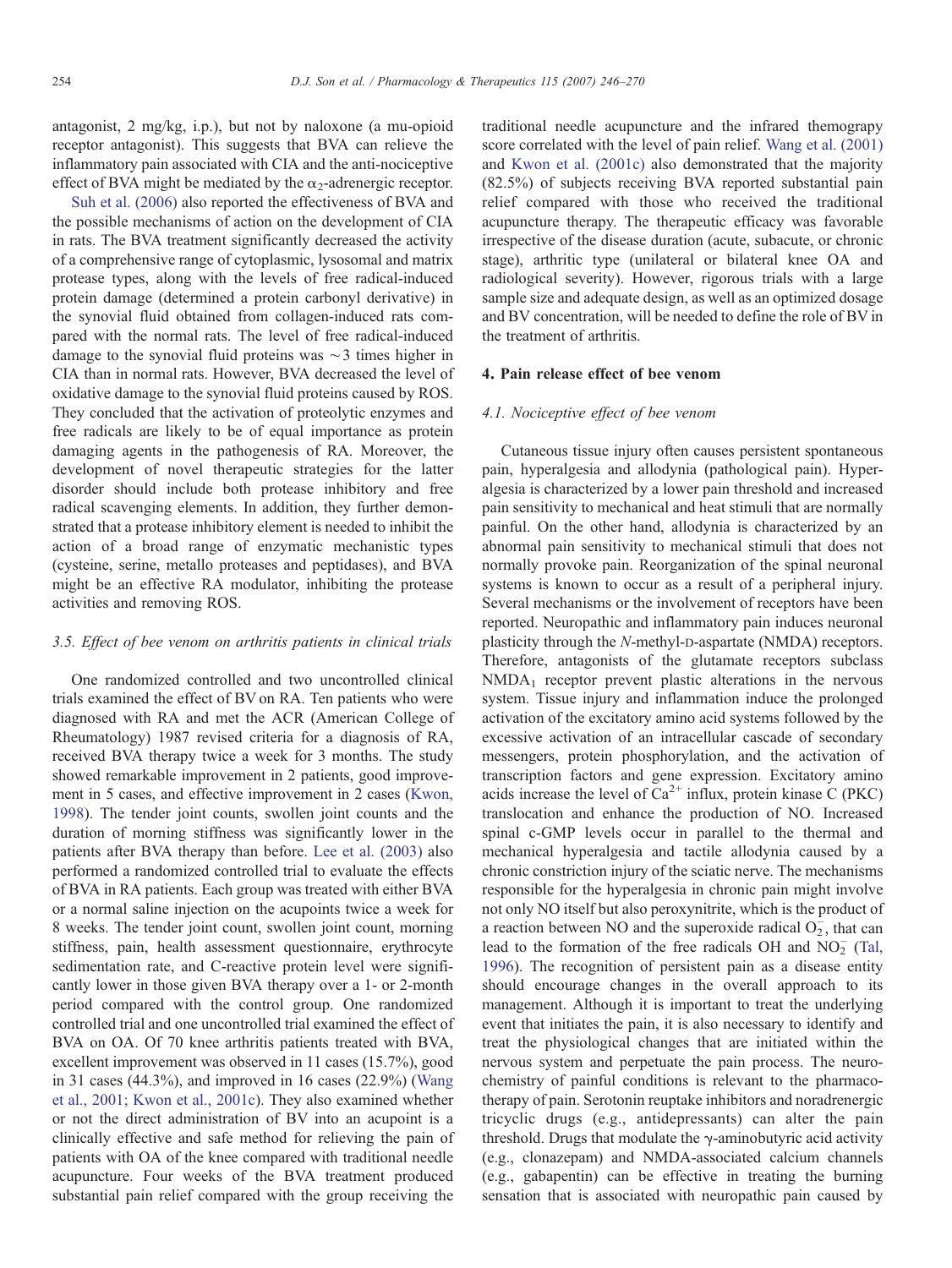<span id="page-9-0"></span>peripheral neuropathy, radiculopathy, or spinal cord injury. Opioids produce analgesia by interfering with the transmission of the pain signal. They bind to the pain-sensing receptors  $(\mu, \delta)$ , and  $\kappa$ ) within the central nervous system, block the release of substance P, and have postsynaptic effects on the dorsal horn ([Kondo et al., 2005\)](#page-21-0).

A BV injection can produce an initial nociceptive effect as well as a prolonged anti-nociceptive effect. BV contains many potential pain-producing substances including melittin, histamine, and PLA<sub>2</sub>. Therefore, it is not surprising that several reports described a nociceptive effect after an intraplantar injection (Table 2). There are several papers on the nociceptive effects and possible mechanisms of BV [\(Luo et al., 1998\)](#page-22-0). Following an intraplantar BV injection, there is an increase in the number of Fos-like immunoreactive neurons in the superficial and deep layers of the dorsal horn of anesthetized rats. In contrast, systemic morphine suppressed c-Fos expression in both superficial and deep layers of dorsal horn in a dosedependent manner, and the latter region was much more sensitive to morphine than the former. These findings show that prolonged neuronal activities in the superficial and deep layers of the dorsal horn were essential for mediating the BV-induced tonic pain. [Wu et al. \(2002\)](#page-24-0) further confirmed the effect on the spinal cord Fos expression and relevant nociceptive behaviors by BV in the rat hind paw. The nociceptive behavioral responses (spontaneous pain and hyperalgesia) after a BV injection were assessed after the intrathecal administration of c-fos antisense oligodeoxynucleotide, sense oligodeoxynucleotide and saline before injecting BV into adult male Sprague-Dawley rats. Pretreatment of the rats with the c-fos antisense oligodeoxynucleotide decreased the flinching response and primary thermal hyperalgesia but had no significant effects on mechanical hyperalgesia and secondary thermal hyperalgesia. At the same time, the antisense oligodeoxynucleotide treatment also decreased the expression of the Fos protein within the lumbar region of the spinal cord ipsilateral to the injection. This shows that the Fos protein contributes to the activation of the spinal dorsal horn neurons and the generation and/or maintenance of spontaneous pain and primary thermal hyperalgesia induced by a subcutaneous injection of BV.

Table 2

| Nociceptive and anti-nociceptive effect of BV and its components administered subcutaneously |  |  |
|----------------------------------------------------------------------------------------------|--|--|
|                                                                                              |  |  |

| Administration Results  |                                                                                                                                                                                                                | Mechanism (receptor involvement)                                                                                                                                 | References                                                                                                                                                |
|-------------------------|----------------------------------------------------------------------------------------------------------------------------------------------------------------------------------------------------------------|------------------------------------------------------------------------------------------------------------------------------------------------------------------|-----------------------------------------------------------------------------------------------------------------------------------------------------------|
| Nociceptive effect      |                                                                                                                                                                                                                |                                                                                                                                                                  |                                                                                                                                                           |
| <b>BV</b>               | Induction of persistent pain, flinching<br>response and primary thermal hyperalgesia                                                                                                                           | Prolonged neuronal activities of c-fos protein<br>expression in the superficial and deep layers of<br>the dorsal horn                                            | Luo et al., 1998; Wu et al., 2002                                                                                                                         |
|                         | Firing of the wide-dynamic-range neurons in<br>the spinal dorsal horn, mechanical allodynia<br>and hyperplasia<br>Contralateral hypersensitized wind-up and<br>after-discharge of the spinal withdrawal reflex | Activation of NMDA receptor, activation of 5-HT1A<br>receptor, spinal neurokinin 1/2 receptors or ORLI<br>receptor<br>Activation of the spinal non-NMDA receptor | Chen et al., 1999, 2000; Zheng & Chen,<br>2001; You et al., 2002; Chen et al., 2003;<br>Wang et al., 2003; Sun et al., 2004<br>You & Arendt-Nielsen, 2005 |
|                         | Long-term spontaneous nociception and<br>inflammation, and contralateral heat<br>hyperalgesia                                                                                                                  | Activation of the peripheral capsaicin-sensitive<br>afferents, increase of dorsal root and axon reflex,<br>and activation of spinal PKC and PKA                  | Li et al., 2000; Chen & Chen, 2001;<br>Chen et al., 2006a, 2006b                                                                                          |
|                         | Persistent nociceptive response                                                                                                                                                                                | Activation of the ATP P2x-purinoceptor, inactivation of Zheng & Chen, 2000; Mixcoatl-Zecuatl<br>$NO-c-GMP-K(+)$ channels                                         | et al., 2006                                                                                                                                              |
| BV and<br>melittin      | Pain and hypersensitivity                                                                                                                                                                                      | Production of the spinal neuronal changes                                                                                                                        | Li & Chen, 2004                                                                                                                                           |
|                         | Nociceptive responses                                                                                                                                                                                          | Activation of the capsaicin sensitive afferent fiber                                                                                                             | Shin & Kim, 2004                                                                                                                                          |
| Melittin                | Heat hyperalgesia and biphasic vasomotor<br>reflex responses                                                                                                                                                   | Increase of the sympathetic vasomotor tone                                                                                                                       | Koyama et al., 2002; Sumikura et al.,<br>2006                                                                                                             |
|                         | PSN, primary heat and mechanical<br>hypersensitivity, MIH hypersensitivity                                                                                                                                     | Activation of the spinal PKC and PKA                                                                                                                             | Li & Chen, 2003                                                                                                                                           |
|                         | PSN, mechanical and heat hypersensitivity                                                                                                                                                                      | Activation of the spinal ERK pathway                                                                                                                             | Yu & Chen, 2005                                                                                                                                           |
| Anti-nociceptive effect |                                                                                                                                                                                                                |                                                                                                                                                                  |                                                                                                                                                           |
| <b>BV</b>               | Visceral anti-nociception<br>Decrease in mechanical and thermal<br>hyplerplasia                                                                                                                                | Activation of the alpha 2-adrenoceptors<br>Reduction of c-Fos expression in the spinal cord                                                                      | Kwon et al., 2001a, 2005<br>Kwon et al., 2001b                                                                                                            |
|                         | Pain relief of knee OA                                                                                                                                                                                         |                                                                                                                                                                  | Kwon et al., 2001c                                                                                                                                        |
|                         | Anti-nociceptive effect on the formalin-<br>induced pain behavior                                                                                                                                              | Decrease in Fos expression in the spinal cord                                                                                                                    | Kim et al., 2003; Roh et al., 2006                                                                                                                        |
|                         | Anti-nociceptive effect on the formalin-<br>induced pain behavior, Antihyperalgesic<br>and antiallodynic effects                                                                                               | Activation of the $\alpha_2$ -adrenergic and serotonergic<br>components of the DPIS                                                                              | Roh et al., 2004; Kim et al., 2005                                                                                                                        |
|                         | Decrease in acute paw edema and thermal<br>hyperalgesia                                                                                                                                                        | Parallel reduction in neuronal Fos expression                                                                                                                    | Lee et al., 2001                                                                                                                                          |
|                         | Anti-nociceptive effect on type II CIA                                                                                                                                                                         | Activation of the $\alpha_2$ -adrenergic receptor                                                                                                                | Baek et al., 2006                                                                                                                                         |

DPIS, descending pain inhibitory system.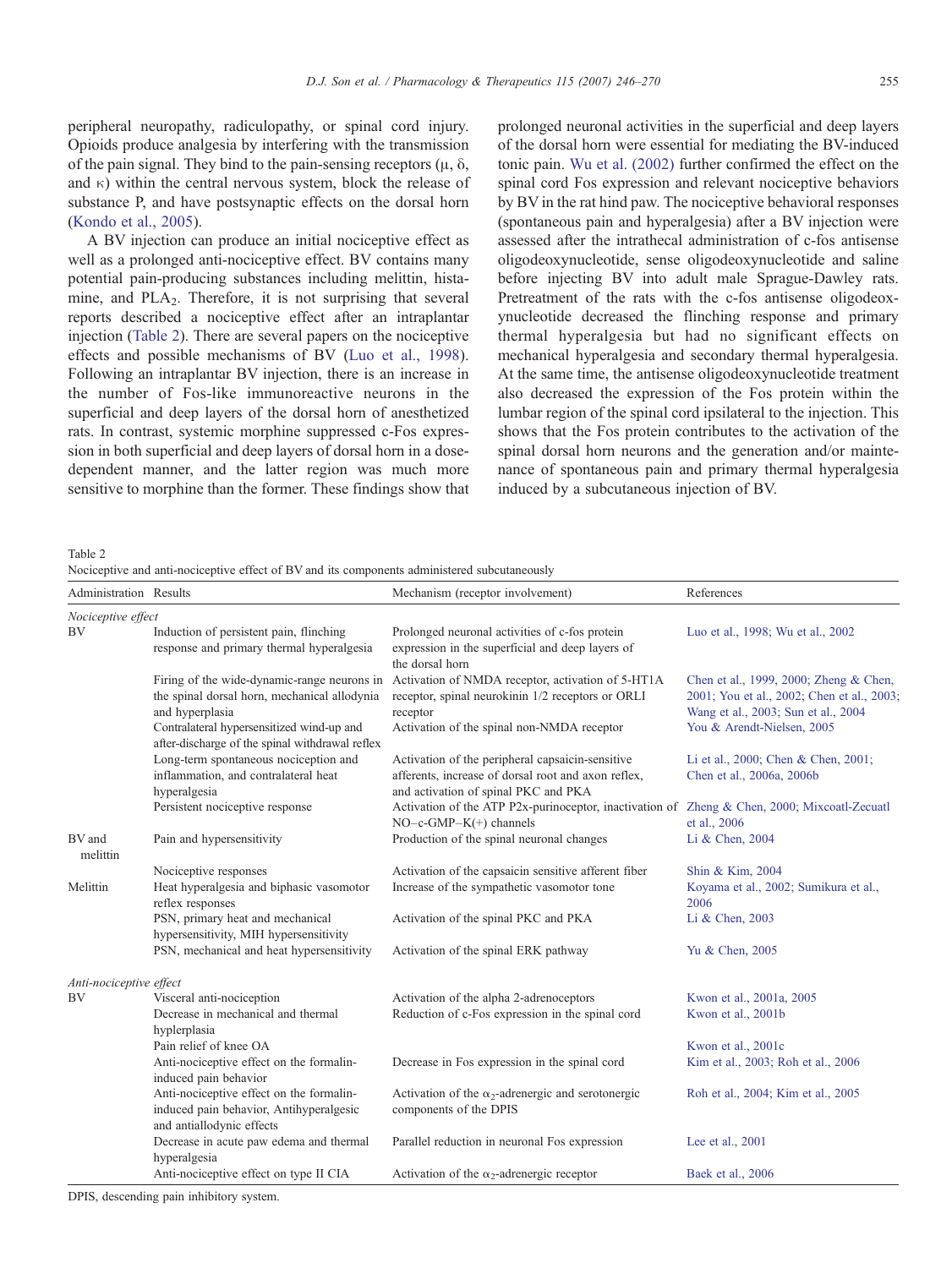#### 4.2. Role of N-methyl-D-aspartate receptor

[Chen et al. \(1999\)](#page-20-0) examined the roles of the peripheral excitatory amino acids receptor subtypes, NMDA and non-NMDA receptors, on the persistent nociception on the BV-induced increase in the firing of the wide-dynamic-range (WDR) neurons in the spinal dorsal horn of urethane-chloralose anesthetized cats. A BV injection into the cutaneous receptive field resulted in a single phase of increased firing of WDR neurons over the background activity. The local pre-administration of a NMDA receptor antagonist 5-aminophosphonovaleric acid (AP5), or non-NMDA receptor antagonists 6-cyano-7-nitroquinoxaline-2,3-dione (CNQX) and 6,7-dinitroquinoxaline-2,3-dione (DNQX) into the BV injection site suppressed the increased neuronal firing when compared to a pretreatment with a local injection of saline or dimethylsulfoxide. However, the same treatment with CNQX and even a higher dose of DNQX did not inhibit the neuronal firing induced by the BV injection, suggesting that the suppressive action of local AP5 or CNQX is not the result of a systemic effect. This indicates that the activation of the peripheral NMDA receptors is involved in both induction and maintenance of BV-induced persistent nociception. On the other hand, the activation of the non-NMDA receptors is only involved in the induction of the persistent firing of the dorsal horn of WDR neurons induced by the BV injection. The BV-induced heat hyperalgesia identified in the injection site might be different from that identified in the contralateral hindpaw because the former co-exists with the mechanical hyperalgesia while the latter does not. Chen's group reported that a BV injection into the contralateral pawpad of conscious rats caused primary heat and mechanical hyperalgesia as well as contralateral heat hyperalgesia. In addition, they demonstrated that both NMDA and non-NMDA receptors in the spinal cord are involved in processing by intrathecal with each antagonist pretreatment. Moreover, they also reported that an injection of BV could produce secondary heat hyperalgesia in a region distant from the injection site, which has similar characteristics to contralateral heat hyperalgesia ([Chen & Chen,](#page-20-0) [2000\)](#page-20-0). They also showed that the NMDA receptors are involved in either the development or maintenance of the secondary and the contralateral heat hyperalgesia but without demonstrating a role in the processes of primary heat and mechanical hyperalgesia. The secondary heat hyperalgesia observed in the injected hind limb is likely to share the same neural mechanisms with that identified in the non-injected site through co-activation of the NMDA receptors [\(Chen et al., 2000](#page-20-0)). [You et al.](#page-24-0) [\(2002\)](#page-24-0) also reported that a BV injection-induced mechanical allodynia and hyperalgesia, which was involved with the NMDA receptor. Furthermore, [You and Arendt-Nielsen \(2005\)](#page-24-0) also showed that BV elicited monophasic long lasting (∼1 hr) single motor unit (SMU) electro myographic responses without any resting state. The mechanically and electrically evoked responsiveness of the SMU were enhanced significantly by an ipsilateral BV injection, whereas electrically but not mechanically enhanced evoked responses (including wind-up and after-discharge) were observed at the non-injection site of the contralateral hind paw. The maintenance and development of BV-induced contralateral hypersensitivity of the spinal withdrawal reflex to noxious electrical stimulation depends on the different central pharmacological receptors, suggesting that the NMDA receptors may also play an important role in the BV-induced contralateral central hyperexcitability and sensitization.

# 4.3. Other mechanisms of nociceptive effect of bee venom

The involvement of other pathways in the BV-induced nociceptive effects has been also reported. [Zheng and Chen](#page-24-0) [\(2000\)](#page-24-0) reported the involvement of the adenosine triphosphate (ATP) P2x-purinoceptor in the persistent nociceptive response induced by a BV injection into the plantar surface of a hindpaw in a conscious rat by evaluating the continuously flinching reflex of the injected paw. An intradermal injection of 5 μg melittin, which is the principal toxin of BV, into the volar aspect of the forearm of humans caused severe pain, followed by a sustained increase in skin temperature. The topical application of 10% lidocaine gel did not significantly suppress the melittininduced pain, but markedly suppressed both the increase in peak temperature and the area of the temperature increase. This suggests that 5 μg of melittin is sufficient to produce pain in humans, and a 10% lidocaine gel differentially decreases the melittin-induced axon reflex without having any significant analgesic effect. A subcutaneous injection of melittin into the posterior surface of one of the hind paws of rats produced an immediate tonic nociceptive response, which was observed as a persistent spontaneous paw flinching reflex ([Li & Chen, 2004](#page-22-0)). Both the intensity and time course of the melittin response was also monophasic and dose-dependent. As an accompanied consequence, the heat and mechanical hypersensitivity (hyperalgesia and allodynia) as well as the inflammatory responses (paw swelling and plasma extravasation) were induced by the melittin injections. In the electrophysiological recordings, an injection of the same 3 melittin doses into the cutaneous receptive field produced an immediate, dose-dependent increase in the spontaneous spike discharges of the WDR neurons in the spinal dorsal horn, which are believed to be responsible for the spinally organized nociceptive flexion reflex. The melittininduced ongoing spike responses are similar to the behavioral flinching reflex in terms of both the duration and frequency. Furthermore, the responsiveness of the WDR neurons to both heat and mechanical stimuli was enhanced significantly by the melittin injection. They suggested that melittin is responsible for producing the long-term spinal neuronal changes as well as the persistent spontaneous nociception (PSN), heat/mechanical hypersensitivity, and inflammatory responses induced by the experimental bee sting.

The roles of the descending facilitatory pathway from the rostral medial medulla (RMM) in the development of PSN and hyperalgesia by the BV treatment were also reported ([Chen](#page-20-0) [et al., 2003\)](#page-20-0). Bilateral lesions of the RMM inhibited the persistent spontaneous flinching reflexes in the BV test. Bilateral lesions of the RMM prevented the development of the BVinduced heat hyperalgesia that occurred in the non-injected paw. However, they had no effect on the primary heat and mechanical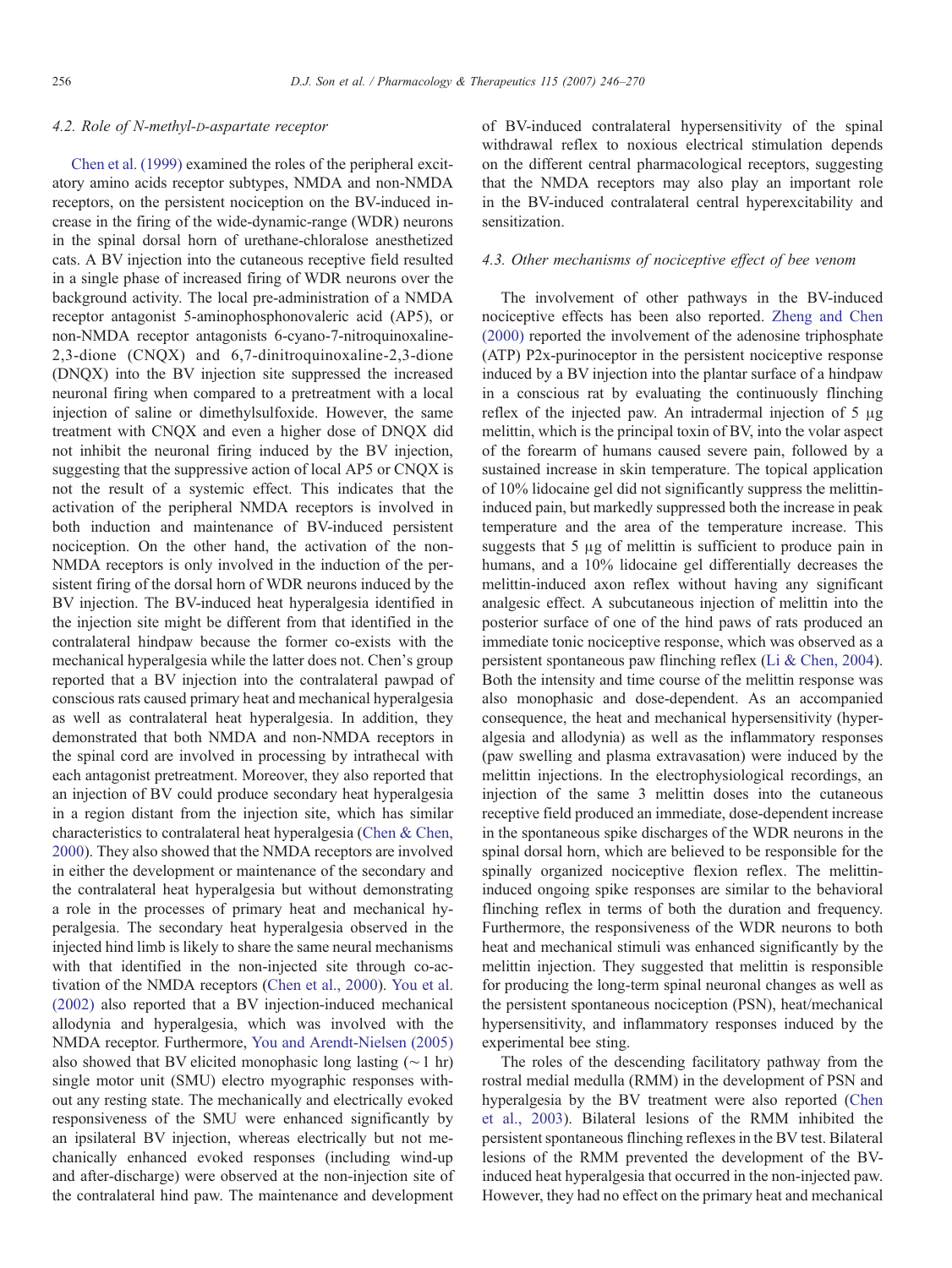hyperalgesia occurring in the injected paw, which provided behavioral evidence that the tonic activation of the descending facilitatory pathway contributes to the establishment of BVinduced PSN, which is referred to as mirror image heat (MIH) hyperalgesia and central sensitization, but not the primary heat and mechanical hyperalgesia. [Shin and Kim \(2004\)](#page-23-0) reported the involvement of capsaicin-sensitive afferent fibers showing that an intraplantar injection of melittin increased the discharge rate of the dorsal horn neurons only with C fiber input from the peripheral receptive field, which was completely blocked by the topical application of capsaicin to the sciatic nerve. This suggests that both melittin and BV induce nociceptive responses through the selective activation of the capsaicin-sensitive afferent fibers. The roles of the primary afferent fibers in development of the BV-induced PSN and hyperalgesia was also reported in the sciatic nerve or both the sciatic and saphenous nerves of rats that had been topically treated with capsaicin under pentobarbital anesthesia, which had been administered to destroy the capsaicin-sensitive primary afferent (CSPA) fibers ([Chen & Chen, 2001](#page-20-0)). The destruction of the CSPA fibers of the sciatic nerve or both the sciatic and saphenous nerves produced only 34% or 69% inhibition of the mean total number of BVinduced paw flinches. In the BV-treated rats, the destruction of the CSPA fiber in the sciatic nerve completely blocked the development of the heat and mechanical hyperplasia in the BV injection site. However, the destruction of the CSPA fibers in both the sciatic and saphenous nerves blocked the development of both heat and mechanical hyperplasia in the whole BV-treated hind paw and heat hyperalgesia in the non-injected hind paw. This suggests that the CSPA (C- and A delta-) fibers play an important role in mediating either the heat or the mechanical hyperalgesia induced by the BV injection, and play a partial role in the BV-induced nociceptive process. Furthermore, in addition to the sciatic nerve, the saphenous nerve is also involved in mediating the BV-induced PSN as well as heat and mechanical hyperalgesia. [Chen et al. \(2007\)](#page-20-0) also demonstrated that the peripheral capsaicin-sensitive primary afferents pathway also modulated the long-term inflammatory pain induced by BV. Melittin-induced hyperalgesia in humans was also reported in those evoked by capsaicin. In 6 healthy volunteers, 10 μg of melittin was injected intradermally. Two-way ANOVA revealed a significant increase in the pain-rating index. These results show that a melittin injection induces slowly developing secondary heat hyperalgesia ([Sumikura et al., 2006\)](#page-23-0). [Koyama](#page-21-0) [et al. \(2002\)](#page-21-0) also clarified the interaction between the nociceptive inputs and the vascular changes through the noxious stimulation with intradermal melittin on the vasomotor control of the distal extremities in human volunteers. A biphasic response of the skin temperature was found: the skin temperature of both fingers and hands increased well above the control level before the melittin injection but decreased immediately after the injection. This suggests that the initial increase was due to the release of the sympathetic vasomotor tone and the later decrease was interpreted as a sympathetic vasoconstrictor reflex induced by the noxious stimulus. [Chen et al. \(2006a\)](#page-20-0) also reported a neurogenic mechanism. They showed that an injection of BVinduced an increase in the volume of the injected paw, and

increased effect of the sciatic nerve transection (SCT), and the local capsaicin treatments compared with that of the L4–L6 dorsal rhizotomy (DRT) treatment. A local injection of capsaicin into the sciatic nerve produced the significant inhibition of the BV-induced decrease in the paw withdrawal mechanical threshold of the injected paw but had no effect on the paw withdrawal latency. This suggests that neurogenic components are probably involved in the maintenance and development of the BV-induced inflammatory pain response through dorsal root reflex and axon reflex mechanisms. In addition, the CSPA might play differential roles in the development of the BV-induced static and dynamic mechanical allodynia.

The involvement of other pathways in the BV-induced nociceptive effect has been reported. [Li et al. \(2000\)](#page-22-0) examined the roles of spinal PKC in the induction and maintenance of both the PSN and the contralateral heat hyperalgesia induced by the BV injection and identified the effects of an intrathecal (i.t.) pretreatment with a PKC inhibitor, chelerythrine chloride (CH), in conscious rats. The intrathecal pre-treatment with CH at 3 doses, 0.01, 0.1 and 1 nM, had a dose-dependent suppressive effect on the flinching reflex when compared with the pre-saline control group. Post-treatment intrathecally with the drug at the highest dose used (1 nM) also reversed the effect on the established contralateral heat hyperalgesia. [Li and Chen \(2003\)](#page-22-0) also reported that an injection of BV produces different types of pain and hypersensitivity, including PSN, primary heat, and mechanical hypersensitivity (hyperalgesia) and MIH hypersensitivity, and that the changes in the spinal neurons are likely to be responsible for the production of these pain-related behaviors. In addition, they suggested that the central processes of primary heat hypersensitivity involve the activation of the spinal PKC pathway, while spinal PKA is likely to be involved in the primary mechanical hypersensitivity induced by a subcutaneous BV injury. They showed that the BV-induced primary heat hypersensitivity could be blocked by an i.t. pre- or post-treatment with a PKC inhibitor, CH, while a PKA inhibitor, N-(2-[P-bromocinnamylamino]ethyl)-5-isoquinoline sulfonamide hydrochloride (H89), had no effect. However, the BVinduced primary mechanical hypersensitivity could be blocked by a pre- or post-treatment with H89, whereas CH had no effect. Both the pre- and post-treatment with H89 had suppressive effects on both the induction and maintenance of the BVinduced PSN and MIH hypersensitivity. [Yu and Chen \(2005\)](#page-24-0) reported that the extracellular signaling-regulated kinases (ERK) pathway is involved in the induction and maintenance of the persistent ongoing nociception, pain hypersensitivity and inflammation.

[Wang et al. \(2003\)](#page-24-0) suggested a facilitating role for the 5 hydroxytryptamine (5-HT) 1A receptor in BV-induced inflammatory pain. An injection of BV into the hind paw of a rat can causes acute inflammation along with spontaneous pain, heat hyperalgesia, and mechanical hyperalgesia/allodynia. The 5- HT1A receptor is the main receptor subtype in the spinal dorsal horn that mediates the function of 5-HT in nociception. However, 1 or 4 hr after the subcutaneous BV challenge, the expression of the 5-HT1A receptor mRNA in the ipsilateral lumbar spinal cord was increased significantly. Moreover, the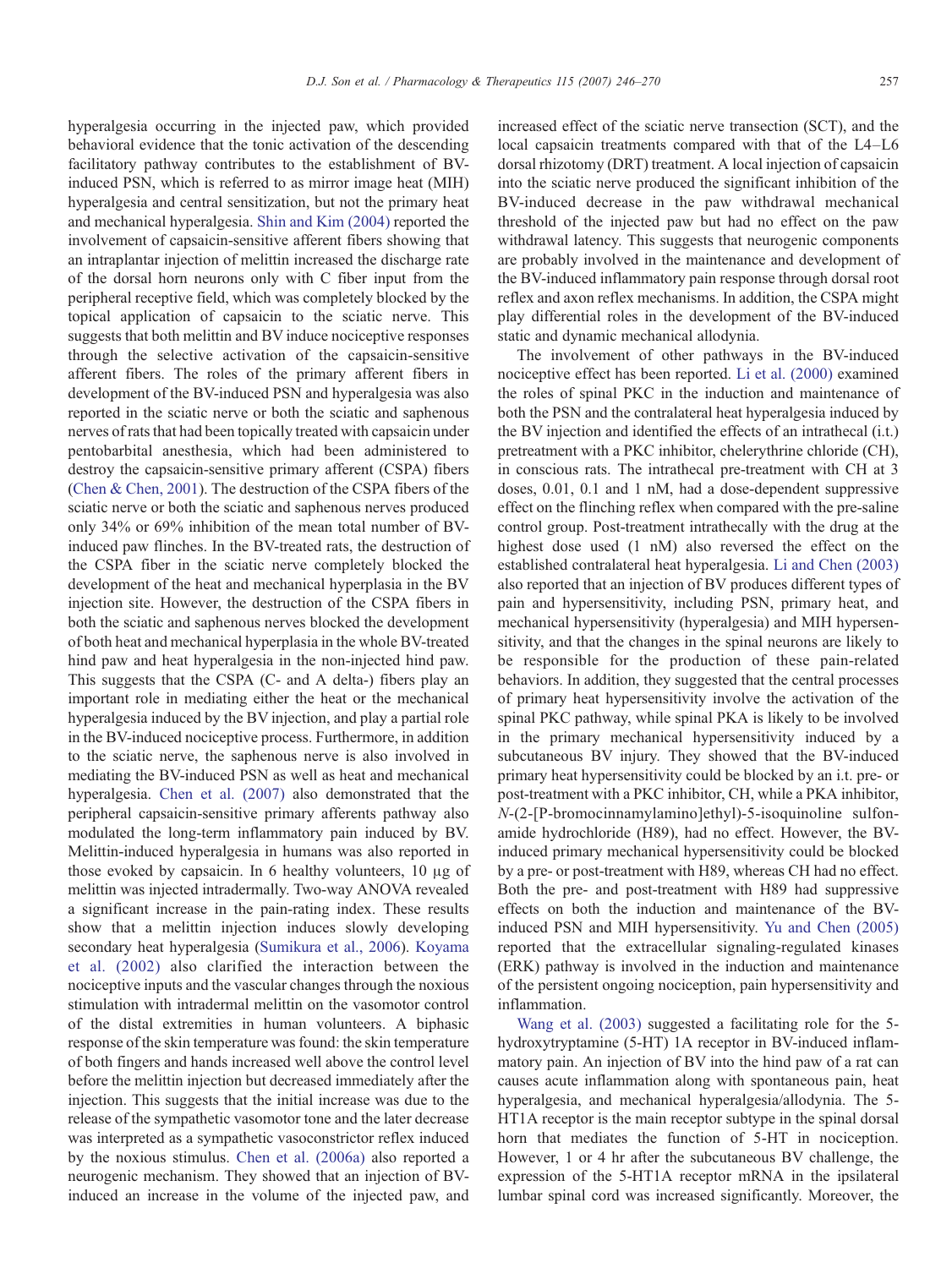antisense oligodeoxynucleotide knockdown of the spinal 5- HT1A receptor attenuated the spontaneous pain and reversed the heat hyperalgesia in the rats injected with BV. [Liu et al. \(2005\)](#page-22-0) also reported that different sets of 5-HT receptor subtypes work at different stages of the inflammatory pain induced by the BV injection into the plantar surface of the unilateral hindpaw. An injection of BV into the rat lumbar dorsal root ganglion (DRG) significantly increased the mRNA levels of the 5-HT(1A), 5-HT (1B), 5-HT(2A), and 5-HT(3) receptor subtypes at 1 and 4 hr after the injection, while the increase in the level of the 5-HT  $(2C)$ , 5-HT(4), 5-HT(6) and 5-HT(7) receptor subtype mRNA was detected only after 4 hr. There were no such changes in the mRNA expression of the 5-HT(1D), 5-HT(1F), and 5-HT(5A) receptor subtype. The up-regulation of the 5-HT(1A), 5-HT(1B), and 5-HT(2A) receptor subtype mRNA was also observed in the contralateral DRG at 4 hr. 5-HT(1E), 5-HT(2B), and 5-HT(5B) receptor subtype mRNA was not detected in the rat DRG.

[Zheng and Chen \(2001\)](#page-24-0) reported the presence of spinal neurokinin receptors during the development of persistent nociception and hyperalgesia in response to thermal and mechanical stimuli induced by a BV injection with the pre- or post-treatment with a non-selective antagonist of the (NK1/2) receptors, [D-Arg1, D-Trp7,9, Leu11] substance P (spantide), and a selective NK3 receptor antagonist, (S)-(N)-(1-(3-(1-benzoyl-3- (3,4-dichlorophenyl) piperidin-3-yl)propyl)-4-phenylpiperidin-4 yl)-N-methyl acetamide (SR142801) in a conscious rat. They suggested that both the induction and maintenance of the PSN involves the activation of the spinal NK1/2 receptors. In contrast, activation of the spinal NK1/2 receptors is only involved in inducing the primary and secondary thermal hyperalgesia stimulated by the BV injection but has no effect on primary mechanical hyperalgesia. The spinal NK3 receptor does not appear to be involved in the BV-induced behavioral responses that are characterized by spontaneous pain and thermal and mechanical hyperalgesia. [Sun et al. \(2004\)](#page-23-0) examined the spinal activity of an endogenous ligand for the opioid receptor-like I (ORLI) receptor, nociceptin, on the spontaneous nociception, hyperalgesia and inflammation induced by BV injection. Pretreatment with an intrathecal injection of nociceptin at 3 doses (3, 10, and 30 nM) suppressed the spontaneous paw flinching reflex. A pre-treatment with 10 nM nociceptin before injecting the BV had no significant effect on the occurrence of the primary heat and mechanical hyperalgesia. Moreover, a posttreatment with the same dose again 3 hr after the BV injection had no effect. A pre-treatment with nociceptin had no effect on the BV-induced increase in paw thickness and volume and plasma protein extravasation. These results suggest that intrathecal nociceptin has no effect on primary heat and mechanical hyperalgesia and inflammation but has a dose-dependent antinociceptive effect on the BV-induced PSN by activating the spinal ORLI receptor.

The nociceptive effects of the other components have also been reported. [Chen et al. \(2006b\)](#page-20-0) recently identified the active components of BV that cause inflammation and pain. Five major peptidergic subfractions were separated, purified, and identified from the BV. Four active peptidergic components were characterized as apamin, MCD peptide,  $PLA_2$ -related peptide, and melittin. All 5 sub-fractions were effective in producing local inflammatory responses (paw edema) in rats but had different efficacies. Among the 5 sub-fractions identified, only the MCD peptide, the  $PLA_2$ -related peptide and melittin could produce the ongoing pain-related behaviors observed as paw flinches, while only apamin and melittin produced thermal and mechanical hypersensitivity. They also found that among them, melittin was the most potent polypeptide in producing local inflammation, ongoing pain and hypersensitivity. They suggested that the peripheral transient receptor potential vanilloid receptor 1 is likely to be involved in the melittin-produced ongoing pain and heat hyperalgesia but is not involved in mechanical hyperalgesia after a treatment with a single dose of capsazepine, which blocks the thermal nociceptor transient receptor potential vanilloid receptor 1. Apamin has a significant effect on the peripheral nociceptive action by blocking the large- and small-conductance  $Ca<sup>2+</sup>$ -activated K<sup>+</sup> channels [\(Ortiz et al., 2005\)](#page-23-0). It was also reported that an injection of a  $K^+$  channel blocker, apamin, inhibited the anti-nociception of MV8612 against both phases of formalin-induced nociception [\(Santos et al., 2003](#page-23-0)). Apamin is also known to be involved in the lumiracoxib-induced local and intrathecal anti-nociception as well as the gabapentin-induced spinal anti-allodynia by inactivating the  $NO-c-GMP-K^+$ channels [\(Lozano-Cuenca et al., 2005; Mixcoatl-Zecuatl et al.,](#page-22-0) [2006](#page-22-0)). [Granados-Soto et al. \(2002\)](#page-21-0) also reported that apamin significantly decreases sildenafil-induced local peripheral antinociception in a dose-dependent manner by activating the NO–c- $GMP-PKG-K^+$  channel pathway.

## 4.4. Anti-nociceptive effect of bee venom

Although an injection of BV has been reported to cause tonic pain and hyperalgesia, there is also evidence suggesting that BV can also have anti-nociceptive effects on inflammation. In this regard, BV has been used traditionally to relieve pain and treat chronic inflammatory diseases. A subcutaneous injection of BV into an acupoint, which is known as acupuncture, has been used to produce a potent analgesic effect. Several experimental studies have also demonstrated this effect [\(Table 2](#page-9-0)). Dr. Lee's group is the one of the leading research groups that has demonstrated the anti-nociceptive effect of BV. [Kwon et al.](#page-21-0) [\(2001b\)](#page-21-0) reported an anti-nociceptive effect of BV injections into a specific acupoint (Zusanli) in an animal model of chronic arthritis compared with an injection into a non-acupoint. BVT significantly reduced the arthritis-induced nociceptive behavior (i.e., the nociceptive scores for mechanical hyperalgesia and thermal hyperalgesia). These anti-nociceptive/anti-inflammatory effects of BV were observed from 12 days through to 21 days after the BV treatment. In addition, the BV treatment significantly suppressed the adjuvant-induced Fos expression in the lumbar spinal cord at 3 weeks after the adjuvant injection. Finally, an injection of BV into the Zusanli acupoint had a significantly stronger analgesic effect against arthritic pain than a BV injection into a more distant non-acupoint. They also showed that a BV injection into the Zusanli acupoint has both anti-inflammatory and anti-nociceptive effects on Freund's adjuvant-induced arthritis in rats. This is in contrast to that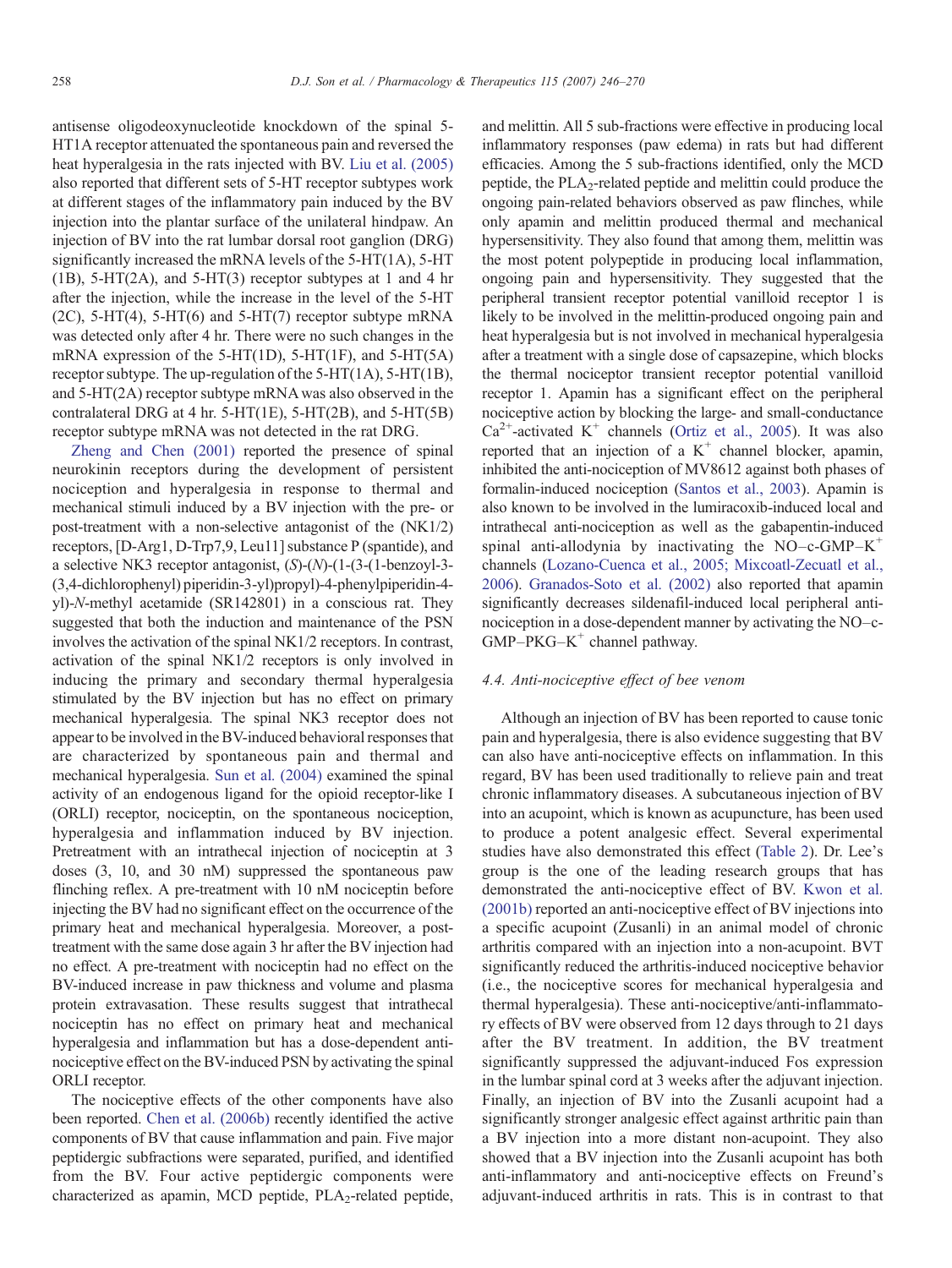observed with a subcutaneous injection and intraplantar injection of BV and melittin, which produce robust nociceptive behavior. These findings suggest that BVA is a promising alternative long-term treatment of inflammatory pain.

The anti-inflammatory and anti-nociceptive effects of BV in a localized inflammatory reaction state have also been reported ([Lee et al., 2001](#page-22-0)). In normal animals, a BV injection into the hindlimb was found to slightly increase the level of Fos expression in the spinal cord without producing any detectable nociceptive behavior or hyperalgesia. In contrast, a pretreatment with BV before the carrageenan injection suppressed both the paw edema and thermal hyperalgesia evoked by the carrageenan. In addition, there was a positive correlation between the percentage change in paw volume and the expression of Fos positive neurons in the spinal cord. These results suggest that the BV pretreatment has both anti-nociceptive and anti-inflammatory effects against carrageenan-induced inflammatory pain. This also suggests that BV may be useful in treating the pain and edema associated with chronic inflammatory diseases. The anti-nociceptive effect of the BV pretreatment on the formalin-induced pain behavior and its associated spinal cord Fos expression in rats was also demonstrated ([Kim et al., 2003](#page-21-0)). Adult Sprague-Dawley rats were injected with BV directly into the Zusanli (ST36) acupoint, which resulted significantly less paw-licking time in the late phase of the formalin test and the inhibition of the formalin-induced expression of Fos in the spinal cord.

[Kwon et al. \(2001b\)](#page-21-0) also compared the anti-nociceptive effects of apipuncture with non-acupoint stimulation because the alternative forms of acupoint stimulation including electroacupuncture, moxibustion, and acupressure appear to have more potent analgesic effects than manual needle acupuncture. Different doses of BV were injected into either an acupoint or non-acupoint 30 min before either an intraplantar formalin injection or intraperitoneal acetic acid injection. Using the abdominal stretch assay, they found that high doses of BV had a potent anti-nociceptive effect, irrespective of the site of the BV injection. In an abdominal stretch assay, an injection of BV into an acupoint (Zhongwan, Cv. 12) produced significantly greater anti-nociception than an injection into a non-acupoint injection (10 mm from Zhongwan, Cv. 12). Similarly, in the formalin test, an injection of BV into an acupoint (Zusanli, St. 36) produced more potent anti-nociception than an injection into a nonacupoint (gluteal muscle). In contrast, a BV injection into an arbitrary non-acupoint site on the back did not produce any antinociception in either the writhing or formalin tests. This suggests that an injection of BV directly into an acupoint can produce a potent anti-nociceptive effect. It was also reported that a BV pretreatment directly into the Zusanli point decreased the pawlicking time and markedly inhibited the level of Fos expression in the spinal cord in the late phase of the formalin test. This indicates that a pretreatment with BV into the Zusanli point has an anti-nociceptive effect on the formalin-induced pain behavior. [Kwon et al. \(2001c\)](#page-21-0) also reported the efficacy of BVA using both pain relief scores and computerized infrared thermography (IRT) after 4 weeks treatment with BVA in patients with knee OA. They found that a significantly higher proportion of subjects receiving the BVA reported substantial

pain relief compared with those receiving traditional needle acupuncture therapy. Furthermore, the IRT score was significantly improved and showed a strong correlation with the level of pain relief. From these studies, they suggested that a BV injection directly into an acupoint can have a potent antinociceptive effect, and that this alternative form of acupoint stimulation (acupuncture) might be a promising method for pain relief. They further showed that a subcutaneous BVA injection of water-soluble fraction into the Zusanli acupoint dramatically inhibited the paw edema and radiological changes (i.e., new bone proliferation and soft tissue swelling) caused by Freund's adjuvant injection. The BVA treatment also decreased the level of serum IL-6 that was increased by RA to the levels observed in non-arthritic animals. In addition to the significantly reduced arthritis-induced nociceptive behaviors (i.e., nociceptive scores for mechanical hyperalgesia and thermal hyperalgesia), the BVA treatment also significantly suppressed the adjuvant-induced Fos expression in the lumbar spinal cord 3 weeks after the adjuvant injection. However, a treatment with an ethylacetate soluble fraction of BV (0.05 mg/kg/day) had no antiinflammatory or anti-nociceptive effects on RA. However, it is unclear which constituent of the BVA fraction is directly responsible for these anti-arthritic effects. Nonetheless, adolapin had a potent analgesic effect, as demonstrated by the "writhing" test (ED<sub>50</sub> 0.016 mg/kg) and the Randall-Sellito's test (ED<sub>50</sub>) 0.013 mg/kg). The anti-inflammatory activity of adolapin was most significant with regard to carrageenan, PG, and adjuvant rat hind paw edema and adjuvant polyarthritis. The effects of adolapin are presumably due to its capacity to inhibit the PG synthesis system.

# 4.5. Possible mechanism of the anti-nociceptive effect of bee venom

The precise anti-nociceptive mechanism(s) of BV are unclear but several mechanisms have been suggested ([Table 2\)](#page-9-0). Adrenergic receptor activation in the locus coeruleus (LC) and spinal dorsal horn causes the depression of nociceptive transmission from the primary afferent fibers to the second order nociceptive neurons, thereby inhibiting the signaling to the higher brain regions. The descending noradrenergic system modulates the transmission of nociceptive information at the spinal cord level [\(Kuraishi et al., 1979; Glynn et al., 1986](#page-21-0)). The systemic administration of  $\alpha_2$ -adrenoceptor agonists elevates the nociceptive threshold, which is mediated by the activation of the  $\alpha_2$ -adrenoceptors in the LC and dorsal horn of the spinal cord ([Yaksh, 1986](#page-24-0)). The activation of the adrenergic pathway might be associated with the anti-nociceptive effect of BV. [Kwon et al.](#page-21-0) [\(2001a\)](#page-21-0) reported the dose-dependent suppression of acetic acidinduced abdominal stretching and acetic acid-induced Fos expression in the spinal cord and nucleus tractus solitarii in ICR mice that had received a BV injection into the Zhongwan acupoint (CV12) 30 min before an intraperitoneal injection of acetic acid. This effect was completely blocked by pretreatment with yohimbine, an  $\alpha_2$ -adrenoceptor antagonist, suggesting that stimulation of an acupoint with BV can produce visceral antinociception that is associated with the activation of the  $\alpha_2$ -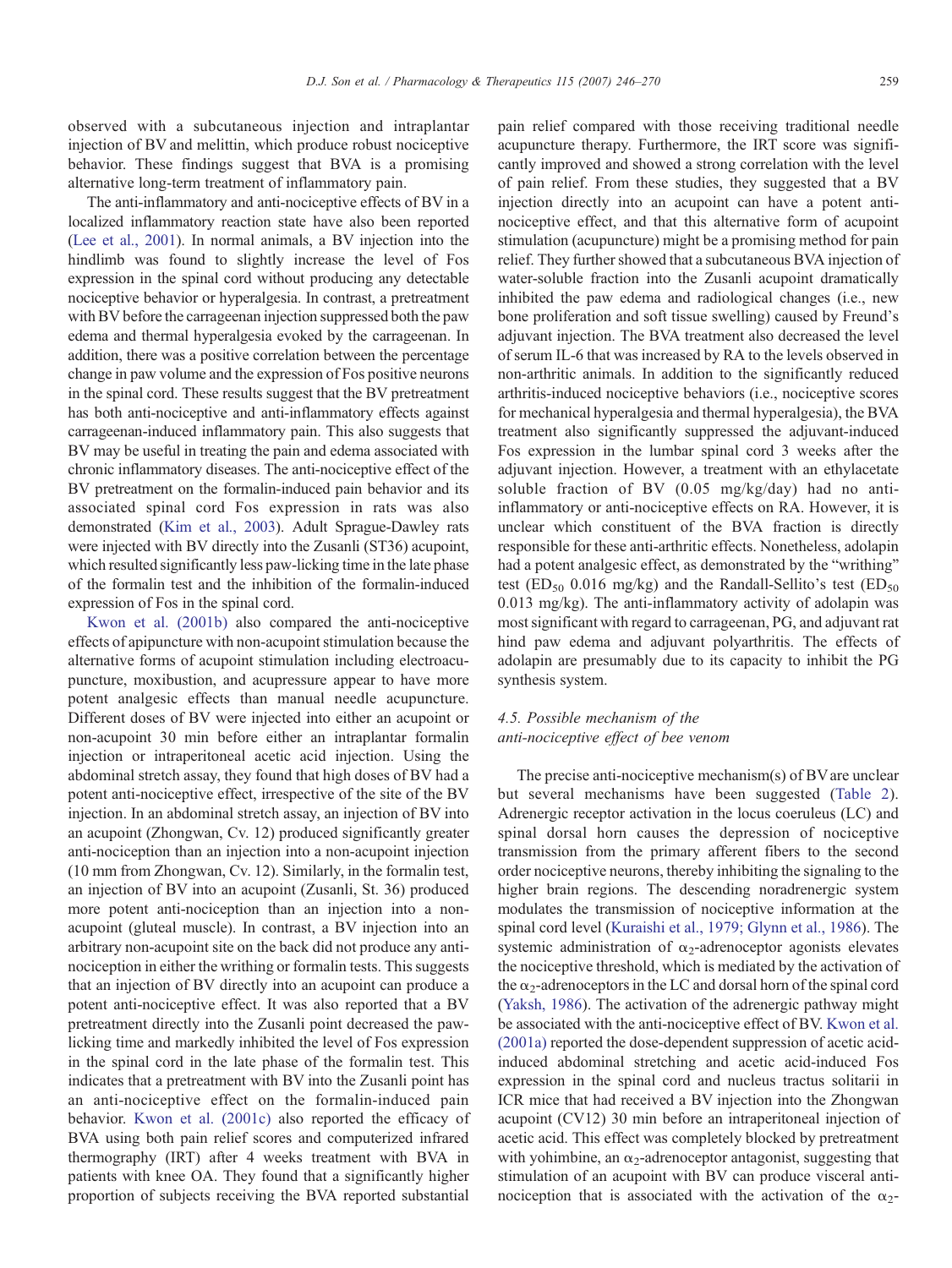adrenoceptors. Mediation of the  $\alpha_2$ -adrenoceptor was also observed in the anti-nociceptive effect of BV Zusanli (ST36) acupuncture on inflammatory pain in the rat model of CIA [\(Baek](#page-20-0) [et al., 2006\)](#page-20-0). Lee's group [\(Roh et al., 2004, 2006\)](#page-23-0) also demonstrated the potential antihyperalgesic and antiallodynic effects of BVA as well as the relevance of the  $\alpha_2$ -adrenoceptors in a rat neuropathic pain model. An injection of BV into the Zusanli acupoint 2 weeks after a chronic constrictive injury (CCI) to the sciatic nerve showed a significant decrease in thermal hyperalgesia induced by a CCI. This effect was reported to be associated with the activation of the spinal opioid receptors and/or  $\alpha_2$ -adrenoceptors. This is because a pretreatment with idazoxan, an  $\alpha_2$ -adrenoceptor antagonist, completely blocked the effect of acupuncture but did not involve the opioid receptor. They also reported that BV reduces the visceral pain behavior through the spinal  $\alpha_2$ -adrenergic activity but not through the opioid and serotonin receptors in mice ([Kwon et al., 2005\)](#page-22-0). They suggested that acupuncture is an effective alternative therapy for patients with painful peripheral neuropathy, particularly for those who respond poorly to opioid and serotonegic analgesics. The same group also demonstrated that acupuncture-induced anti-nociception is produced by the activation of the  $\alpha_2$ adrenergic and serotonergic components of the descending pain inhibitory system in the rat formalin pain model. However, the opioid receptor, alpha1 adrenoceptor and beta adrenoceptor are not involved [\(Kim et al., 2005](#page-21-0)). [Baek et al. \(2006\)](#page-20-0) also demonstrated the involvement of the  $\alpha_2$ -adrenergic receptor but not the opioid receptor signal in the anti-nociceptive effect of BV in inflammatory pain, particularly in the rat model of CIA model. It was demonstrated that an injection of BV into the Zusanli acupoint (ST36) had an anti-nociceptive effect. Furthermore, a pretreatment with yohimbine (an  $\alpha_2$ -adrenergic receptor antagonist) blocked the anti-nociceptive effect of BV, but a pretreatment with naloxone (a mu-opioid receptor antagonist) had no such effect.

An injection of BV into the Zusanli point 10 min before an intraplantar formalin injection dose-dependently attenuated the nociceptive behavior associated with the second phase of the formalin test. The destruction of the CSPA by a pretreatment with resiniferatoxin (RTX) selectively decreased the BV-induced spinal Fos expression but did not affect the BV-induced anti-nociception. Furthermore, the BV injection increased the level of Fos expression in the tyrosine hydroxylase immunoreactive neurons in the locus caeruleus, which was unaltered by a RTX pretreatment. Finally, the anti-nociception of BV was blocked by an intrathecal injection of idazoxan. This effect was not modified by a RTX pretreatment. This suggests that BV stimulation of the Zusanli point activates the central catecholaminergic neurons through the capsaicin-insensitive primary afferent (CIPA) fibers without inducing nociceptive behavior. This in turn activates the spinal  $\alpha_2$ -adrenoceptors, which ultimately reduces the formalin-evoked nociceptive behaviors. This demonstrates that BVA produces significant anti-nociception without any nociceptive behavior in rodents. This anti-nociception is mediated by the CIPA and involves the activation of the central adrenergic circuits. Overall, these reports suggest that the  $\alpha_2$ -adrenoceptor is the major pathway in the antinociceptive effect of BV but the opioid receptor signals are not involved.

The above studies suggest that an intraplantar injection of BV and its major constituent, melittin, produces robust nociceptive behavior and hypersensitivity in rodents. On the other hand, a BV injection into the Zusanli acupoint produces very little nociceptive behavior but rather has a significant antinociceptive effect in a variety of animal pain models. Despite the apparent contradictory data in the literature regarding the consequences of a BV injection, there are no explanations for the possible relationship between the nociceptive and antinociceptive effects of BV, particularly with respect to a BV injection. Dr Lee's group carried out most of the studies showing an anti-nociceptive effect of BV. They reported that an intraplantar injection of BV produces a set of nocifensive behaviors including licking, biting, and flinching for a period of  $~\sim$ 1 hr after the injection. In contrast, they failed to detect any observable nocifensive behavior when different doses of BV were injected into the Zusanli acupoint. They suggested that this difference might be due to the different injection sites of BV. They also speculated that the subcutaneous tissue of the hind paw has a greater innervation density than the area near the stifle joint where the Zusanli acupoint is located. In addition, they also indicated the possibility of anatomic and functional differences between the intraplantar glabrous skin and hairy skin in rodents where the Zusanli point is located. Indeed, they failed to find a relationship between the spontaneous nociceptive behavior and Fos expression in the spine, which is generally increased by nociceptive stimuli in the dorsal horn, after injecting BV into the Zusanli point. The threshold of neuronal activation to stimulation differs according to the type of primary afferent fiber (Aβ, Aδ, or C). Moreover, chemical stimulation of the Zusanli acupoint by BV activates the peripheral CIPAs fibers, which in turn causes catecholaminergic neuronal activation in the LC region. Overall, activation of the peripheral capsaicin insensitive primary afferents fibers followed by activation of the central catecholaminergic pathway might be important events in the anti-nociceptive effect of BV. In addition to the triggering the endogenous pain inhibitory system, modification of the local release in neurotransmitters and neuropeptides, such as substance P might be associated with the anti-nociceptive effects of BV. A further study will be needed to clarify this issue.

#### 5. Anti-cancer effect of bee venom

[Havas \(1950\)](#page-21-0) first reported the effects of BV on a colchicines-induced tumor. Almost 30 year later, 2 interesting but conflicting reports were published. [Mufson et al. \(1979\)](#page-22-0) reported that melittin could enter the phospholipid bilayers and exhibit surfactant activity. The association between melittin and the cellular membranes results in (1) a disturbance of the acyl groups of phospholipids, (2) increased phospholipid susceptibility to hydrolysis by PL, and (3) increased synthesis of PG from the arachidonic acid released from the phospholipids. They also reported that melittin like phorbol ester (12-Otetradecanoyl phorbol-13-acetate, TPA) which is a well known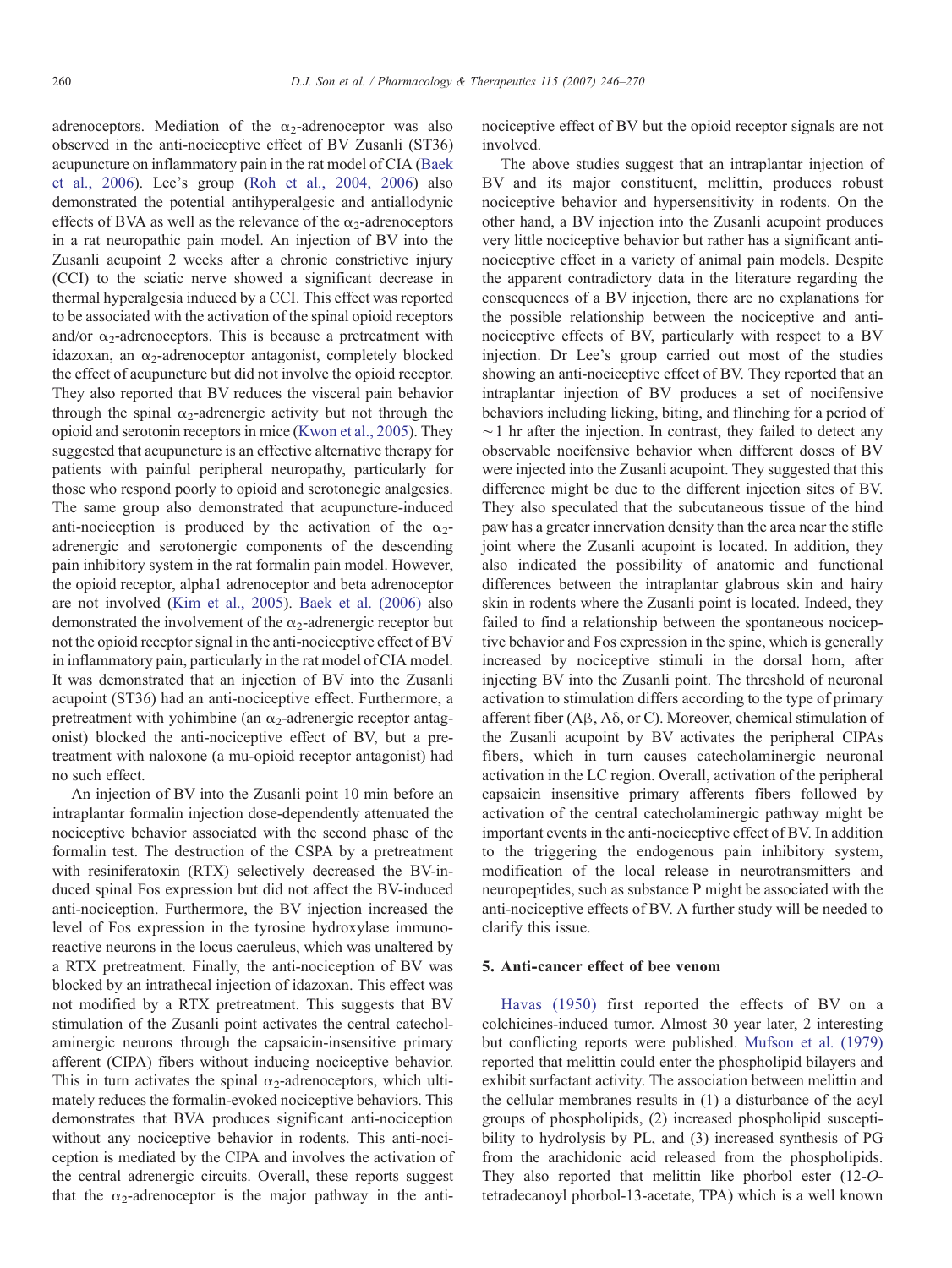<span id="page-15-0"></span>Table 3 Cancer cell growth inhibition and the in vitro anti-cancer effect of BV and its components

| Treatment condition                                                     | Cancer cells                                                                                                                                             | Results                                                                                                                                                              | References                                                                                                 |
|-------------------------------------------------------------------------|----------------------------------------------------------------------------------------------------------------------------------------------------------|----------------------------------------------------------------------------------------------------------------------------------------------------------------------|------------------------------------------------------------------------------------------------------------|
| Melittin                                                                |                                                                                                                                                          |                                                                                                                                                                      |                                                                                                            |
| Melittin                                                                | L1210, Leukemic lymphocyte, SK-OV, Ovarian<br>carcinoma cell, A253, Squamous carcinoma cell<br>IRSC-10M, A549, Lung tumor cells                          | Inhibition of cell growth and<br>clonogenicity<br>SK-OV, Ovarian carcinoma cell,                                                                                     | Hait et al., 1985; Hait & Lee, 1985;<br>Lazo et al., 1985, 1986; Killion &<br>Dunn, 1986; Zhu et al., 1991 |
|                                                                         | U937, HL60, KG1a, CEM, CEM/VLB100,<br>Leukemic cells, Ras transformed cells, N1S1,<br>McA-RH7777, Hepatocellular carcinoma cells                         | Cell cytotoxic effect<br>Activation of cPLA <sub>2</sub> and enhancement<br>calapin activity                                                                         | Sharma, 1993; Hanada et al., 1995;<br>Wu et al., 1998                                                      |
|                                                                         | MG63, U2 OS, Osteosarcoma cells C6,<br>Astrocytoma cells                                                                                                 | Inhibition of cell proliferation and<br>induction of apoptosis<br>Activation of Fas signal<br>Enhancement of PLA <sub>2</sub> -independent<br>$Ca^{2+}$ entry        | Lee & Hait, 1985; Chen et al.,<br>2004; Chu et al., 2007                                                   |
| Synthetic melittin                                                      |                                                                                                                                                          |                                                                                                                                                                      |                                                                                                            |
| Synthetic melittin                                                      | U937, Leukemia cells                                                                                                                                     | Inhibition of several acylhydrolases<br>PLD activation                                                                                                               | Saini et al., 1999                                                                                         |
| Hecate, hecate-betaCG<br>and LHRH-hecate                                | Porcine granulose, luteal cell,<br>leydig cancer cells<br>(BLT-1), MCF-7, MDA-MB-231,<br>MDA-MB-435S<br>Breast cancer cells BLT-1,<br>Leydig tumor cells | Destruction of cancer cells expressing<br>lutropin/choriogonadotropin receptors                                                                                      | Zaleska et al., 2003; Bodek et al.,<br>2003; Leuschner et al., 2003b                                       |
| *Hecate-CGbeta conjugate                                                | Mammary gland tumor                                                                                                                                      | Growth repression of rat mammary<br>gland tumor                                                                                                                      | Zaleska et al., 2004                                                                                       |
| Recombinant adenovirus<br>carrying melittin gene<br>(Ad-rAFP-Mel)       | BEL-7402, Hepatocellular carcinoma cells                                                                                                                 | Induction of morphological changes<br>and apoptosis                                                                                                                  | Li et al., 2004, 2006                                                                                      |
| Immunoconjugates<br>(containing peptide 101,<br>BV first 22 amino acid) | **Melittin/avidin conjugate, DU-145, LNCaP-LN3, BLCA-38,<br>Prostate cancer cells                                                                        | Induction of apoptosis<br>Induction of tumor growth in vivo<br>through MMP-2 expression                                                                              | Holle et al., 2003; Carter et al.,<br>2004; Russell et al., 2004                                           |
| Melittin fragment                                                       |                                                                                                                                                          |                                                                                                                                                                      |                                                                                                            |
|                                                                         | ** hecate and hecate $\beta$ hCG OVCAR-3, Ovary cancer cells                                                                                             | Disruption of ovarian cancer cells in<br>vitro and reduction of tumor volume<br>and burden                                                                           | Gawronska et al., 2002                                                                                     |
| **LHRH-hecate                                                           | LNCaP, PC-3, DU145, BRF-41T,<br>Prostate cancer cell                                                                                                     | Peptide conjugate LHRH of killing<br>androgen dependent and independent<br>prostate cancer cells in vitro and in vivo                                                | Leuschner et al., 2003a                                                                                    |
| Humanized anti-hepatoma<br>disulfide-stabilized<br>$Fv$ (hds $Fv25$ )   | SMMC-7721, Hepatoma cells                                                                                                                                | Induction of apoptosis                                                                                                                                               | Hu et al., 2006a                                                                                           |
| *Premelittin construct                                                  | EJ, Human bladder derived-<br>carcinoma cells                                                                                                            | Complete loss of tumorigenicity<br>$(in$ vivo)                                                                                                                       | Winder et al., 1998                                                                                        |
| $\cal BV$                                                               |                                                                                                                                                          |                                                                                                                                                                      |                                                                                                            |
| $**$ BV                                                                 | K1735M2, B16, Melanoma cells,                                                                                                                            | Inhibitions of cell proliferation, and<br>induction of apoptosis                                                                                                     | Liu et al., 2002; Jang et al., 2003;<br>Hu et al., 2006b; Moon et al.,                                     |
|                                                                         | SMMC-7721, Hepatoma cells,                                                                                                                               | Inhibition of COX-2 mRNA expression<br>and PGE <sub>2</sub> synthesis                                                                                                | 2006; Putz et al., 2006                                                                                    |
|                                                                         | NCI-H1299, Lung cancer cells,<br>U937, Leukemic cells,<br>Renal cancer cells                                                                             | Inhibition of solid tumor growth<br>Induction of Bcl-2 and caspase-3<br>Down-regulation of the ERK and Akt<br>signal pathway<br>Disruption of membrane integrity and |                                                                                                            |
| *BV (in vivo, 150-600)<br>$\mu$ g/mouse)                                | Mammary carcinoma cells,<br>Renal cancer cells                                                                                                           | generation of cytotoxic lyso-Ptdlns(3,4)P2<br>Reduction of metastases                                                                                                | Orsolic et al., 2003; Putz et al., 2006                                                                    |

LH/CG, lutropin/choriogonadotropin; LHRL, luteinizing hormone releasing hormone.

⁎ in vivo, ⁎⁎ in vivo and in vitro.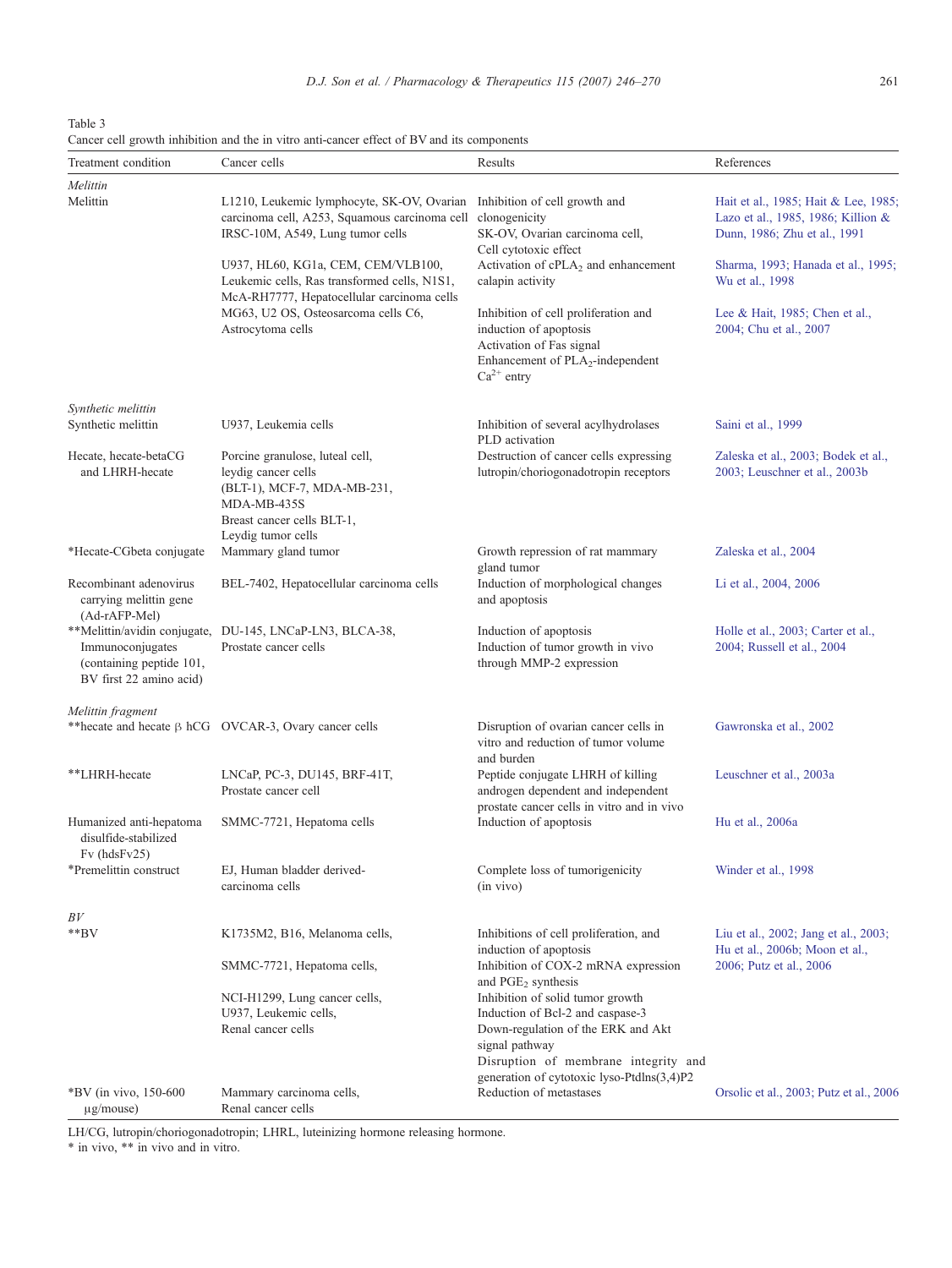tumor promoter, inhibits the differentiation of mouse melanoma cells, enhances the anchorage-independent growth of adenovirus-transformed rat embryo cells, and induces the release of arachidonic acid and PG synthesis from C3H/10T½ mouse embryo fibroblasts. [McDonald et al. \(1979\)](#page-22-0) also evaluated the carcinogenic effects of BV in a mortality study of 580 occupationally exposed beekeepers. The subjects were identified from the obituary notices published between 1949 and 1978 in 3 journals of the U.S. beekeeping industry. The death certificates were examined for the causes of death, and the proportionate mortality ratios were compared with those of the general U.S. population. The incidence of death from cancer in Beekeepers was slightly lower than expected. The lower incidence of lung cancer in male beekeepers was significant. The frequencies of the other cancers were similar to expectation. Mortality from diseases other than cancer was similar to the general population. This suggests that BV might have a chemopreventive effect. Since then, several studies have reported the anti-tumor effect of BV, particularly melittin ([Table 3](#page-15-0)). [Fisher et al. \(1980\)](#page-21-0) reported that the melittin-like epidermal growth factor elicits the progression of the transformed phenotype, that is the temporal acquisition of anchorage-independent growth in an adenovirustransformed clone model, which are the cell culture systems that respond to the combined action of initiating chemical carcinogens, tumor promoters, and transforming viruses. [Pippia et al.](#page-23-0) [\(1989\)](#page-23-0) also reported the promoting activity of melittin in rat fibroblasts. They also demonstrated that the tumor promoting effect of melittin is likely to be due to the increased intercellular adhesion of neoplastic cells. However, [Seif \(1980\)](#page-23-0) reported that melittin does not increase the frequency of cellular transformation caused by the polyoma virus while other tumor promoters such as griseofulvin, TPA, epidermal growth factor, vinblastine, cytochalasin B, podophyllotoxin, colcemid, and colchicines increased the frequency of cell transformation by the polyoma virus from between 8- and 40-fold.

## 5.1. Cell cytotoxic effect of melittin

[Hait et al. \(1985\)](#page-21-0) first demonstrated the inhibitory effect of melittin in vitro. They showed that a calmodulin inhibitor, melittin, inhibited the growth and clonogenicity of human and murine leukemic cells, and their potency reflected their activity as inhibitors of calmodulin. Melittin is also a more potent inhibitor of cell growth and clonogenicity than the phenothiazine metabolite, chlorpromazine sulfoxide. [Lee and Hait \(1985\)](#page-22-0) also examined the inhibitory effect of melittin on the growth of C6 astrocytoma cells. They reported a good correlation between the activity of drugs as calmodulin inhibitors, and their activity as inhibitors of cell growth. [Lazo et al. \(1985\)](#page-22-0) reported a similar mechanism for the cytotoxic effect of melittin in leukemic L1210 cells. They also found that melittin increased the toxicity of bleomycin to human granulocyte/macrophages and erythroid stem cell colonies ([Lazo et al., 1986\)](#page-22-0). However, they found that all agents such as etoposide or X-irradiation, which cause breaks in DNA, do not share the calmodulin-dependent mechanism. However, the Hait group demonstrated that calmodulin antagonists can significantly increase the lethality of bleomycin

to some but not all human tumor cells, and that nonmalignant hematological human cells may also be affected by this combination. [Hait and Lee \(1985\)](#page-21-0) reported that the cytotoxic effect of melittin is proportional to the antagonistic effect of calmodulin. These studies support the pharmacological role of calmodulin, as a potential intracellular target for the antiproliferative effect of melittin.

[Killion and Dunn \(1986\)](#page-21-0) showed that 1210 leukemia cells are 2–4 times more sensitive to the cytolytic effects of melittin than normal DBA/2 mouse spleen and bone-marrow cells. The lysis of the normal cells was abolished when galactosamine, glucosamine, or beta-lactoglobulin was added to the melittin cell reaction, but the lysis of the leukemia cells was unaffected. The amino groups appear to be essential for blocking the melittin-mediated lysis because glucose, galactose and the Nacetyl derivatives produced no inhibition. This suggests that bone marrow cells are rich in membrane binding sites for carbohydrates, which decreases in mature spleen cells and are virtually absent after a neoplastic transformation. [Zhu et al.](#page-24-0) [\(1991\)](#page-24-0) reported that melittin did not inhibit the growth and cloning efficiency of normal cells at a concentration that prevents the proliferation of tumor cells such as lung tumor cell lines (human small-cell cancer-derived cell line IRSC-10M and adenocarcinoma-derived cell line A459). This difference in responsiveness suggests that different growth signaling pathways are triggered in histologically distinct lung tumor cell lines and normal cells. As a consequence, the susceptibility of tumor cells to phenotype modifiers needs to be considered in cancer therapy. In this regard, it is noteworthy that a 26-amino acid, amphipathic peptide from BV, is particularly active against cells in culture that expresses high levels of the ras oncogene ([Sharma, 1992](#page-23-0)). In this study, it was demonstrated that the acquisition of resistance to increasing concentrations of melittin is accompanied by corresponding decreases in the levels of ras oncoprotein expression and the number of copies of the ras gene. This results in a concomitant reversion of transformed cells into a normal morphology in a strict dose-dependent manner. Melittin also preferentially hyperactivates  $PLA_2$  in ras oncogene-transformed cells, resulting in their selective destruction. This suggests that the hyperactivation of  $PLA<sub>2</sub>$  by melittin might be a target for the cytotoxic effect of melittin against cancer cells.

# 5.2. Activation of phospholipase  $A_2$  as a target molecule of anti-cancer effect of melittin

Consistent with Sharma's initial finding, the involvement of PLA<sub>2</sub> in melittin-induced cytotoxic effect against cancer cells was also demonstrated that melittin induces the hyperactivation of  $PLA<sub>2</sub>$  activity and calcium influx in ras-transformed cells [\(Sharma, 1993\)](#page-23-0). Since then, several studies have demonstrated the role of the  $PLA_2$  activity and/or related target molecules in the melittin-induced cytotoxic effect against a number of cancer cells.  $PLA_2$  from a human pancreas, which is designated hPLA2-I, functions as a digestive enzyme. Interestingly, [Hanada et al. \(1995\)](#page-21-0) reported that the mature form of  $hPLA_2$ -I stimulated the growth of a human pancreatic cancer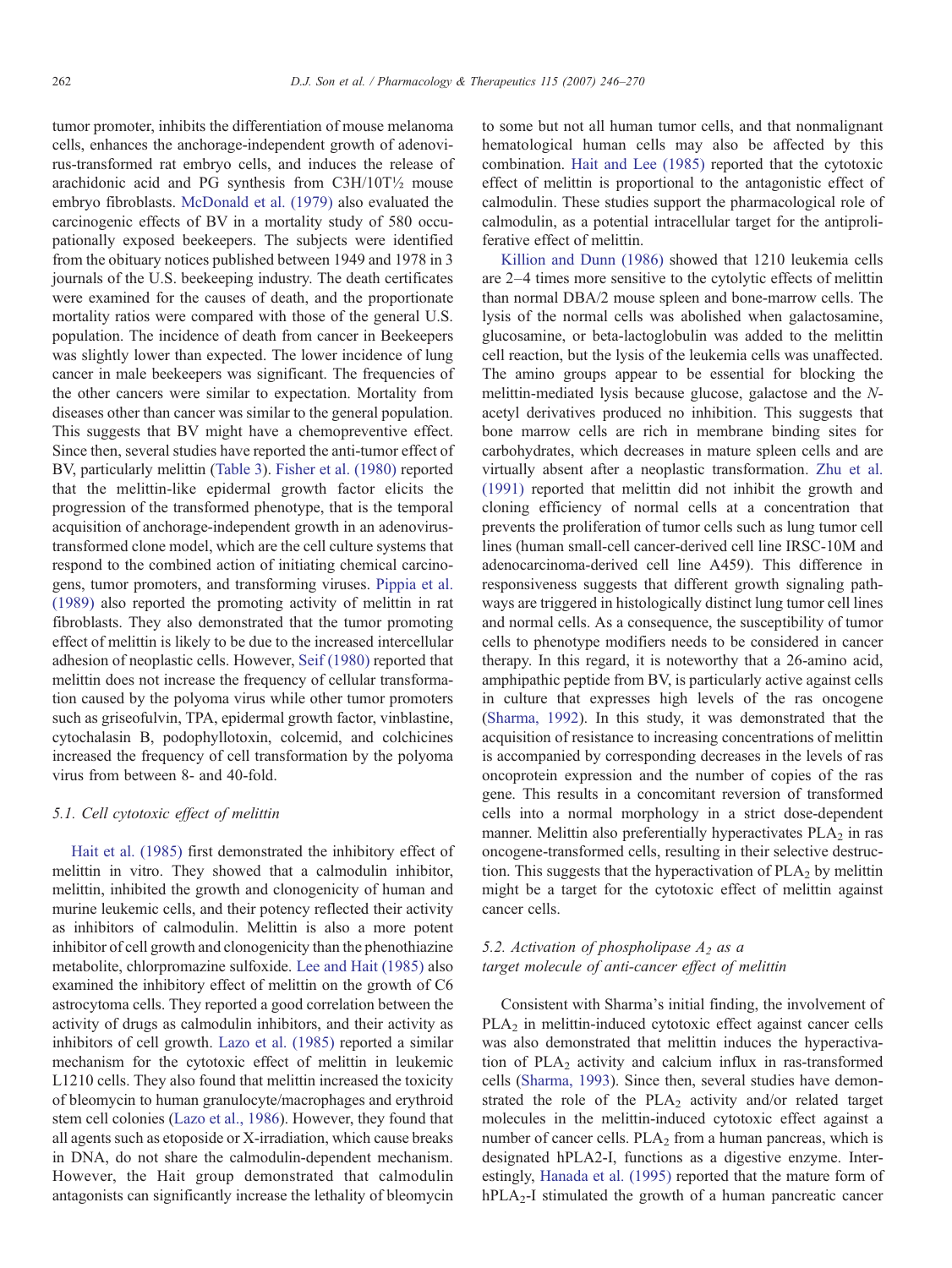cell line MIAPaCa-2, whereas the pro-form was ineffective. PLA<sub>2</sub>s from the Laticauda semifasciata fraction I, Crotalus adamanteus venom, Streptomyces violaceoruber and BV had no proliferative effect on the growth of MIAPaCa-2 cells. Scatchard plot analysis revealed that the MIAPaCa-2 cells possessed a specific binding site for mature  $hPLA_2-I$ . This suggests that the mature  $hPLA_2-I$ , but not the pro-form, functions as a growth factor for pancreas carcinoma through the specific binding site. [Arora et al. \(1996\)](#page-20-0) also reported that melittin, a  $PLA_2$  activator, increased the calpain activity and cell necrosis in the hepatocellular carcinoma cell lines (N1S1 and McA-RH7777 cells). Melittin-induced cell necrosis was ameliorated by a calpain protease inhibitor, which suggests that PL-mediated calpain activation might be a therapeutic strategy for inhibiting cancer cell growth by melittin. The TNF- $\alpha$ induced activation of cytosolic  $PLA_2$  is an important component of the signaling pathway leading to cell death. [Wu et al.](#page-24-0) [\(1998\)](#page-24-0) suggested that melittin can be effective against leukemic cells, KG1a, CEM, and CEM/VLB100, which are relatively resistant to TNF- $\alpha$ . This is because melittin can activate low levels of  $cPLA_2$  activity in the KG1a cell line. [Saini et al.](#page-23-0) [\(1999\)](#page-23-0) also reported that in human monocytic leukemia cells (U937), synthetic melittin caused the cytolysis of U937 cells within 10–15 min. Cellular hypertrophy (5 min) and aggregation (1 min) preceded cytolysis. Therefore, the transient activation of  $PLA<sub>2</sub>$  by melittin causes cytolysis at the point of initiation. This suggests that melittin rather than BV has a cytotoxic effect against several cancer cell lines, and its activation effect of  $PLA_2$  might be a target of melittin, suggesting that PLD plays a role in melittin-mediated membrane disruption/cytolysis through an uncharacterized signal transduction mechanism.

The activation of  $PLA_2$  might have a cytotoxic effect on cancer cells through several subsequent cellular changes. The synergistic effect of BV  $sPLA_2$  (bv-s  $PLA_2$ ) and phosphatidylinositol-(3,4)-bisphosphate (PtdIns(3,4)P2) in inducing cell death has attracted considerable interest. [Putz et al. \(2006\)](#page-23-0) demonstrated that the cooperation of bv-sPLA<sub>2</sub> PtdIns(3,4)P2 was more effective than any of single component in the blocking of tumor cell growth. The growth inhibition induced by the combined action of bv-sPLA<sub>2</sub> with either PtdIns(3,4)bisphosphate or PtdIns(3,4,5)trisphosphate was synergistic and accompanied by potent cell lysis. They suggested that the cytotoxic activity mediated by PtdIns $(3,4)$ P2 and bv-sPLA<sub>2</sub> is due to cell death resulting from a disruption of the membrane integrity, the abrogation of signal transduction and the generation of cytotoxic lyso-PtdIns(3,4)P2. They further demonstrated that bv-sPLA<sub>2</sub> and PtdIns $(3,4)$ P2 synergistically generate tumor lysates that enhance the maturation of immunostimulatory human monocyte-derived dendritic cells. Such tumor lysates, which represent complex mixtures of tumor antigens showing potent adjuvant properties, meet all the requirements of a tumor vaccine [\(Putz et al., 2007](#page-23-0)). [Chu et al. \(2007\)](#page-20-0) also reported the PLA<sub>2</sub>-independent involvement of  $Ca^{2+}$  in BV-induced apoptosis. Melittin, at concentrations  $> 0.075$   $\mu$ M, increased the intracellular  $Ca^{2+}$  in MG63 human OA cells in a concentrationdependent manner. At concentrations of 0.5 and 1 μM, melittin killed 33% and 45% of the cells through apoptosis, respectively. They also revealed through a treatment with antagonists that melittin induced an increase in intracellular  $Ca^{2+}$  by causing  $Ca^{2+}$  entry through the L-type  $Ca^{2+}$  channels in a manner independent of PKC and  $PLA<sub>2</sub>$  activity.

## 5.3. Enhancing chemotherapeutical

# efficacy and specificity of melittin through the delivery system

The major issues of cancer chemotherapy are related to the therapeutic concentrations of agents that cause severe side effects. The development of desirable drug delivery systems has great potential in enhancing the chemotherapeutical efficacy and specificity. Most cell lytic peptides produced by insects, amphibians, and mammals have an amphipathic structure, which preferentially bind and insert into negatively charged cell membranes. In contrast to normal eukaryotic cells with a low membrane potential, the cell membranes of prokaryotic and cancer cells have a large membrane potential. Therefore, many lytic peptides selectively disrupt the cancer cell membranes rather than those of normal cells. Melittin, a 26 amino acid, and hecate-1, a 23 amino acid analog of melittin, which are cationic and amphipathic, might be desirable therapeutic peptides. A novel approach for the treatment of endocrine tumors possessing luteinizing hormone receptors (LHR) was developed. Melittin and a fragment of a melittin-conjugated hormone receptor (e.g., hecate) were shown to have an anti-tumor effect in ovarian and testicular tumors. [Gawronska et al. \(2002\)](#page-21-0) reported that the melittin fragment (hecate), and conjugated to a 15-amino acid beta-chain of human chorionic gonadotropin (hCG), destroyed ovarian cancer cells (NIH: OVCAR-3) in a dose-dependent manner. The removal of steroids from the culture medium reversibly reduced the sensitivity of the OVCAR-3 cell line to the hecate-hCG. In vivo studies have shown a reduction in the average tumor volume and tumor burden in lytic peptide-treated animals. [Gawronska et al. \(2002\)](#page-21-0) also reported the expression of the luteinizing hormone (LH)/ hCG receptor protein in OVCAR-3 cells and tumor tissues. They ([Leuschner et al., 2003a; Zaleska et al., 2003\)](#page-22-0) also found that injections of a luteinizing-hormone-releasing-hormone (LHRH)-hecate conjugate resulted in tumor growth arrest and a marked decrease in the tumor burden and tumor viability in PC-3 cells and a granulosa cancer cell line (KK-1) possessing LH/CG receptors. Therefore, LHRH-hecate might be effective in treating hormone-dependent cancers. Hecate-betaCG selectively kills the cells expressing LH/CG receptors [\(Leuschner &](#page-22-0) [Hansel, 2005\)](#page-22-0). Its toxicity is dependent on the number of binding sites for LH/CG. Similar effects were also observed in breast cancer cell lines (MCF-7; MDA-MB-231) and a mouse Leydig tumor cell line (BLT-1) [\(Bodek et al., 2003](#page-20-0)). The ability of hecate-betaCG to destroy xenografts of human breast cancer cells (MDA-MB-435S) in nude mice was also demonstrated ([Leuschner et al., 2003b](#page-22-0)). It was also found that a Hecate-CGbeta conjugate can repress mammary gland tumor growth in mammary gland carcinogenesis model using combined prenatal exposure to synthetic diethylstilbestrol (DES) followed by postnatal exposure to dimethylbenz[a]anthracene (DMBA) ([Bodek](#page-20-0)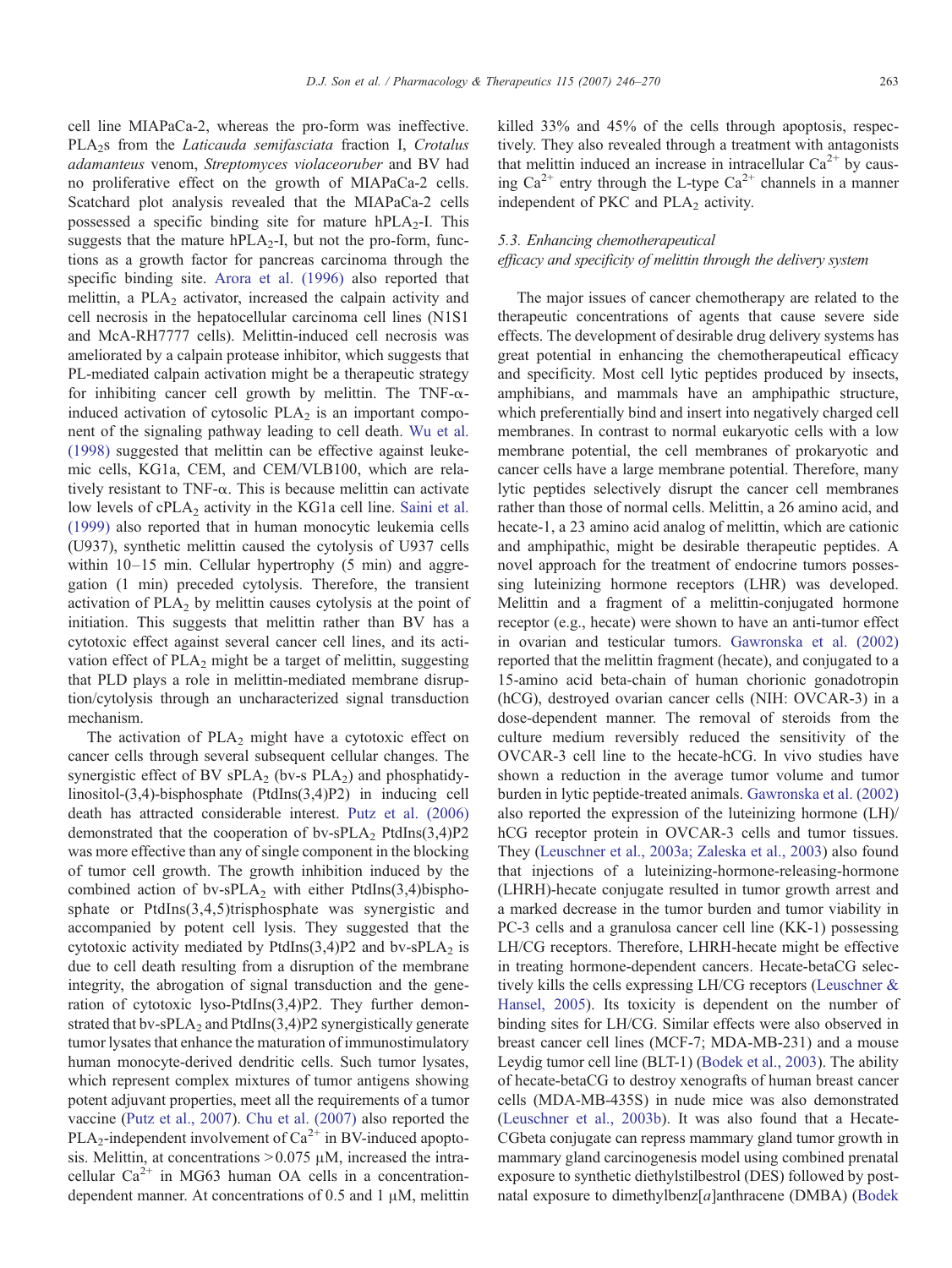[et al., 2005a, 2005b\)](#page-20-0). This effect was observed even in tumor tissues that lack or have very low levels of LHR ([Zaleska et al.,](#page-24-0) [2004\)](#page-24-0). This suggests that the melittin fragment might be a candidate for treating cancer cells, and LHR may be involved in the anti-tumor activity of melittin and/or its conjugates. The Hecate-CGbeta conjugate induces the rapid and cell-specific membrane permeabilization of LHR-expressing cells in vitro, suggesting a necrotic mode of cell death without the activation of apoptosis. This demonstrats the principle that the Hecate-CGbeta conjugate provides a novel specific lead into gonadal somatic cell cancer therapy by targeting the destruction of LHRexpressing tumor cells.

The apoptosis of cancer cells by BV has been reported both in-vitro and in-vivo. [Liu et al. \(2002\)](#page-22-0) reported that BV inhibits the proliferation of K1735M2 mouse melanoma cells in-vitro, as well as B16 melanoma, which is a transplantable solid melanoma in C57BL/6 mice in vivo. In the in vivo experiments, BV was injected intraperitoneally into the mice 24 hr after the mice had been inoculated with B16 cells. The apoptosis of the K1735M2 cells was suggested to be the possible mechanism by which BV inhibited cell proliferation and induced K1735M2 cell differentiation in vitro. The apoptosis of NCI-H1299 lung cancer cells through the inhibition of COX-2 ([Jang et al., 2003\)](#page-21-0), and the osteosarcoma cell line, U2 OS, through the up-regulation of Fas expression by BV ([Chen et al., 2004\)](#page-20-0) were also reported. [Holle](#page-21-0) [et al. \(2003\)](#page-21-0) showed that the melittin/avidin conjugate had strong cytolytic activity against cancer cells with a high MMP-2 activity; DU 145 prostate cancer cells and SK-OV-3 ovarian cancer cells. However, the conjugate exhibited very little cytolytic activity against normal L-cells that displayed a low MMP-2 activity in vitro. In vivo, the size of the tumors injected with the melittin/avidin conjugate was significantly smaller than the untreated tumors. Therefore, the melittin/avidin conjugate has potential use in cancer therapy. [Moon et al. \(2006\)](#page-22-0) reported the molecular mechanisms of BV-induced apoptosis in leukemic U937 cells through the down-regulation of the ERK and Akt (protein kinase B) signal pathway. Furthermore, BV-induced apoptosis was accompanied by the down-regulation of B-cell leukaemia/lymphoma-2 (Bcl-2), the activation of caspase-3 and the subsequent poly(ADP-ribose)polymerase (PARP) cleavage. The induction of apoptosis also was accompanied by the downregulation of the inhibitor of the apoptosis protein (IAP) family of proteins. This indicates that the down-regulation of Bcl-2 plays an important role as an activator of a caspase-3 involved in BV-induced apoptosis. BV also triggered the activation of p38 MAPK and JNK, and the down-regulation of ERK and Akt. These results showed that the induction of apoptosis might be an important role in the anti-tumor activity of BV (or melittin), even though the molecular mechanisms for the induction of apoptosis are not completely understood.

Gene therapy based on putative killer-suicide genes is an alternative approach to the selective killing of cancer cells. When a vector carrying the killer gene is transfected into tumor cells, the corresponding prodrug selectively kills the cancer cells. This is particularly important in suicide gene strategies, in which the lowlevel expression of toxic genes in normal tissues may lead to severe toxicity. Therefore, further safeguards are needed in order to ensure that gene delivery to these tissues does not result in significant gene expression and the resulting toxicity. One attractive approach to this problem relies on the ability to control gene expression very tightly at the transcriptional level. Some biotoxins, including the diphtheria toxin and ricin, can be used for gene therapy. With regard to melittin, the gene sequence of encoded melittin protein is short (78 bp). Hence, its synthesis and transfection is relatively easy for targeted gene therapy, and has accordingly attracted considerable attention as gene therapy. The induction of apoptosis in cancer cells by melittin gene therapy has also been demonstrated. The antitumor activity of melittin in vivo through gene therapy has been reported. [Winder et al. \(1998\)](#page-24-0) administered melittin repeatedly into a human bladder carcinoma derived cell line to maintain the therapeutic levels, and analyzed the resulting cell clones for their tumorigenicity in nude mice. The expression of melittin resulted in either the complete loss of tumorigenicity in some clones or reduced tumorigenicity, as measured by the latency of tumor formation. The recombinant adenoviruses carrying the melittin gene and  $\alpha$ -fetoprotein (AFP) promoter (Ad-rAFP-Mel) were constructed by [Ling et al. \(2004\)](#page-22-0). They reported that the mRNA of the melittin gene was transcribed in HepG2 hepatocellular carcinoma cells transduced by AdrAFP-Mel. The inhibitive rate of Ad-rAFP-Mel for BEL7402 cells was 66.2% according to a MTTassay. The rates of Ad-CMV-Mel inhibition in BEL7402, SMMC7721 and L02 cells were 58.9%, 65.9% and 31.7%, respectively. The tumorigenicity rates of hepatocarcinoma cells transfected with Ad-rAFP-Mel were lower. A significant antineoplastic effect was detected in the transplanted tumor in nude mice after an intratumoral injection of Ad-rAFP-Mel. This suggests that Ad-rAFP-Mel can inhibit the proliferation of AFP-producing human hepatocarcinoma cells both in vitro and in vivo. [Li et al. \(2004\)](#page-22-0) examined the apoptotic ability of a recombinant adenovirus carrying the melittin gene. [Ling et al. \(2005\)](#page-22-0) also reported lower tumorigenicity rates of hepatocarcinoma cells transfected with Ad-rAFP-Mel. A significant antineoplastic effect was detected on the transplanted tumor in nude mice after an intratumoral injection of Ad-rAFP-Mel. AdrAFP-Mel can inhibit the proliferation of AFP-producing human hepatocarcinoma cells both in vitro and in vivo through the induction of apoptosis. [Li et al. \(2006\)](#page-22-0) further showed that an AdrAFP-Mel infection markedly induces cellular apoptosis, and Fas expression on Bel-7402 cells. They suggested this to be a possible molecular mechanism for the anti-tumorigenecity of Ad-rAFP-Mel even though more study will be needed. This suggests that the animal toxin gene might be an interesting antitumor gene.

Other delivery systems have been examined for their suitability as delivery systems for melittin in order for it to be selectively cytototic against cancer cells. The radiolabeled immunoconjugates and antibodies with immunoconjugates showed similar cytotoxic effects in xenograft tropism. A systemic or intratumoral injection of immunoconjugates containing peptide 101 was designed around the first 22 amino acids of melittin to maintain the amphipathic helix, to enhance water solubility, to increase the hemolytic activity of human prostate cancer (DU-145, LNCaP-LN3 and BLCA-38) and inhibit tumor growth in mice ([Russell et al., 2004; Carter et al., 2004](#page-23-0)). Immunoconjugate delivery has beneficial effects in being able to increase the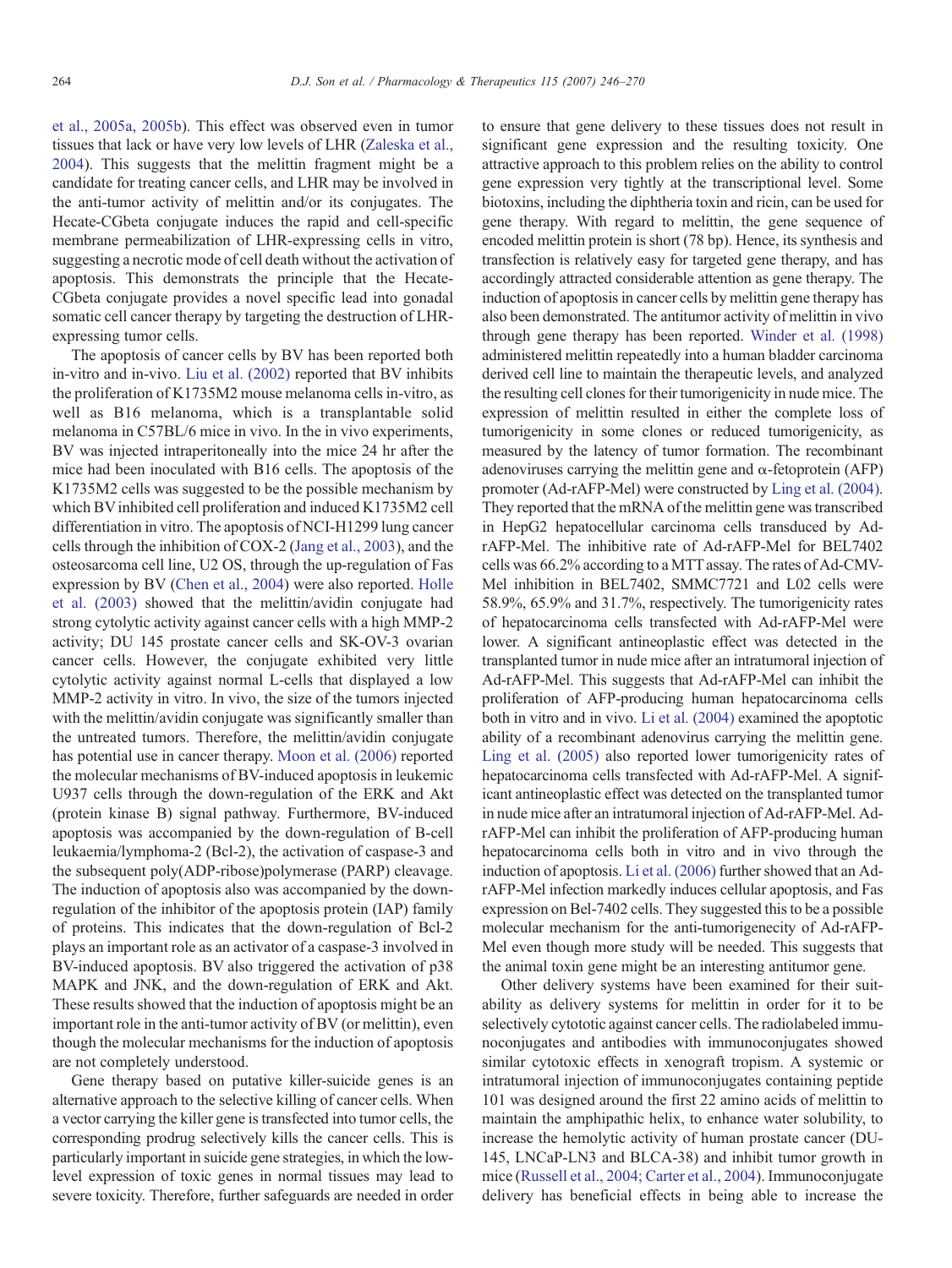cytotoxicity. The peptides in BV have attracted considerable attention as a possible anti-cancer treatment. [Hu et al. \(2006a\)](#page-21-0) reported the efficacy of sterically stabilized liposomal peptide in BV using soybean phosphatidylcholine, cholesterol, and the cholesterol derivatives of poly ethylene glycol with terminal COOH groups coupled with the humanized anti-hepatoma disulfide-stabilized Fv (hdsFv25) as well as the N-hydroxysuccinimide ester method (SIL[hdscFv25]). The hdsFv25 and SIL[hdscFv25]-immunoliposomes have a strong affinity and specificity to SMMC-7721 cells in vitro [\(Hu et al., 2006b\)](#page-21-0). Peptide of BV-loaded sterically-stabilized liposomes modified with the hdsFv25 and SIL[hdscFv25] can kill SMMC-7721 cells in vitro with a higher efficiency than the non-targeted liposomes of melittin. [Hu et al. \(2006c\)](#page-21-0) also reported the in vivo efficacy of hdsc Fv25 and showed that a treatment with BV resulted in the significant retardation of SMMC-7721 cell growth in Balb/c nude mice. In addition, they emphasized the importance of apoptosis in the inhibition of cancer cell growth. These results suggest that this strategy might be applicable to immunotherapy in other cancers. [Orsolic et al. \(2003\)](#page-23-0) reported that the intravenous administration of BV to mice significantly reduced the number of metastases to the lung. However, the subcutaneous administration of BV had little effect on the number of lung metastases, indicating that the antitumor effect of the BV is dependent on the injection route as well as close contact between the components of the venom and the tumor cells, as evidenced by other studies showing the anti-nociceptive effects.

#### 6. Perspective

In vitro and in vivo as well as clinical trials have demonstrated that BVT may be an important traditional medicine to treat a variety of conditions such as arthritis and rheumatism, pain and cancer. Since BV contains at least 18 active components including enzymes, peptides and biogenic amines, which have a wide variety of pharmaceutical properties, the identification of a single constituent, the possible mechanisms, and a justification of the applicable route and formulation are needed. Recent studies have demonstrated diverse mechanisms, and the antiarthritis and anti-inflammatory effects of BVand its constituents. The inhibitory ability of BVand its constituent on the expression of inflammatory genes such as  $COX-2$  and  $PLA<sub>2</sub>$  expression, as well as on the generation of mediators such as TNF- $\alpha$ , IL-1, IL-6, NO and ROS could be important for understand the antiarthritis effect of BVand its constiteunts [\(Murakami et al., 1997;](#page-22-0) [Pelletier et al., 1998; Amin et al., 1999; Yang et al., 1999;](#page-22-0) [Cernanec et al., 2002; Park et al., 2004, 2007\)](#page-22-0). Consideration of the side effects of several nonsteroid antinflammatory drugs, BVT might be an attractive alternative treatment for inflammatory diseases, such as arthritis rheumatism. Interestingly, apamin, a SK blocker, significantly inhibited both the ovalumine-induced tracheal contraction and histamine release from lung tissues ([Ichinose et al., 1995](#page-21-0)). The MCD peptide has an anti-allergic activity by inhibiting release of histamine from mast cells [\(Buku, 1999, 2001\)](#page-20-0), suggesting that these compounds can be applicable for allergy diseases.

The anti-nociceptive effects of BV in the thermal, visceral and inflammatory pain responses in experimental conditions have been demonstrated. Apcupoint stimulation into subcutaneous (acupuncture) therapy may be important for the antinociceptive effects of BV. Subcutaneous acupuncture therapy of BV reduces visceral nociceptive effects [\(Kwon et al., 2001a,](#page-21-0) [2005](#page-21-0)), mechanical and thermal hyperplasia [\(Kwon et al., 2001b;](#page-21-0) [Lee et al., 2001\)](#page-21-0), and formalin-induced pain behavior ([Kim](#page-21-0) [et al., 2003, 2005; Roh et al., 2006](#page-21-0)). Using specific antagonists, it has been reported that BV selectively alleviated the mechanical, visceral, inflammatory pain responses through differential modulation of the central or spinal  $\alpha_2$ -adrenergic, serotonergic, opiod receptors activity ([Kwon et al., 2001a,](#page-21-0) [2001b, 2001c; Kim et al., 2003, 2005; Kwon et al., 2005](#page-21-0)). These results suggest that acupuncture is also an effective alternative therapy for patients with painful peripheral and central neuropathy, particularly for those who respond poorly to  $\alpha_2$ adrenergic, opioid and serotonergic analgesics. BV also reduced the collagen-induced arthritic [\(Baek et al., 2006\)](#page-20-0) knee OArelated pain [\(Kwon et al., 2001c\)](#page-21-0). These results suggest that BV can be used clinically to relieve the pain involved in the development or progression of inflammatory diseases, such as arthritis.

BV also has anti-cancer activity ([Liu et al., 2002; Hu et al.,](#page-22-0) [2006c; Putz et al., 2006; Moon et al., 2006\)](#page-22-0). Several cancer cells including renal, lung, liver, prostate, bladder, and mammary cancer cells as well as leukemia cells can be targets of melittin, a major constituent of BV. In contrast to normal eukaryotic cells with a low membrane potential, the cell membranes of prokaryotic and cancer cells maintain a large membrane potential. Hence, many lytic peptides selectively disrupt the cancer cell membranes rather than those of normal cells. The cell cytotoxic effect through the activation of  $PLA_2$  caspase and MMP, which destroy cancer cells, is suggested as an important basic mechanism for the anti-cancer activity of BV ([Holle et al.,](#page-21-0) [2003; Moon et al., 2006](#page-21-0)). A conjugation of the cell lytic peptide (melittin) with hormone receptors, and gene therapy carrying melittin can be useful as a novel targeted therapy for some types of cancers such as prostate and breast cancer because these delivery system can more effectively to kill cancer cells ([Li et al., 2004;](#page-22-0) [Russell et al., 2004; Li et al., 2006](#page-22-0); He et al., 2006). Therefore, melittin, a cationic and amphipathic peptide might be a desirable selective therapeutic peptide. It should be noted that melittin is particularly active against cells in culture that expresses high levels of the ras oncogene [\(Sharma, 1992](#page-23-0)). Moreover, melittin preferentially hyperactivates  $PLA_2$  in ras oncogene-transformed cells resulting in their selective destruction. This suggests that the hyperactivation of  $PLA_2$  by melittin might be a target for the cytotoxic effect of melittin against cancer cells.

[Kim et al. \(2004\)](#page-21-0) reported the general pharmacological profiles of BV in rodent models. Subcutaneous injections of BV and its fractions did not have any significant side effects on the general physiological functions of the central nerves, cardiovascular respiratory and gastrointestinal functions at the highest dose tested (200 times and 100 times higher doses than that used clinically, respectively). This suggests that the doses of BV in the therapeutic range or higher are safe in clinical studies, indicating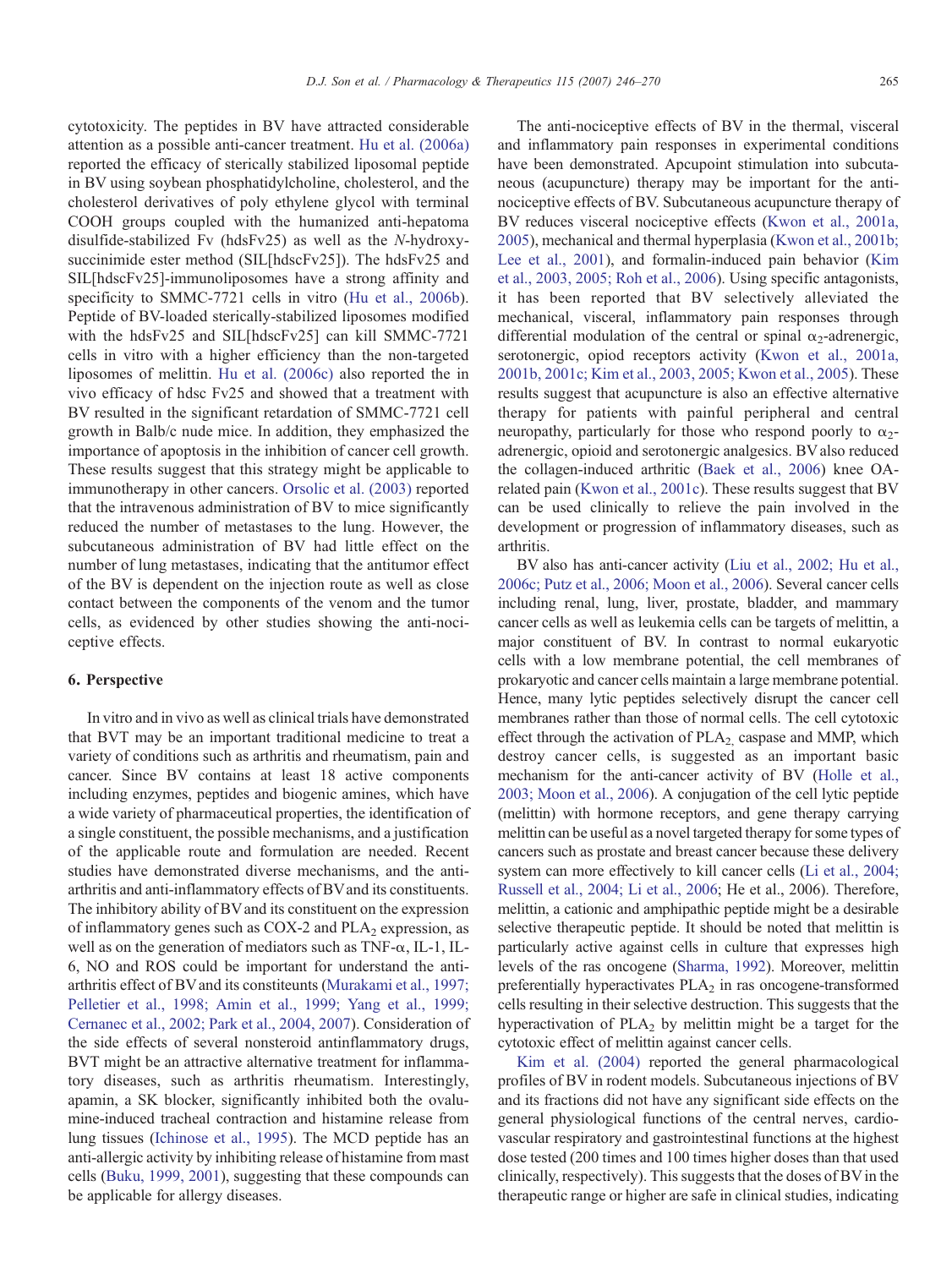<span id="page-20-0"></span>that BVT is, even though a large number of subjects and clinical studies will be needed to determine the effectiveness of BV for practical indications. In summary, the data from experimental and clinical studies have shown that BVT is can be used as an alternative medicine to treat various diseases such as arthritis, pain, and cancerous tumors. However, several concerns such as the injection route, dose, delivery system and side effects need to be considered carefully before treatment BV clinically.

#### Acknowledgment

This work was supported by the Korea Research Foundation Grant funded by the Korean Government (MOEHRD; The Regional Research Universities Program/Chungbuk BIT Research-Oriented University Consortium).

#### References

- Amin, A. R., Attur, M., & Abramson, S. B. (1999). Nitric oxide synthase and cyclooxygenases: distribution, regulation, and intervention in arthritis. Curr Opin Rheumatol 11(3), 202−209.
- Arora, A. S., de Groen, P. C., Croall, D. E., Emori, Y., & Gores, G. J. (1996). Hepatocellular carcinoma cells resist necrosis during anoxia by preventing phospholipase-mediated calpain activation. J Cell Physiol 167(3), 434−442.
- Baek, Y. H., Huh, J. E., Lee, J. D., Choi do, Y., & Park, D. S. (2006). Antinociceptive effect and the mechanism of bee venom acupuncture (Apipuncture) on inflammatory pain in the rat model of collagen-induced arthritis: mediation by alpha2-Adrenoceptors. Brain Res 1073-1074, 305−310.
- Banks, B. E., Brown, C., Burgess, G. M., Burnstock, G., Claret, M., Cocks, T. M., et al. (1979). Apamin blocks certain neurotransmitter-induced increases in potassium permeability. Nature 282(5737), 415−417.
- Baumrucker, S. J. (2002). Complementary medicine and the scientific method: mainstreaming proven "alternative" therapies. Am J Hosp Palliat Care 19(6), 369−371.
- Bessis, N., Doucet, C., Cottard, V., Douar, A. M., Firat, H., Jorgensen, C., et al. (2002). Gene therapy for rheumatoid arthritis. J Gene Med 4(6), 581−591.
- Billingham, M. E. J., Morley, J., Hanson, J. M., Shipolini, E. A., & Vernon, C. A. (1973). An anti-inflammatory peptide from bee venom. Nature 245(5421), 163−164.
- Bodek, G., Rahman, N. A., Zaleska, M., Soliymani, R., Lankinen, H., Hansel, W., et al. (2003). A novel approach of targeted ablation of mammary carcinoma cells through luteinizing hormone receptors using Hecate-CGbeta conjugate. Breast Cancer Res Treat 79(1), 1−10.
- Bodek, G., Kowalczyk, A., Waclawik, A., Huhtaniemi, I., & Ziecik, A. J. (2005a). Targeted ablation of prostate carcinoma cells through LH receptor using Hecate-CGbeta conjugate: functional characteristic and molecular mechanism of cell death pathway. Exp Biol Med (Maywood) 230(6), 421−428.
- Bodek, G., Vierre, S., Rivero-Muller, A., Huhtaniemi, I., Ziecik, A. J., & Rahman, N. A. (2005b). A novel targeted therapy of Leydig and granulosa cell tumors through the luteinizing hormone receptor using a hecate-chorionic gonadotropin beta conjugate in transgenic mice. Neoplasia 7(5), 497−508.
- Bomalaski, J. S., Baker, D., Resurreccion, N. V., & Clark, M. A. (1989). Rheumatoid arthritis synovial fluid phospholipase  $A_2$  activating protein (PLAP) stimulates human neutrophil degranulation and superoxide ion production. Agents Actions 27(3-4), 425−427.
- Bomalaski, J. S., Ford, T., Hudson, A. P., & Clark, M. A. (1995). Phospholipase A2-activating protein induces the synthesis of IL-1 and TNF in human monocytes. J Immunol 154(8), 4027−4031.
- Borkow, G., Chaim-Matyas, A., & Ovadia, M. (1992). Binding of cytotoxin P4 from Naja nigricollis nigricollis to B16F10 melanoma and WEHI-3B leukemia cells. FEMS Microbiol Immunol 5(1-3), 139−145.
- Brown, L. R., Lauterwein, J., & Wuthrich, K. (1980). High-resolution 1H-NMR studies of self-aggregation of melittin in aqueous solution. Biochim Biophys Acta 622(2), 231−244.
- Buckley, C. D. (2003). Michael Mason prize essay 2003. Why do leucocytes accumulate within chronically inflamed joints? Rheumatology (Oxford) 42 (12), 1433−1444.
- Buku, A. (1999). Mast cell degranulating peptide: a prototypic peptide in allergy and inflammation. Peptides 20(3), 415−420.
- Buku, A., Price, J. A., Mendlowitz, M., & Masur, S. (2001). Mast cell degranulating peptide binds to RBL-2H3 mast cell receptors and inhibits IgE binding. Peptides 22(12), 1993−1998.
- Buku, A., Mendlowitz, M., Condie, B. A., & Price, J. A. (2004). Partial alanine scan of mast cell degranulating peptide (MCD): importance of the histidineand arginine-residues. J Pept Sci 10(6), 313−317.
- Carter, T., Sterling-Levis, K., Ow, K., Doughty, L., Hattarki, M., Shapira, D., et al. (2004). Biodistributions of intact monoclonal antibodies and fragments of BLCA-38, a new prostate cancer directed antibody. Cancer Immunol Immunother 53(6), 533−542.
- Cernanec, J., Guilak, F., Weinberg, J. B., Pisetsky, D. S., & Fermor, B. (2002). Influence of hypoxia and reoxygenation on cytokine-induced production of proinflammatory mediators in articular cartilage. Arthritis Rheum 46(4), 968−975.
- Chang, Y. H., & Bliven, M. L. (1979). Anti-arthritic effect of bee venom. Agents Actions 9(2), 205−211.
- Chen, H. S., & Chen, J. (2000). Secondary heat, but not mechanical, hyperalgesia induced by subcutaneous injection of bee venom in the conscious rat: effect of systemic MK-801, a non-competitive NMDA receptor antagonist. Eur J Pain 4(4), 389−401.
- Chen, J., & Chen, H. S. (2001). Pivotal role of capsaicin-sensitive primary afferents in development of both heat and mechanical hyperalgesia induced by intraplantar bee venom injection. Pain 91(3), 367−376.
- Chen, J., Li, H., Luo, C., Li, Z., & Zheng, J. (1999). Involvement of peripheral NMDA and non-NMDA receptors in development of persistent firing of spinal wide-dynamic-range neurons induced by subcutaneous bee venom injection in the cat. Brain Res 844(1-2), 98−105.
- Chen, H. S., Chen, J., & Sun, Y. Y. (2000). Contralateral heat hyperalgesia induced by unilaterally intraplantar bee venom injection is produced by central changes: a behavioral study in the conscious rat. Neurosci Lett 284(1-2), 45−48.
- Chen, H. S., Li, M. M., Shi, J., & Chen, J. (2003). Supraspinal contribution to development of both tonic nociception and referred mirror hyperalgesia: a comparative study between formalin test and bee venom test in the rat. Anesthesiology 98(5), 1231−1236.
- Chen, Y. Q., Zhu, Z. A., Hao, Y. Q., Dai, K. R., & Zhang, C. (2004). Effect of melittin on apoptosis and necrosis of U2 OS cells. Zhong Xi Yi Jie He Xue Bao 2(3), 208−209.
- Chen, H. S., Lei, J., He, X., Wang, Y., Wen, W. W., Wei, X. Z., et al. (2006a). Pivotal involvement of neurogenic mechanism in subcutaneous bee venominduced inflammation and allodynia in unanesthetized conscious rats. Exp Neurol 200(2), 386−391.
- Chen, Y. N., Li, K. C., Li, Z., Shang, G. W., Liu, D. N., Lu, Z. M., et al. (2006b). Effects of bee venom peptidergic components on rat pain-related behaviors and inflammation. Neuroscience 138(2), 631−640.
- Chen, H. S., He, X., Wang, Y., Wen, W. W., You, H. J., & Arendt-Nielsen, L. (2007). Roles of capsaicin-sensitive primary afferents in differential rat models of inflammatory pain: a systematic comparative study in conscious rats. Exp Neurol 204(1), 244−251.
- Choi, D. Y., Lee, J. D., & Kim, T. W. (2002). The effect of bee venom on type 2 collagen-induced arthritis. J Kor Acu Mox Soc 19(2), 92−104.
- Chu, S. T., Cheng, H. H., Huang, C. J., Chang, H. C., Chi, C. C., Su, H. H., et al. (2007). Phospholipase  $A_2$ -independent  $Ca^{2+}$  entry and subsequent apoptosis induced by melittin in human MG63 osteosarcoma cells. Life Sci 80(4), 364−369.
- Cuzzocrea, S., Wayman, N. S., Mazzon, E., Dugo, L., Di Paola, R., Serraino, I., et al. (2002). The cyclopentenone prostaglandin 15-deoxy-Delta(12,14) prostaglandin J(2) attenuates the development of acute and chronic inflammation. Mol Pharmacol 61(5), 997−1007.
- Dennis, E. A., Deems, R. A., & Yu, L. (1992). Extracellular phospholipase A<sub>2</sub>. Adv Exp Med Biol 318, 35−39.
- Do, W. S., Kim, K. H., & Kim, K. S. (2001). Effects of aqua-acupuncture (Cortex pumilae, Ramulus cinnamomum, Radix achyranthis, Apitoxin, Calculus bovis, Fel ursi, Moschus compound) in mice with lipopolysaccharide. J Kor Acu Mox Soc 18(1), 157−169.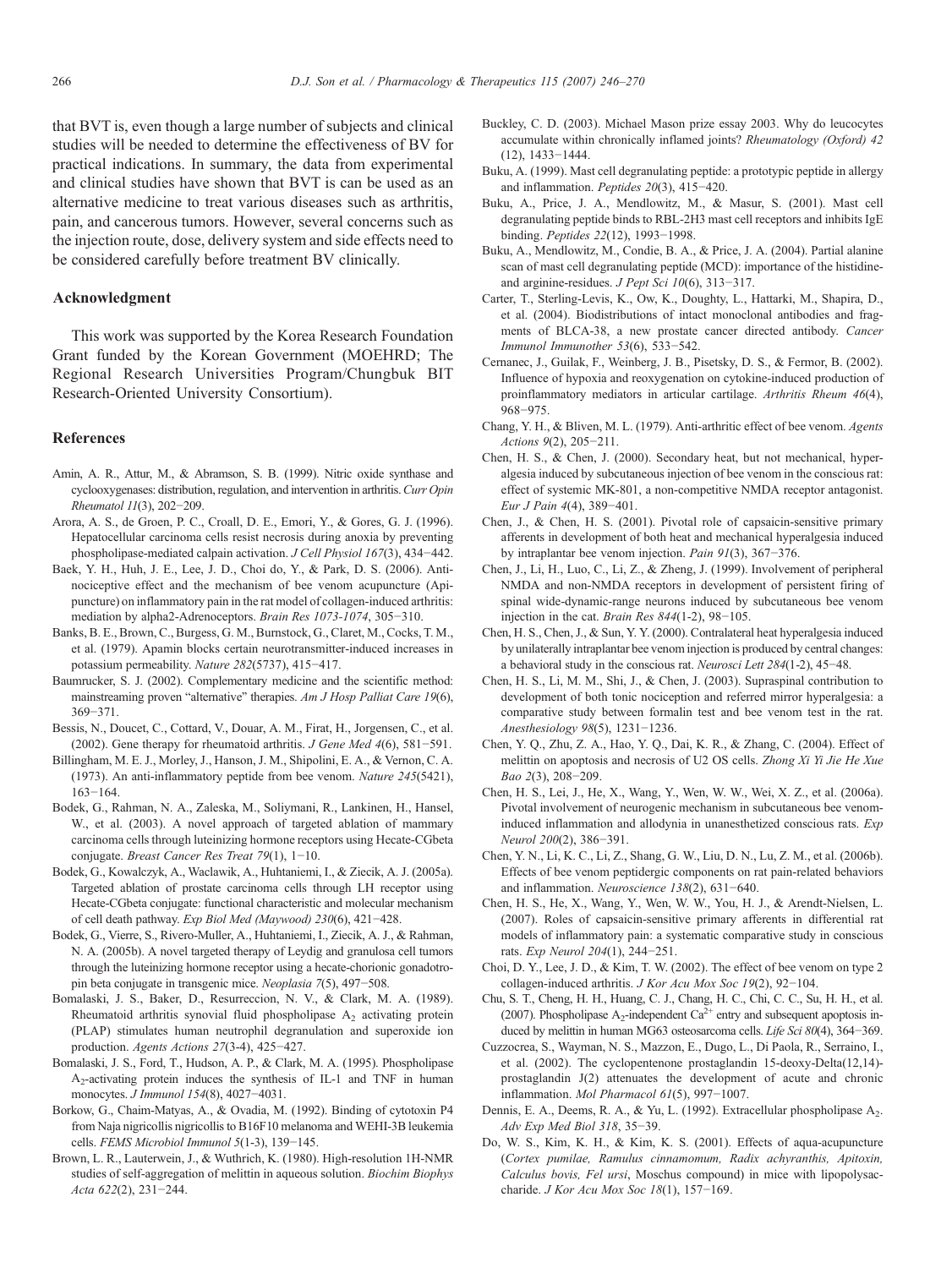- <span id="page-21-0"></span>Doh, W. S., Jang, J. H., Kim, K. H., Yoon, J. W., & Kim, K. S. (1995). Effects of bee venom therapy on inflammatory edema on knees of rats. J Kor Acu Mox Soc 12(1), 211−220.
- Eiseman, J. L., von Bredow, J., & Alvares, A. P. (1982). Effect of honeybee (Apis mellifera) venom on the course of adjuvant-induced arthritis and depression of drug metabolism in the rat. Biochem Pharmacol 31(6), 1139−1146.
- Feofanov, A. V., Sharonov, G. V., Astapova, M. V., Rodionov, D. I., Utkin, Y. N., & Arseniev, A. S. (2005). Cancer cell injury by cytotoxins from cobra venom is mediated through lysosomal damage. Biochem J 390(Pt 1), 11−18.
- Firestein, G. S. (1996). Invasive fibroblast-like synoviocytes in rheumatoid arthritis. Arthritis Rheum 39(11), 1781−1790.
- Fisher, P. B., Dorsch-Hasler, K., Weinstein, I. B., & Ginsberg, H. S. (1980). Interactions between initiating chemical carcinogens, tumor promoters, and adenovirus in cell transformation. Teratog Carcinog Mutagen 1(3), 245−257.
- Gao, L., Shan, B. E., Chen, J., Liu, J. H., Song, D. X., & Zhu, B. C. (2005). Effects of spider Macrothele raven venom on cell proliferation and cytotoxicity in HeLa cells. Acta Pharmacol Sin 26(3), 369−376.
- Gawronska, B., Leuschner, C., Enright, F. M., & Hansel, W. (2002). Effects of a lytic peptide conjugated to beta HCG on ovarian cancer: studies in vitro and in vivo. Gynecol Oncol 85(1), 45−52.
- Gevod, V. S., & Birdi, K. S. (1984). Melittin and the 8-26 fragment. Differences in ionophoric properties as measured by monolayer method. Biophys J 45 (6), 1079−1083.
- Glynn, C. J., Jamous, M. A., Teddy, P. J., Moore, R. A., & Lloyd, J. W. (1986). Role of spinal noradrenergic system in transmission of pain in patients with spinal cord injury. Lancet 2(8518), 1249−1250.
- Granados-Soto, V., Arguelles, C. F., & Ortiz, M. I. (2002). The peripheral antinociceptive effect of resveratrol is associated with activation of potassium channels. Neuropharmacology 43(5), 917−923.
- Green, J. A., Smith, G. M., Buchta, R., Lee, R., Ho, K. Y., Rajkovic, I. A., et al. (1991). Circulating phospholipase  $A_2$  activity associated with sepsis and septic shock is indistinguishable from that associated with rheumatoid arthritis. Inflammation 15(5), 355−367.
- Habermann, E. (1972). Bee and wasp venoms. Science 177(46), 314−322.
- Hait, W. N., & Lee, G. L. (1985). Characteristics of the cytotoxic effects of the phenothiazine class of calmodulin antagonists. Biochem Pharmacol 34(22), 3973−3978.
- Hait, W. N., Grais, L., Benz, C., & Cadman, E. C. (1985). Inhibition of growth of leukemic cells by inhibitors of calmodulin: phenothiazines and melittin. Cancer Chemother Pharmacol 14(3), 202−205.
- Hanada, K., Kinoshita, E., Itoh, M., Hirata, M., Kajiyama, G., & Sugiyama, M. (1995). Human pancreatic phospholipase  $A_2$  stimulates the growth of human pancreaticcancer cell line. FEBS Lett 373(1), 85−87.
- Hanson, J. M., Morley, J., & Soria-Herrera, C. (1974). Anti-inflammatory property of 401 (MCD peptide) a peptide from the venom of bee Apis mellifera (L.). Br J Pharmacol 50(3), 383−392.
- Havas, L. J. (1950). Effect of bee venom on colchicine-induced tumours. Nature 166(4222), 567−568.
- Hider, R. C. (1988). Honeybee venom: a rich source of pharmacologically active peptides. Endeavour 12(2), 60−65.
- Hoffmann, G. E., Schneider, E., Brand, K., Kozumplik, V., & Fateh-Moghadam, S. (1992). Characterization of a phospholipase  $A_2$  in human serum. Eur J Clin Chem Clin Biochem 30(3), 111−117.
- Holle, L., Song, W., Holle, E., Wei, Y., Wagner, T., & Yu, X. (2003). A matrix metalloproteinase 2 cleavable melittin/avidin conjugate specifically targets tumor cells in vitro and in vivo. Int J Oncol 22(1), 93−98.
- Hong, S. J., Rim, G. S., Yang, H. I., Yin, C. S., Koh, H. G., Jang, M. H., et al. (2005). Bee venom induces apoptosis through caspase-3 activation in synovial fibroblasts of patients with rheumatoid arthritis. Toxicon 46(1), 39−45.
- Hu, H., Chen, D., Liu, Y., Deng, Y., Yang, S., Qiao, M., et al. (2006a). Preparation and targeted delivery of immunoliposomes bearing poly (ethylene glycol)-coupled humanized anti-hepatoma disulfide-stabilized Fv (hdsFv25) in vitro. Pharmazie 61(8), 685−688.
- Hu, H., Chen, D., Liu, Y., Deng, Y., Yang, S., Qiao, M., et al. (2006b). Target ability and therapy efficacy of immunoliposomes using a humanized antihepatoma disulfide-stabilized Fv fragment on tumor cells. J Pharm Sci 95(1), 192−199.
- Hu, H., Chen, D., Li, Y., & Zhang, X. (2006c). Effect of polypeptides in bee venom on growth inhibition and apoptosis induction of the human hepatoma cell line SMMC-7721 in-vitro and Balb/c nude mice in-vivo. J Pharm Pharmacol 58(1), 83−89.
- Ichinose, M., Miura, M., Takahashi, T., Yamauchi, H., Kageyama, N., Tomaki, M., et al. (1995). Allergic airway response and potassium channels: histamine release and airway inflammation. Methods Find Exp Clin Pharmacol (Suppl C), 36−39.
- Ishii, T. M., Maylie, J., & Adelman, J. P. (1997). Determinants of apamin and d-tubocurarine block in SK potassium channels. J Biol Chem 272(37), 23195−23200.
- Jang, M. H., Shin, M. C., Lim, S., Han, S. M., Park, H. J., Shin, I., et al. (2003). Bee venom induces apoptosis and inhibits expression of cyclooxygenase-2 mRNA in human lung cancer cell line NCI-H1299. J Pharmacol Sci 91(2), 95−104.
- Kang, S. S., Pak, S. C., & Choi, S. H. (2002). The effect of whole bee venom on arthritis. Am J Chin Med 30(1), 73−80.
- Killion, J. J., & Dunn, J. D. (1986). Differential cytolysis of murine spleen, bone-marrow and leukemia cells by melittin reveals differences in membrane topography. Biochem Biophys Res Commun 139(1), 222−227.
- Kim, M. J., Park, S. D., Lee, A. R., Kim, K. H., Jang, J. H., & Kim, K. S. (2002). The effect of bee venom acupuncture on protease activity and free radical damage in synovial fluid from collagen-induced arthritis in rats. J Kor Acu Mox Soc 19(5), 161−175.
- Kim, H. W., Kwon, Y. B., Ham, T. B., Roh, D. H., Yoon, S. Y., Lee, H. J., et al. (2003). Acupoint stimulation using bee venom attenuates formalin-induced pain behavior and spinal cord fos expression in rats. J Vet Med Sci 65(3), 349−355.
- Kim, H. W., Kwon, Y. B., Ham, T. W., Roh, D. H., Yoon, S. Y., Kang, S. Y., et al. (2004). General pharmacological profiles of bee venom and its water soluble fractions in rodent models. J Vet Sci 5(4), 309−318.
- Kim, H. W., Kwon, Y. B., Han, H. J., Yang, I. S., Beitz, A. J., & Lee, J. H. (2005). Anti-nociceptive mechanisms associated with diluted bee venom acupuncture (apipuncture) in the rat formalin test: involvement of descending adrenergic and serotonergic pathways. Pharmacol Res 51(2), 183−188.
- Koburova, K. L., Michailova, S. G., & Shkenderov, S. V. (1985). Further investigation on the anti-inflammatory properties of adolapin-bee venom polypeptide. Acta Physiol Pharmacol Bulg 11(2), 50−55.
- Kohler, M., Hirschberg, B., Bond, C. T., Kinzie, J. M., Marrion, N. V., Maylie, J., et al. (1996). Small-conductance, calcium-activated potassium channels from mammalian brain. Science 273(5282), 1709−1714.
- Kondo, I., Marvizon, J. C., Song, B., Salgado, F., Codeluppi, S., Hua, X. Y., et al. (2005). Inhibition by spinal mu- and delta-opioid agonists of afferent-evoked substance P release. J Neurosci 25(14), 3651−3660.
- Kortesuo, P. T., Nevalainen, T. J., Buchler, M., & Uhl, W. (1992). Characterization of two phospholipase  $A_2$  in serum of patients with sepsis and acute pancreatitis. Eur J Clin Chem Clin Biochem 30(5), 263−269.
- Koyama, N., Hirata, K., Hori, K., Dan, K., & Yokota, T. (2002). Biphasic vasomotor reflex responses of the hand skin following intradermal injection of melittin into the forearm skin. Eur J Pain 6(6), 447−453.
- Kuraishi, Y., Harada, Y., & Takagi, H. (1979). Noradrenaline regulation of paintransmission in the spinal cord mediated by alpha-adrenoceptors. Brain Res 174(2), 333−336.
- Kwon, G. R. (1998). Clinical study on treatment of rheumatoid arthritis by bee venom therapy. Proc Congr Kor, 130−131.
- Kwon, Y. B., Kang, M. S., Han, H. J., Beitz, A. J., & Lee, J. H. (2001a).Visceral anti-nociception produced by bee venom stimulation of the Zhongwan acupuncture point in mice: role of alpha(2) adrenoceptors. Neurosci Lett 308 (2), 133−137.
- Kwon, Y. B., Kang, M. S., Kim, H. W., Ham, T. W., Yim, Y. K., Jeong, S. H., et al. (2001b). Anti-nociceptive effects of bee venom acupuncture (apipuncture) in rodent animal models: a comparative study of acupointversus non-acupoint stimulation. Acupunct Electrother Res 26(1-2), 59−68.
- Kwon, Y. B., Kim, J. H., Yoon, J. H., Lee, J. D., Han, H. J., Mar, W. C., et al. (2001c). The analgesic efficacy of bee venom acupuncture for knee osteoarthritis: a comparative study with needle acupuncture. Am J Chin Med 29(2), 187−199.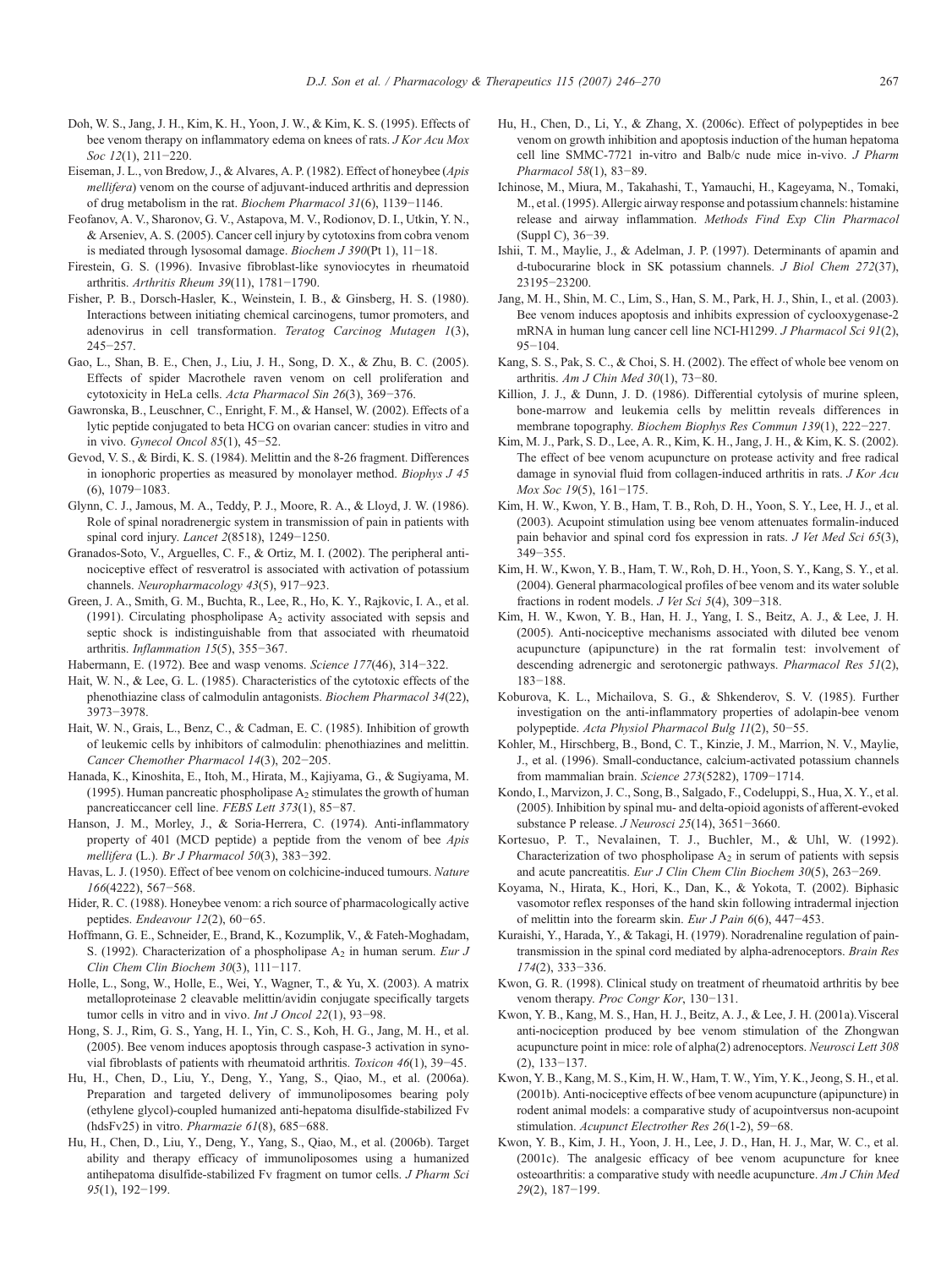- <span id="page-22-0"></span>Kwon, Y. B., Lee, J. D., Lee, H. J., Han, H. J., Mar, W. C., Kang, S. K., et al. (2001d). Bee venom injection into an acupuncture point reduces arthritis associated edema and nociceptive responses. Pain 90(3), 271−280.
- Kwon, Y. B., Lee, H. J., Han, H. J., Mar, W. C., Kang, S. K., Yoon, O. B., et al. (2002). The water-soluble fraction of bee venom produces anti-nociceptive and anti-inflammatory effects on rheumatoid arthritis in rats. Life Sci 71(2), 191−204.
- Kwon, Y. B., Ham, T. W., Kim, H. W., Roh, D. H., Yoon, S. Y., Han, H. J., et al. (2005). Water soluble fraction  $(10 \text{ kDa})$  from bee venom reduces visceral pain behavior through spinal  $\alpha_2$ -adrenergic activity in mice. *Pharmacol* Biochem Behav 80(1), 181−187.
- Lad, P. J., & Shier, W. T. (1979). Activation of microsomal guanylate cyclase by a cytotoxic polypeptide: melittin.Biochem Biophys Res Commun 89(1), 315−321.
- Lariviere, W. R., & Melzack, R. (1996). The bee venom test: a new tonic-pain test. Pain 66(2-3), 271−277.
- Lauterwein, J., Bosch, C., Brown, L. R., & Wuthrich, K. (1979). Physicochemical studies of the protein-lipid interactions in melittin-containing micelles. Biochim Biophys Acta 556(2), 244−264.
- Lavialle, F., Levin, I. W., & Mollay, C. (1980). Interaction of melittin with dimyristoyl phosphatidylcholine liposomes: evidence for boundary lipid by Raman spectroscopy. Biochim Biophys Acta 600(1), 62−71.
- Lazdunski, M., Fosset, M., Hughes, M., Mourre, C., Romey, G., & Schmid-Antomarchi, H. (1985). The apamin-sensitive Ca<sup>2+</sup>-dependent K<sup>+</sup> channel molecular properties, differentiation and endogenous ligands in mammalian brain. Biochem Soc Symp 50, 31−42.
- Lazo, J. S., Hait, W. N., Kennedy, K. A., Braun, I. D., & Meandzija, B. (1985). Enhanced bleomycin-induced DNA damage and cytotoxicity with calmodulin antagonists. Mol Pharmacol 27(3), 387−393.
- Lazo, J. S., Chen, D. L., Gallicchio, V. S., & Hait, W. N. (1986). Increased lethality of calmodulin antagonists and bleomycin to human bone marrow and bleomycin-resistant malignant cells. Cancer Res 46(5), 2236−2240.
- Lee, G. L., & Hait, W. N. (1985). Inhibition of growth of C6 astrocytoma cells by inhibitors of calmodulin. Life Sci 36(4), 347−354.
- Lee, S. D., & Kim, K. S. (1999). Effects of Achyranthes japonica and bee venom acupuncture on the cell immunity of LPS-induced arthritis in rats. J Kor Acu Mox Soc 16(3), 287−316.
- Lee, J. H., Kwon, Y. B., Han, H. J., Mar, W. C., Lee, H. J., Yang, I. S., et al. (2001). Bee venom pretreatment has both an anti-nociceptive and antiinflammatory effect on carrageenan-induced inflammation. J Vet Med Sci 63 (3), 251−259.
- Lee, S. H., Lee, H. J., Baek, Y., Kim, H., Park, S. Y., Hong, J. K., et al. (2003). Effects of bee venom on the pain, edema, and acute inflammatory reactant of rheumatoid arthritic patients. J Kor Acu Mox Soc 20(2), 77−84.
- Lee, J. D., Kim, S. Y., Kim, T. W., Lee, S. H., Yang, H. I., Lee, D. I., et al. (2004). Anti-inflammatory effect of bee venom on type II collagen-induced arthritis. Am J Chin Med 32(3), 361−367.
- Lee, J. D., Park, H. J., Chae, Y., & Lim, S. (2005a). An overview of bee venom acupuncture in the treatment of arthritis. Evid Based Complement Altern Med 2(1), 79−84.
- Lee, J. Y., Kang, S. S., Kim, J. H., Bae, C. S., & Choi, S. H. (2005b).Inhibitory effect of whole bee venom in adjuvant-induced arthritis. In Vivo 19(4), 801−805.
- Leuschner, C., & Hansel, W. (2005). Targeting breast and prostate cancers through their hormone receptors. Biol Reprod 73(5), 860−865.
- Leuschner, C., Enright, F. M., Gawronska-Kozak, B., & Hansel, W. (2003a). Human prostate cancer cells and xenografts are targeted and destroyed through luteinizing hormone releasing hormone receptors. Prostate 56(4), 239−249.
- Leuschner, C., Enright, F. M., Gawronska, B., & Hansel, W. (2003b). Membrane disrupting lytic peptide conjugates destroy hormone dependent and independent breast cancer cells in vitro and in vivo. Breast Cancer Res Treat 78(1), 17−27.
- Li, K. C., & Chen, J. (2003). Differential roles of spinal protein kinases C and a in development of primary heat and mechanical hypersensitivity induced by subcutaneous bee venom chemical injury in the rat. Neurosignals 12(6), 292−301.
- Li, K. C., & Chen, J. (2004). Altered pain-related behaviors and spinal neuronal responses produced by s.c. injection of melittin in rats. Neuroscience 126(3), 753−762.
- Li, K. C., Zheng, J. H., & Chen, J. (2000). Involvement of spinal protein kinase C in induction and maintenance of both persistent spontaneous flinching reflex and contralateral heat hyperalgesia induced by subcutaneous bee venom in the conscious rat. Neurosci Lett 285(2), 103−106.
- Li, B., Ling, C. Q., Zhang, C., Gu, W., Li, S. X., Huang, X. Q., et al. (2004). The induced apoptosis of recombinant adenovirus carrying melittin gene for hepatocellular carcinoma cell. Zhonghua Gan Zang Bing Za Zhi 12(8), 453−455.
- Li, B., Gu, W., Zhang, C., Huang, X. Q., Han, K. Q., & Ling, C. Q. (2006). Growth arrest and apoptosis of the human hepatocellular carcinoma cell line BEL-7402 induced by melittin. Onkologie 29(8-9), 367−371.
- Ling, C. Q., Li, B., Zhang, C., Gu, W., Li, S. X., Huang, X. Q., et al. (2004). Anti-hepatocarcinoma effect of recombinant adenovirus carrying melittin gene. Zhonghua Gan Zang Bing Za Zhi 12(12), 741−744.
- Ling, C. Q., Li, B., Zhang, C., Zhu, D. Z., Huang, X. Q., Gu, W., et al. (2005). Inhibitory effect of recombinant adenovirus carrying melittin gene on hepatocellular carcinoma. Ann Oncol 16(1), 109−115.
- Liu, X., Chen, D., Xie, L., & Zhang, R. (2002). Effect of honey bee venom on proliferation of K1735M2 mouse melanoma cells in-vitro and growth of murine B16 melanomas in-vivo. Pharm Pharmacol 54(8), 1083−1089.
- Liu, X. Y., Wu, S. X., Wang, Y. Y., Wang, W., Zhou, L., & Li, Y. Q. (2005). Changes of 5-HT receptor subtype mRNAs in rat dorsal root ganglion by bee venom-induced inflammatory pain. Neurosci Lett 375(1), 42−46.
- Lozano-Cuenca, J., Castaneda-Hernandez, G., & Granados-Soto, V. (2005). Peripheral and spinal mechanisms of anti-nociceptive action of lumiracoxib. Eur J Pharmacol 513(1-2), 81−91.
- Luo, C., Chen, J., Li, H. L., & Li, J. S. (1998). Spatial and temporal expression of c-Fos protein in the spinal cord of anesthetized rat induced by subcutaneous bee venom injection. Brain Res 806(2), 175−185.
- Luo, H., Zuo, X. X., Li, T., & Zhang, J. (2006). Effect of bee venom on adjuvant induced arthritis in rats. Zhong Nan Da Xue Xue Bao Yi Xue Ban 31(6), 948−951.
- McDonald, J. A., Li, F. P., & Mehta, C. R. (1979). Cancer mortality among beekeepers. J Occup Med 21(12), 811−813.
- Meunier, F. A., Frangez, R., Benoit, E., Ouanounou, G., Rouzaire-Dubois, B., Suput, D., et al. (2000).  $Ca^{2+}$  and Na<sup>+</sup> contribute to the swelling of differentiated neuroblastoma cells induced by equinatoxin-II. Toxicon 38(11), 1547−1560.
- Mixcoatl-Zecuatl, T., Flores-Murrieta, F. J., & Granados-Soto, V. (2006). The nitric oxide-cyclic GMP-protein kinase G-K<sup>+</sup> channel pathway participates in the antiallodynic effect of spinal gabapentin. Eur J Pharmacol 531(1-3), 87−95.
- Modzelewska, B., Kostrzewska, A., Sipowicz, M., Kleszczewski, T., & Batra, S. (2003). Apamin inhibits NO-induced relaxation of the spontaneous contractile activity of the myometrium from non-pregnant women. Reprod Biol Endocrinol 1, 1−8.
- Moon, D. O., Park, S. Y., Heo, M. S., Kim, K. C., Park, C., Ko, W. S., et al. (2006). Key regulators in bee venom-induced apoptosis are Bcl-2 and caspase-3 in human leukemic U937 cells through downregulation of ERK and Akt. Int Immunopharmacol 6(12), 1796−1807.
- Mousli, M., Bueb, J. L., Bronner, C., Rouot, B., & Landry, Y. (1990). G protein activation: a receptor independent mode of action for cationic amphiphilic neuropeptides, and venom peptides. Trends Pharmacol Sci 11(9), 358−362.
- Mufson, R. A., Laskin, J. D., Fisher, P. B., & Weinstein, I. B. (1979). Melittin shares certain cellular effects with phorbol ester tumour promoters. Nature 280(5717), 72−74.
- Murakami, M., Nakatani, Y., Atsumi, G., Inoue, K., & Kudo, I. (1997). Regulatory functions of phospholipase A2. Crit Rev Immunol 17(3-4), 225−283.
- Nagaraju, S., Mahadeswaraswamy, Y. H., Girish, K. S., & Kemparaju, K. (2006). Venom from spiders of the genus Hippasa: biochemical and pharmacological studies. Comp Biochem Physiol C Toxicol Pharmacol 144(1), 1−9.
- Nam, K. W., Je, K. H., Lee, J. H., Han, H. J., Lee, H. J., Kang, S. K., et al. (2003). Inhibition of COX-2 activity and proinflammatory cytokines (TNFalpha and IL-1beta) production by water-soluble sub-fractionated parts from bee (Apis mellifera) venom. Arch Pharm Res 26(5), 383−388.
- Nolting, A., Ferraro, T., D'hoedt, D., & Stocker, M. (2007). An amino acid outside the pore region influences apamin sensitivity in small conductance  $Ca^{2+}$ -activated K<sup>+</sup> channels. *J Biol Chem 282*(6), 3478–3486.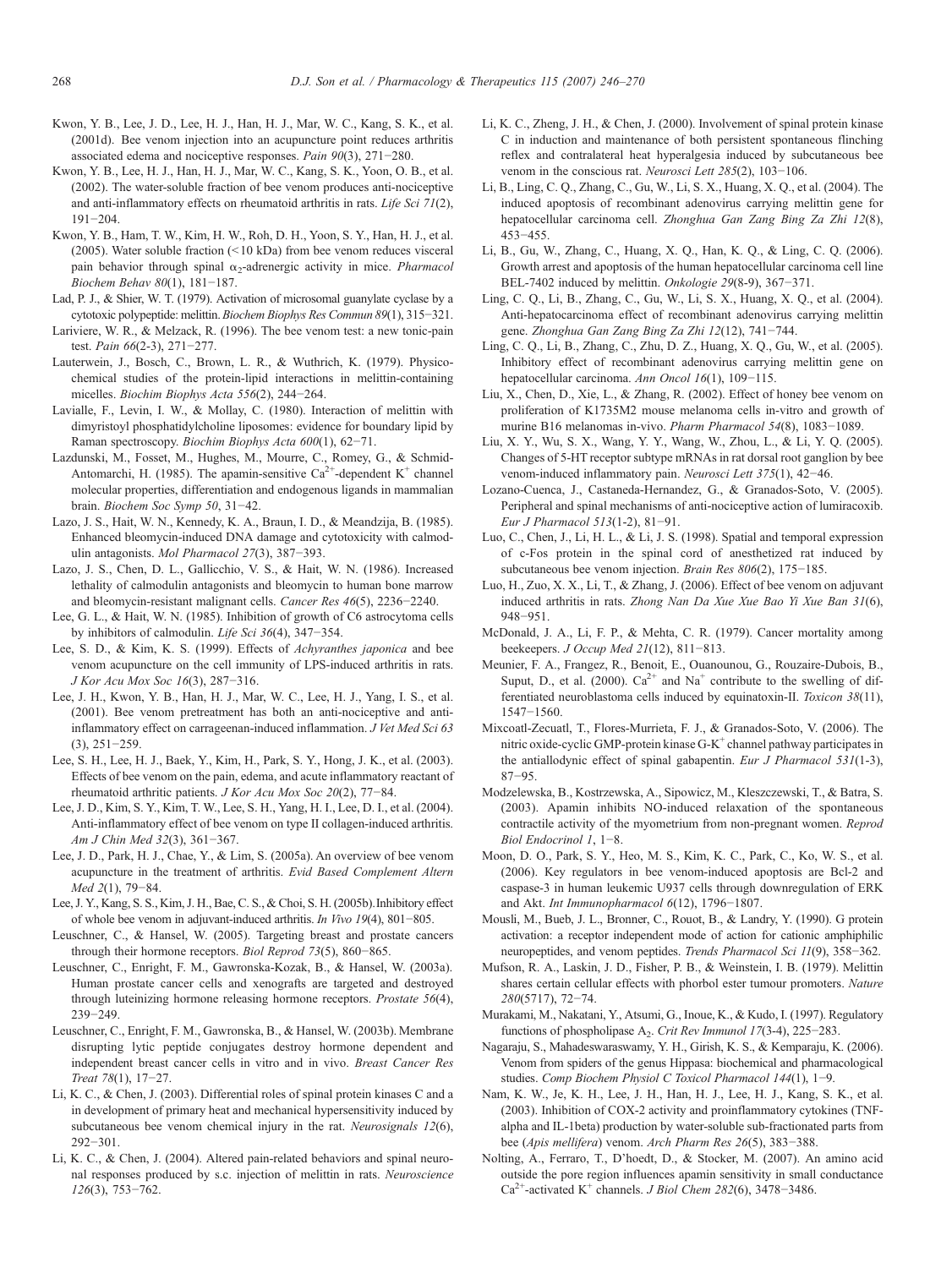- <span id="page-23-0"></span>Orsolic, N., Sver, L., Verstovsek, S., Terzic, S., & Basic, I. (2003). Inhibition of mammary carcinoma cell proliferation in vitro and tumor growth in vivo by bee venom. Toxicon 41(7), 861−870.
- Ortiz, M. I., Castaneda-Hernandez, G., & Granados-Soto, V. (2005). Pharmacological evidence for the activation of  $Ca^{2+}$ -activated K<sup>+</sup> channels by meloxicam in the formalin test. Pharmacol Biochem Behav 81(4), 725−731.
- Park, H. J., Lee, S. H., Son, D. J., Oh, K. W., Kim, K. H., Song, H. S., et al. (2004). Anti-arthritic effect of bee venom: inhibition of inflammation mediator generation by suppression of NF-kappaB through interaction with the p50 subunit. Arthritis Rheum 50(11), 3504−3515.
- Park, H. J., Son, D. J., Lee, C. W., Choi, M. S., Lee, U. S., Song, H. S., et al. (2007). Melittin inhibits inflammatory target gene expression and mediator generation via interaction with IkappaB kinase. Biochem Pharmacol 73(2), 237−247.
- Pelletier, J. P., Jovanovic, D., Fernandes, J. C., Manning, P., Connor, J. R., Currie, M. G., et al. (1998). Reduced progression of experimental osteoarthritis in vivo by selective inhibition of inducible nitric oxide synthase. Arthritis Rheum 41(7), 1275−1286.
- Pippia, P., Sciola, L., Meloni, M. A., Barni, S., & Tilloca, G. (1989). Cell adhesion in rat fibroblasts: effect of tumor promoters. Boll Soc Ital Biol Sper 65(5), 453−460.
- Putz, T., Ramoner, R., Gander, H., Rahm, A., Bartsch, G., & Thurnher, M. (2006). Antitumor action and immune activation through cooperation of bee venom secretory phospholipase  $A_2$  and phosphatidylinositol-(3,4)-bisphosphate. Cancer Immunol Immunother 55(11), 1374−1383.
- Putz, T., Ramoner, R., Gander, H., Rahm, A., Bartsch, G., Bernardo, K., et al. (2007). Bee venom secretory phospholipase  $A_2$  and phosphatidylinositolhomologues cooperatively disrupt membrane integrity, abrogate signal transduction and inhibit proliferation of renal cancer cells. Cancer Immunol Immunother 56(5), 627−640.
- Roh, D. H., Kwon, Y. B., Kim, H. W., Ham, T. W., Yoon, S. Y., Kang, S. Y., et al. (2004). Acupoint stimulation with diluted bee venom (apipuncture) alleviates thermal hyperalgesia in a rodent neuropathic pain model: involvement of spinal alpha 2-adrenoceptors. J Pain 5(6), 297−303.
- Roh, D. H., Kim, H. W., Yoon, S. Y., Kang, S. Y., Kwon, Y. B., Cho, K. H., et al. (2006). Bee venom injection significantly reduces nociceptive behavior in the mouse formalin test via capsaicin-insensitive afferents. J Pain 7(7), 500−512.
- Russell, P. J., Hewish, D., Carter, T., Sterling-Levis, K., Ow, K., Hattarki, M., et al. (2004). Cytotoxic properties of immunoconjugates containing melittinlike peptide 101 against prostate cancer: in vitro and in vivo studies. Cancer Immunol Immunother 53(5), 411−421.
- Saini, S. S., Peterson, J. W., & Chopra, A. K. (1997). Melittin binds to secretory phospholipase  $A_2$  and inhibits its enzymatic activity. Biochem Biophys Res Commun 238(2), 436−442.
- Saini, S. S., Chopra, A. K., & Peterson, J. W. (1999). Melittin activates endogenous phospholipase D during cytolysis of human monocytic leukemia cells. Toxicon 37(11), 1605−1619.
- Santos, A. R., Trentin, A. P., Ferreira, J., Yunes, R. A., & Calixto, J. B. (2003). Mechanisms involved in the anti-nociception caused by compound MV8612 isolated from Mandevilla velutina in mice. Brain Res 961(2), 269−276.
- Schweitz, H., Bidard, J. N., Frelin, C., Pauron, D., Vijverberg, H. P., Mahasneh, D.M., et al. (1985). Purification, sequence, and pharmacological properties of sea anemone toxins from Radianthus paumotensis. A new class of sea anemone toxins acting on the sodium channel. Biochemistry 24(14), 3554−3561.
- Seif, R. (1980). Factors which disorganize microtubules or microfilaments increase the frequency of cell transformation by polyoma virus. J Virol 36(2), 421−428.
- Seo, D. M., Park, D. S., & Kang, S. G. (2003). The analgesic effect of bee venom aqua-acupuncture and its mechanism in the rat model with adjuvant-induced arthritis. J Kor Acu Mox Soc 20(2), 85−97.
- Shah, M., & Haylett, D. G. (2000). The pharmacology of hSK1  $Ca^{2+}$ -activated K<sup>+</sup> channels expressed in mammalian cell lines. Br J Pharmacol 129(4), 627−630.
- Sharma, S. V. (1992). Melittin resistance: a counterselection for ras transformation. Oncogene 7(2), 193−201.
- Sharma, S. V. (1993). Melittin-induced hyperactivation of phospholipase  $A_2$ activity and calcium influx in ras-transformed cells. Oncogene 8(4), 939−947.
- Shier, W. T. (1979). Activation of high levels of endogenous phospholipase  $A_2$ in cultured cells. Proc Natl Acad Sci U S A 76(1), 195−199.
- Shin, H. K., & Kim, J. H. (2004). Melittin selectively activates capsaicinsensitive primary afferent fibers. NeuroReport 15(11), 1745−1749.
- Shkenderov, S., & Koburova, K. (1982). Adolapin-a newly isolated analgetic and anti-inflammatory polypeptide from bee venom. Toxicon 20(1), 317−321.
- Shuba, M. F., & Vladimirova, I. A. (1980). Effect of apamin on the electrical responses of smooth muscle to adenosine 5′-triphosphate and to nonadrenergic, non-cholinergic nerve stimulation. Neuroscience 5(5), 853−859.
- Somerfield, S. D., Stach, J. L., Mraz, C., Gervais, F., & Skamene, E. (1986). Bee venom melittin blocks neutrophil  $O_2^-$  production. Inflammation 10(2), 175−182.
- Son, D. J., Park, M. H., Chae, S. J., Moon, S. O., Lee, J. W., Song, H. S., et al. (2007). Inhibitory effect of snake venom toxin from Vipera lebetina turanica on hormone-refractory human prostate cancer cell growth: induction of apoptosis through inactivation of nuclear factor kappaB. Mol Cancer Ther 6 (2), 675−683.
- Soroceanu, L., Gillespie, Y., Khazaeli, M. B., & Sontheimer, H. (1998). Use of chlorotoxin for targeting of primary brain tumors. Cancer Res 58(21), 4871−4879.
- Spiecker, M., Darius, H., & Liao, J. K. (2000). A functional role of I kappa B-epsilon in endothelial cell activation. J Immunol 164(6), 3316−3322.
- Strong, P. N. (1990). Potassium channel toxins. Pharmacol Ther 46(1), 137−162. Suh, S. J., Kim, K. S., Kim, M. J., Chang, Y. C., Lee, S. D., Kim, M. S., et al. (2006). Effects of bee venom on protease activities and free radical damages in synovial fluid from type II collagen-induced rheumatoid arthritis rats. Toxicol In Vitro 20(8), 1465−1471.
- Sumikura, H., Andersen, O. K., Drewes, A. M., & Arendt-Nielsen, L. (2006). Secondary heat hyperalgesia induced by melittin in humans. Eur J Pain 10(2), 121−125.
- Sun, Y. Y., Luo, C., Li, Z., & Chen, J. (2004). Differential actions of intrathecal nociceptin on persistent spontaneous nociception, hyperalgesia and inflammation produced by subcutaneous bee venom injection in conscious rats. Sheng Li Xue Bao 56(3), 321−327.
- Sutton, B. J., & Gould, H. J. (1993). The human IgE network. Nature 366(6454), 421−428.
- Tak, P. P. (2001). Is early rheumatoid arthritis the same disease process as late rheumatoid arthritis? Best Pract Res Clin Rheumatol 15(1), 17−26.
- Tak, P. P., & Bresnihan, B. (2000). The pathogenesis and prevention of joint damage in rheumatoid arthritis: advances from synovial biopsy and tissue analysis. Arthritis Rheum 43(12), 2619−2633.
- Tal, M. (1996). A novel antioxidant alleviates heat hyperalgesia in rats with an experimental painful peripheral neuropathy. NeuroReport 7(8), 1382−1384.
- Terwilliger, T. C., & Eisenberg, D. (1982). The structure of melittin: II. Interpretation of the structure. J Biol Chem 257(11), 6016−6022.
- Tischfield, J. A. (1997). A reassessment of the low molecular weight phospholipase A2 gene family in mammals. J Biol Chem 272(28), 17247−17250.
- Trebino, C. E., Stock, J. L., Gibbons, C. P., Naiman, B. M., Wachtmann, T. S., Umland, J. P., et al. (2003). Impaired inflammatory and pain responses in mice lacking an inducible prostaglandin E synthase. Proc Natl Acad Sci U S A 100(15), 9044-9049.
- Van Den Berg, C. W., De Andrade, R. M., Magnoli, F. C., Marchbank, K. J., & Tambourgi, D. V. (2002). Loxosceles spider venom induces metalloproteinase mediated cleavage of MCP/CD46 and MHCI and induces protection against C-mediated lysis. Immunology 107(1), 102−110.
- Veis, D. J., Sorenson, C. M., Shutter, J. R., & Korsmeyer, S. J. (1993). Bcl-2 deficient mice demonstrate fulminant lymphoid apoptosis, polycystic kidneys, and hypopigmented hair. Cell 75(2), 229−240.
- Vick, J. A., & Shipman, W. H. (1972). Effects of whole bee venom and its fractions (apamin and melittin) on plasma cortisol levels in the dog. Toxicon 10(4), 377−380.
- Vick, J. A., Mehlman, B., Brooks, R., Phillips, S. J., & Shipman, W. (1972). Effect of the bee venom and melittin on plasma cortisol in the unanesthetized monkey. Toxicon 10(6), 581−586.
- Wang, W. X., & Ji, Y. H. (2005). Scorpion venom induces glioma cell apoptosis in vivo and inhibits glioma tumor growth in vitro. J Neurooncol 73(1), 1−7.